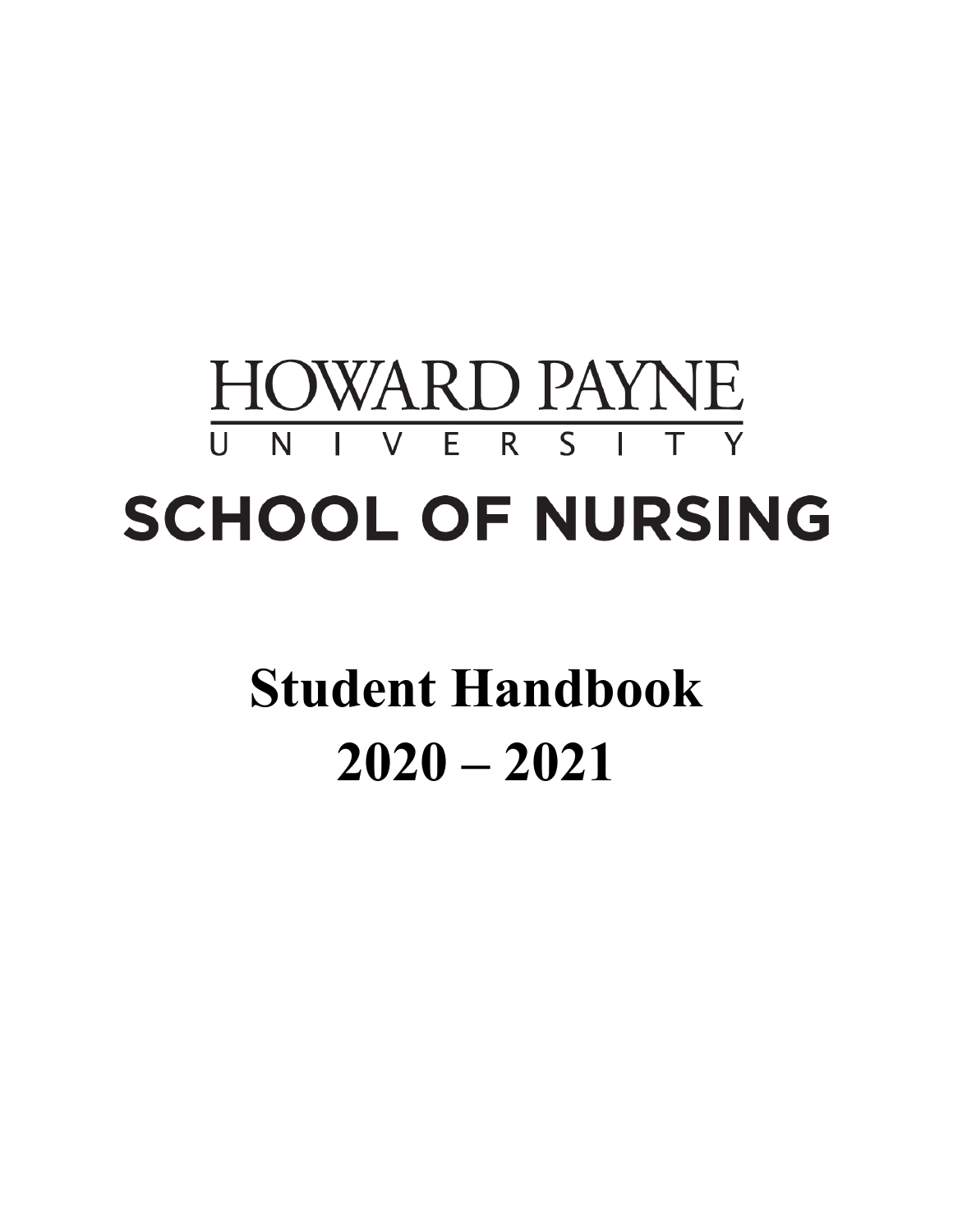<span id="page-1-0"></span>Welcome to Howard Payne University School of Nursing!

This student handbook contains general information, guidelines, and policies specific to your educational path while you pursue your baccalaureate degree in the School of Nursing. These policies will be practiced in conjunction with those in the *Howard Payne University Student Handbook* and the *HPU Catalog.*

The School of Nursing supports the university vision: "Howard Payne University aspires to be a premier Christian university, intentionally engaging the life of the mind and the life of the Spirit." The Howard Payne University School of Nursing mission is to educate baccalaureate nursing students in a Christ-centered academic community dedicated to excellence by developing and equipping the whole person for intellectual inquiry, personal and professional integrity, and service to God and humanity.

We are excited to walk with you through this journey towards your nursing career.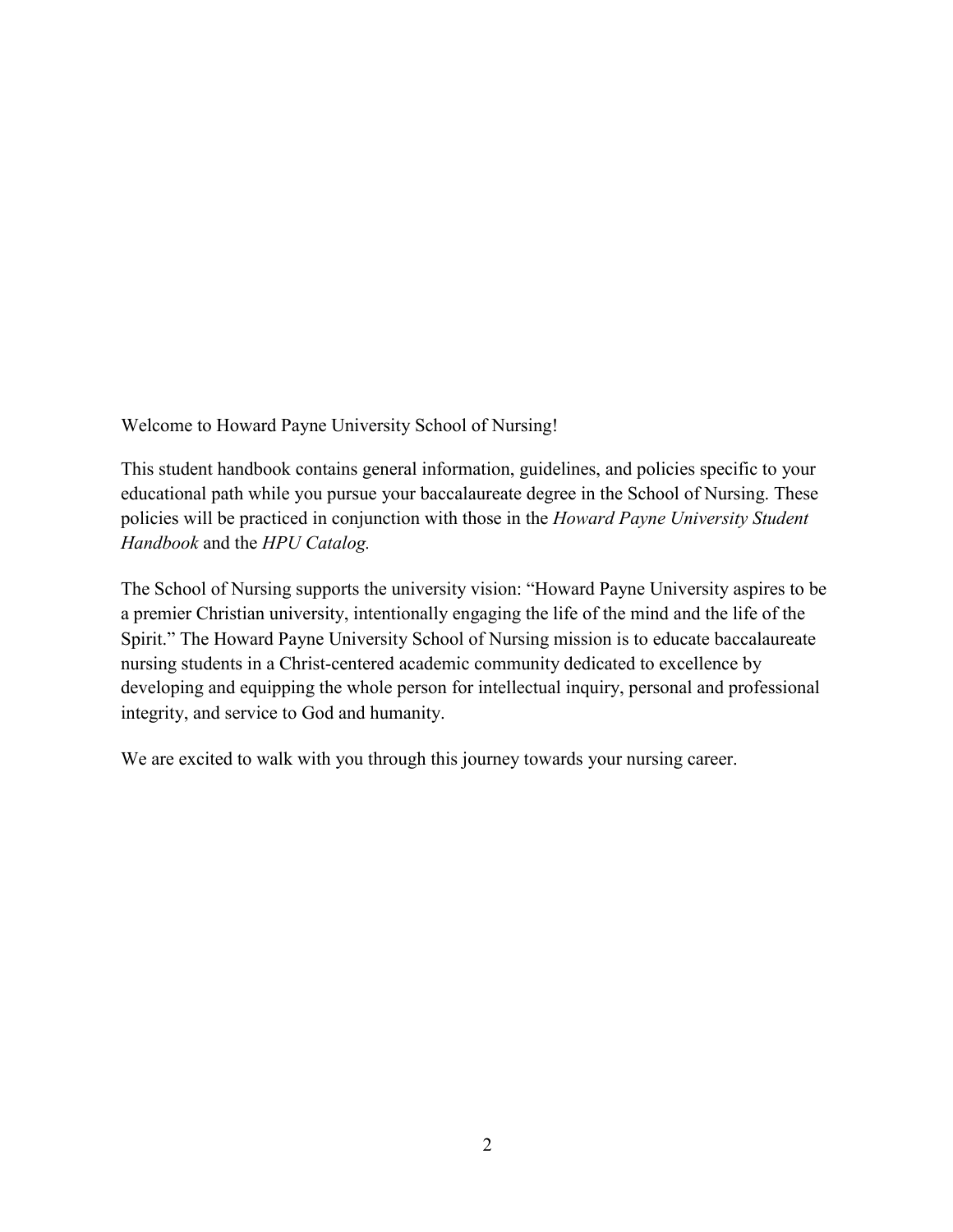#### **TABLE OF CONTENTS SCHOOL OF NURSING STUDENT HANDBOOK**

### <span id="page-2-0"></span>Contents

| Differentiated Essential Competencies (DECs) of Graduates of Texas Nursing Programs  8 |
|----------------------------------------------------------------------------------------|
|                                                                                        |
|                                                                                        |
| Graduation from the School of Nursing does not guarantee licensure 9                   |
|                                                                                        |
|                                                                                        |
|                                                                                        |
|                                                                                        |
|                                                                                        |
|                                                                                        |
|                                                                                        |
|                                                                                        |
|                                                                                        |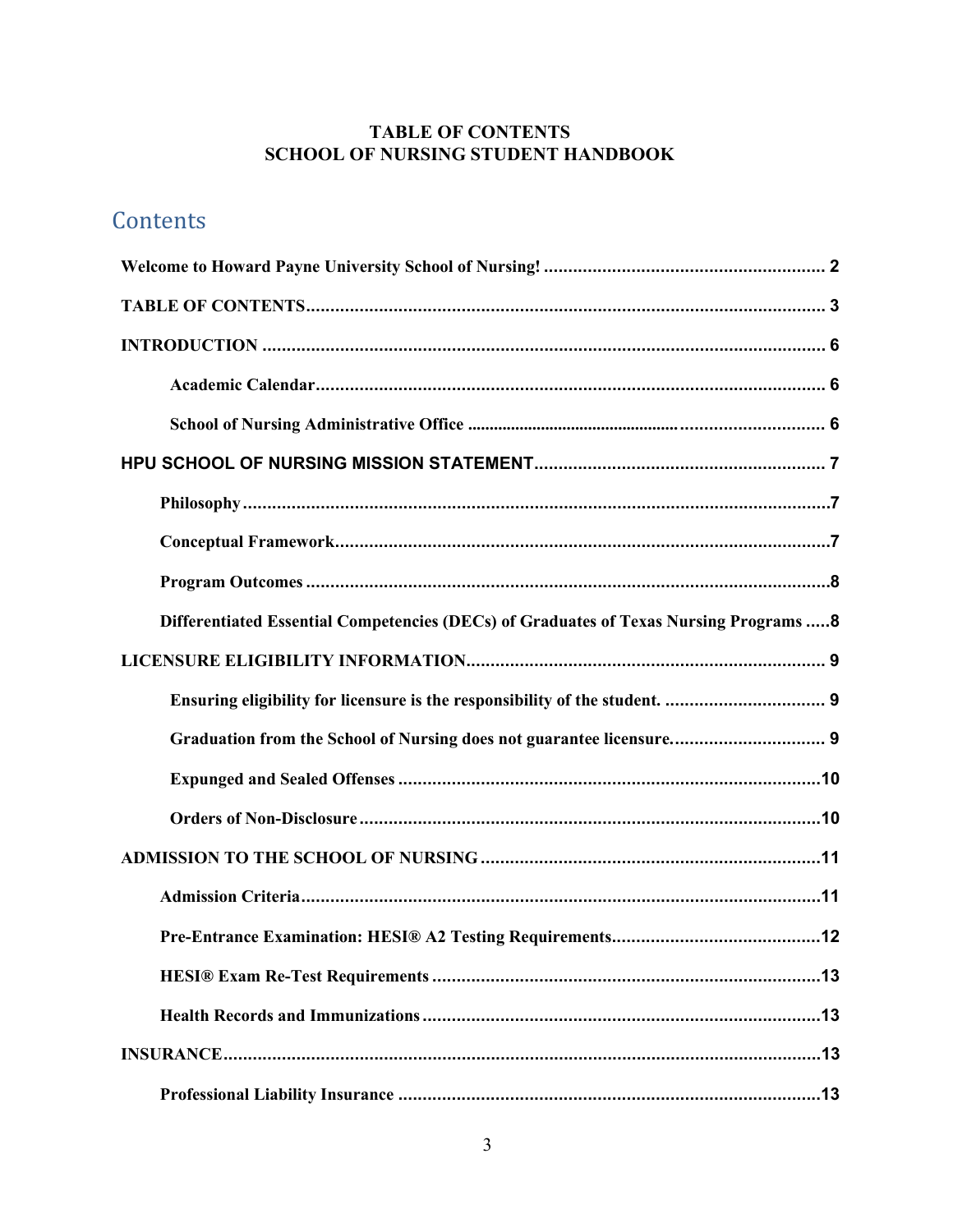| WITHDRAWAL, REINSTATEMENT, OR DISMISSAL FROM THE NURSING PROGRAM.20 |
|---------------------------------------------------------------------|
|                                                                     |
|                                                                     |
|                                                                     |
|                                                                     |
|                                                                     |
|                                                                     |
|                                                                     |
|                                                                     |
|                                                                     |
|                                                                     |
|                                                                     |
|                                                                     |
|                                                                     |
|                                                                     |
|                                                                     |
|                                                                     |
|                                                                     |
|                                                                     |
|                                                                     |
|                                                                     |
| HEALTH INSURANCE PORTABILITY AND ACCOUNTABILITY ACT (HIPAA) 30      |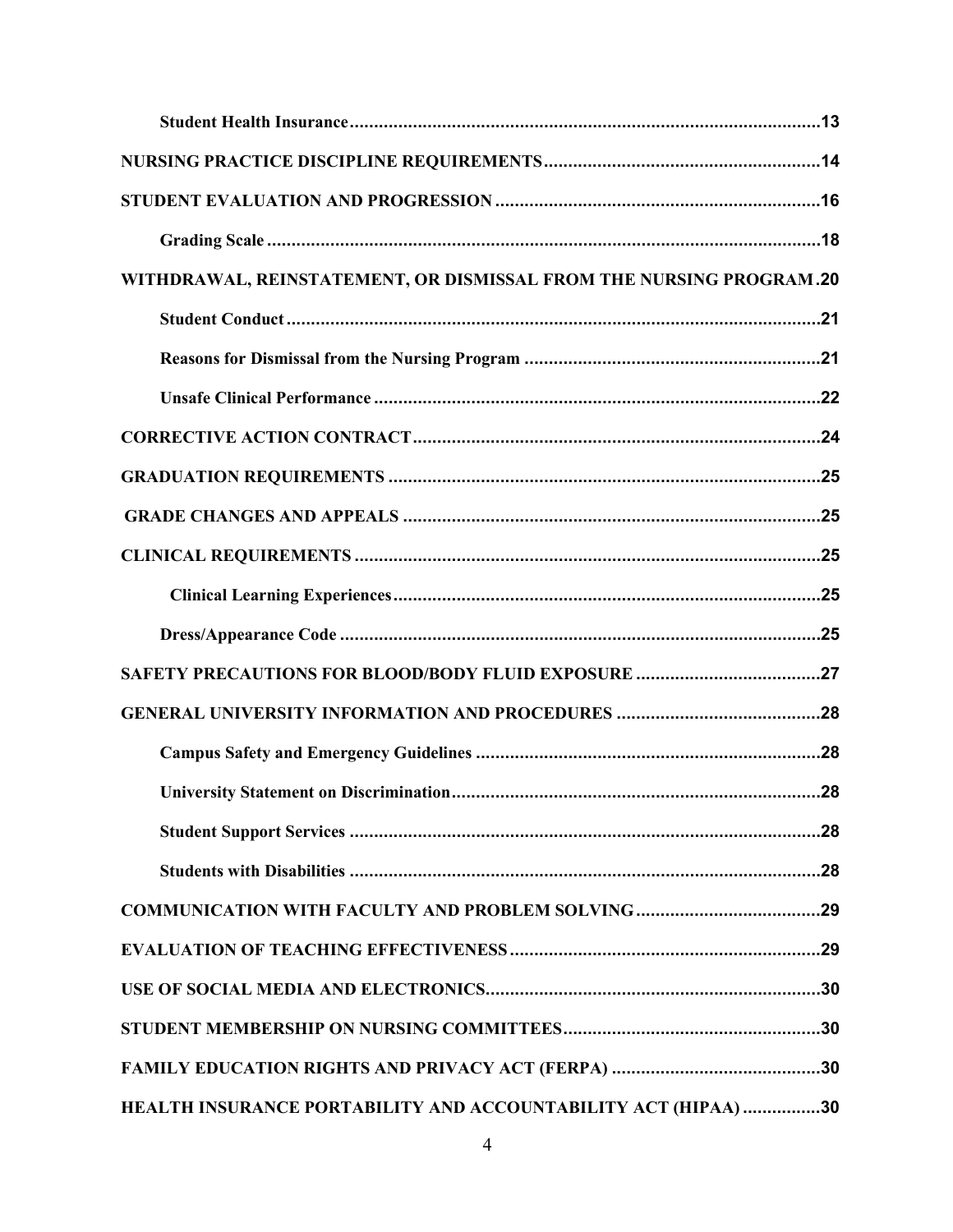| ADMISSION TO THE SCHOOL OF NURSING  Error! Bookmark not defined. |
|------------------------------------------------------------------|
|                                                                  |
|                                                                  |
|                                                                  |
|                                                                  |
|                                                                  |
|                                                                  |
|                                                                  |
| TESTING: ADMINISTERING, ANALYSIS, REVIEW, MAKEUPS57              |
|                                                                  |
| HEALTH INSURANCE PORTABILITY AND ACCOUNTABILITY ACT (HIPAA)62    |
|                                                                  |
|                                                                  |
|                                                                  |
|                                                                  |
|                                                                  |
|                                                                  |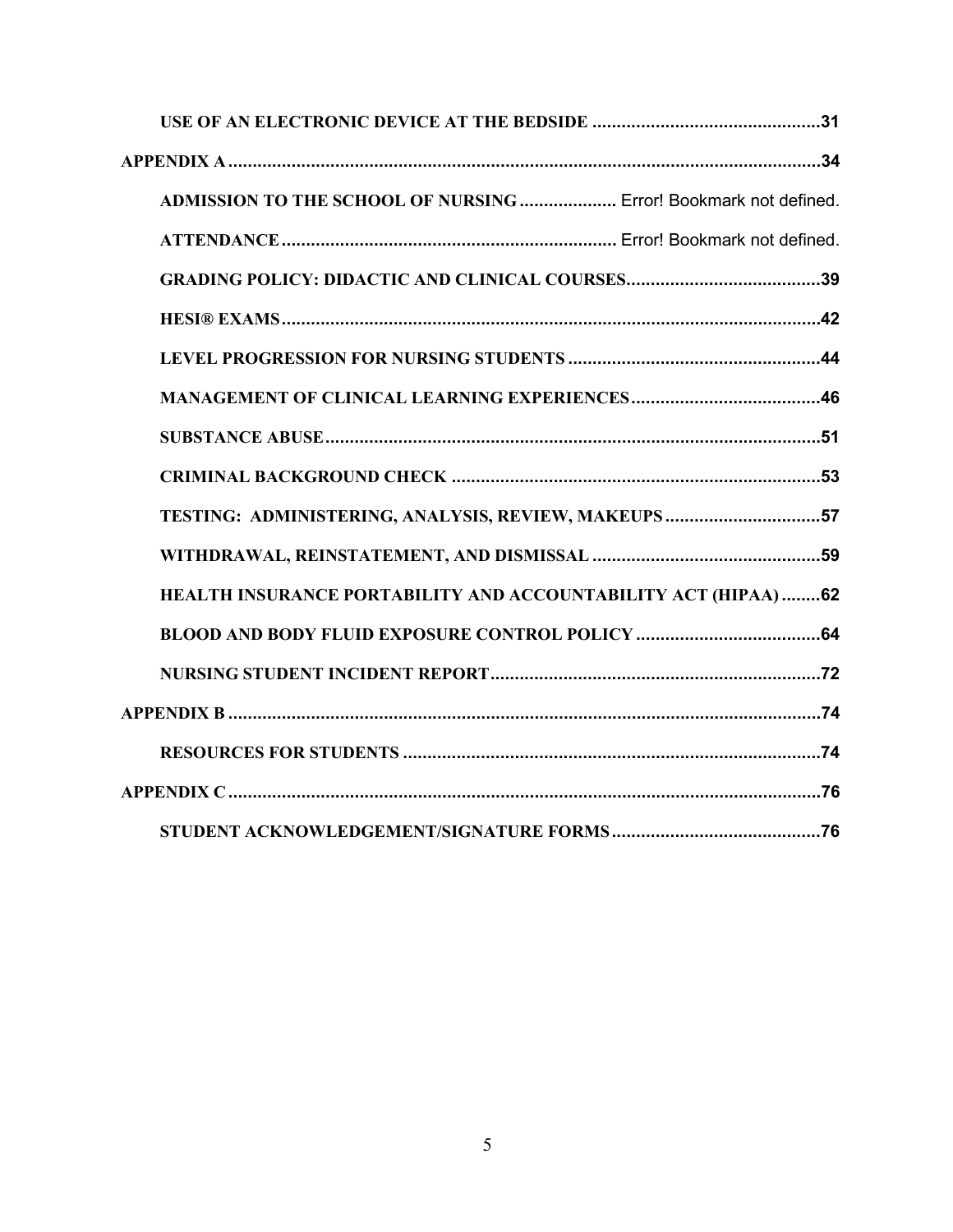#### **Howard Payne University School of Nursing Student Handbook**

#### **INTRODUCTION**

<span id="page-5-0"></span>This handbook serves as a reference for students enrolled in the Bachelor of Science in Nursing (BSN) degree program. The purpose of this handbook is to provide written student policies and information specific to your nursing degree plan and curriculum. It may be necessary to establish new policies or revise current policies for the best interest of the program and/or students. Students will be notified of any significant changes that are made and how these changes will impact them.

The *Howard Payne University Student Handbook* and the *Howard Payne University Catalog* also contain written student policies. Both documents are located on the Howard Payne University website (www.hputx.edu).

While attending Howard Payne University, students must comply with all policies in the *Howard Payne University Student Handbook*, the *School of Nursing Student Handbook,* and the *Howard Payne University Catalog.*

All students are required to read the *School of Nursing Student Handbook* and sign verification of having received, read and understood the handbook and the verification form to inform students of licensure eligibility information, conditions that may disqualify them upon graduation from licensure, and the right to petition the Board for a Declaratory Order of Eligibility as required in Texas Board of Nursing (TBON) Rule 214.8, and policies related to good professional behavior. Signature forms may be printed from the last several pages of the handbook. All signed forms must be submitted prior to the  $10<sup>th</sup>$  day of class. These forms will be kept in each student's file.

<span id="page-5-1"></span>"For I know the plans I have for you," declares the Lord, "plans to prosper you and not harm you, plans to give you hope and a future." Jeremiah 29:11

#### **Academic Calendar**

See this link on the HPU website for an up-to-date version of the Academic Calendar: http://calendar.hputx.edu/CalendarNOW.aspx

<span id="page-5-2"></span>

|--|--|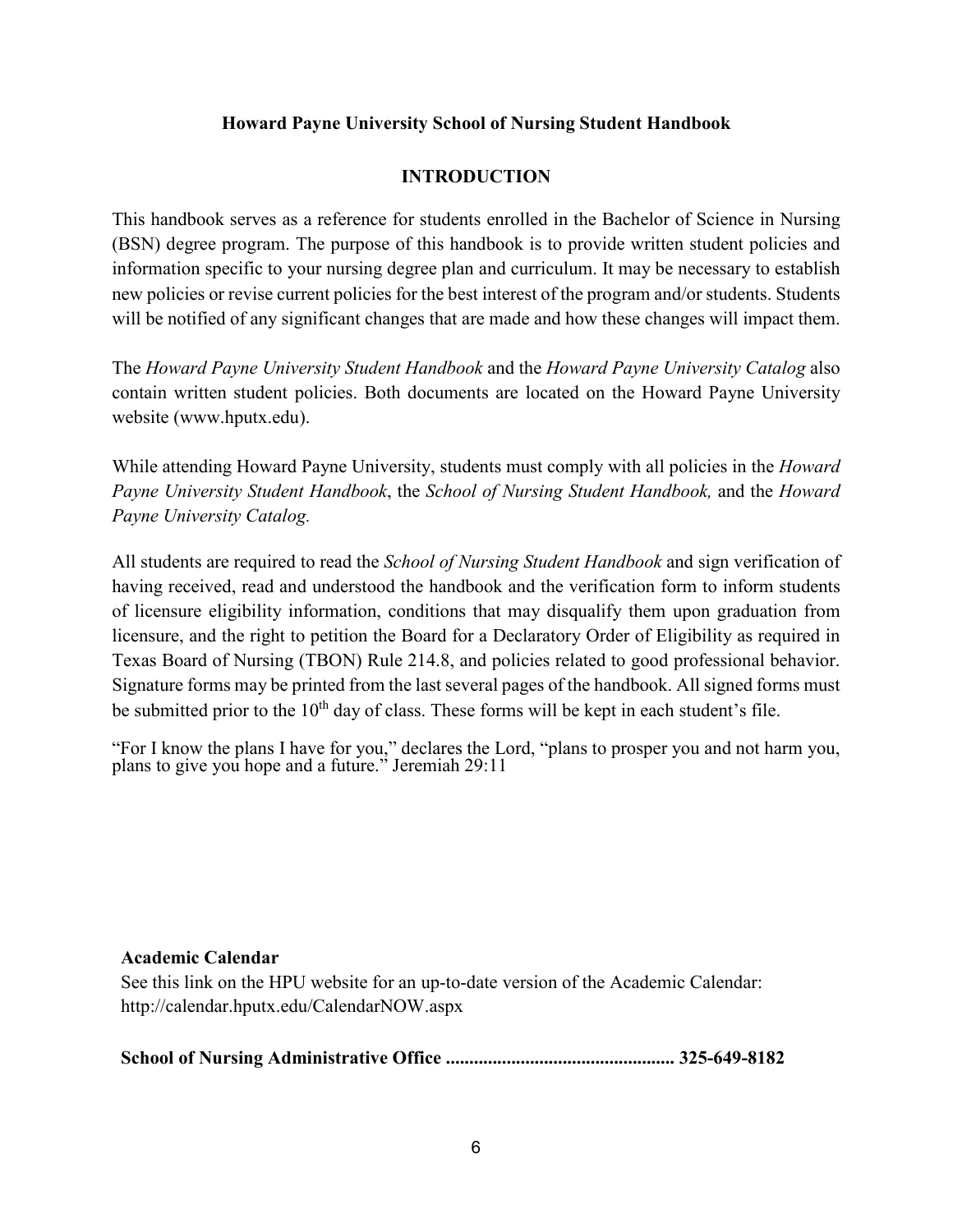#### **HPU SCHOOL OF NURSING MISSION STATEMENT**

<span id="page-6-0"></span>The mission of the School of Nursing is to educate baccalaureate nursing students in a Christcentered academic community dedicated to excellence by developing and equipping the whole person for intellectual inquiry, personal and professional integrity, and service to God and humanity.

#### <span id="page-6-1"></span>**Philosophy**

The faculty of the HPU School of Nursing function as an integral part of Howard Payne University and in accord with the mission and core values of a liberal arts education. The faculty believe in the National Council of State Boards of Nursing's (NCSBN) Integrated Processes.

- 1. Nursing Process a scientific, clinical reasoning approach to client care that includes assessment, analysis, planning, implementation and evaluation.
- 2. Caring interaction of the nurse and client in an atmosphere of mutual respect and trust. In this collaborative environment, the nurse provides encouragement, hope, support and compassion to help achieve desired outcomes.
- 3. Communication and Documentation verbal and nonverbal interactions between the nurse and the client, the client's significant others and the other members of the health care team. Events and activities associated with client care are recorded in written and/or electronic records that demonstrate adherence to the standards of practice and accountability in the provision of care.
- 4. Teaching/Learning facilitation of the acquisition of knowledge, skills and attitudes promoting a change in behavior.
- 5. Culture and Spirituality interaction of the nurse and the client (individual, family or group, including significant others and population) which recognizes and considers the client-reported, self-identified, unique and individual preferences to client care, the applicable standard of care and legal instructions.

#### <span id="page-6-2"></span>**Conceptual Framework**

A nursing concept-based approach is the framework for the program curriculum. Fifty one concepts in three domains include individual competencies, nursing competencies, and healthcare competencies.

| Domain     | Competencies                                                              |  |  |
|------------|---------------------------------------------------------------------------|--|--|
| Individual | Developmentally appropriate client-centered care, collaboration, cultural |  |  |
|            | competence, evidence-based practice, assessment, and communication        |  |  |
| Nursing    | Professional behavior, assessment, communication, clinical decision       |  |  |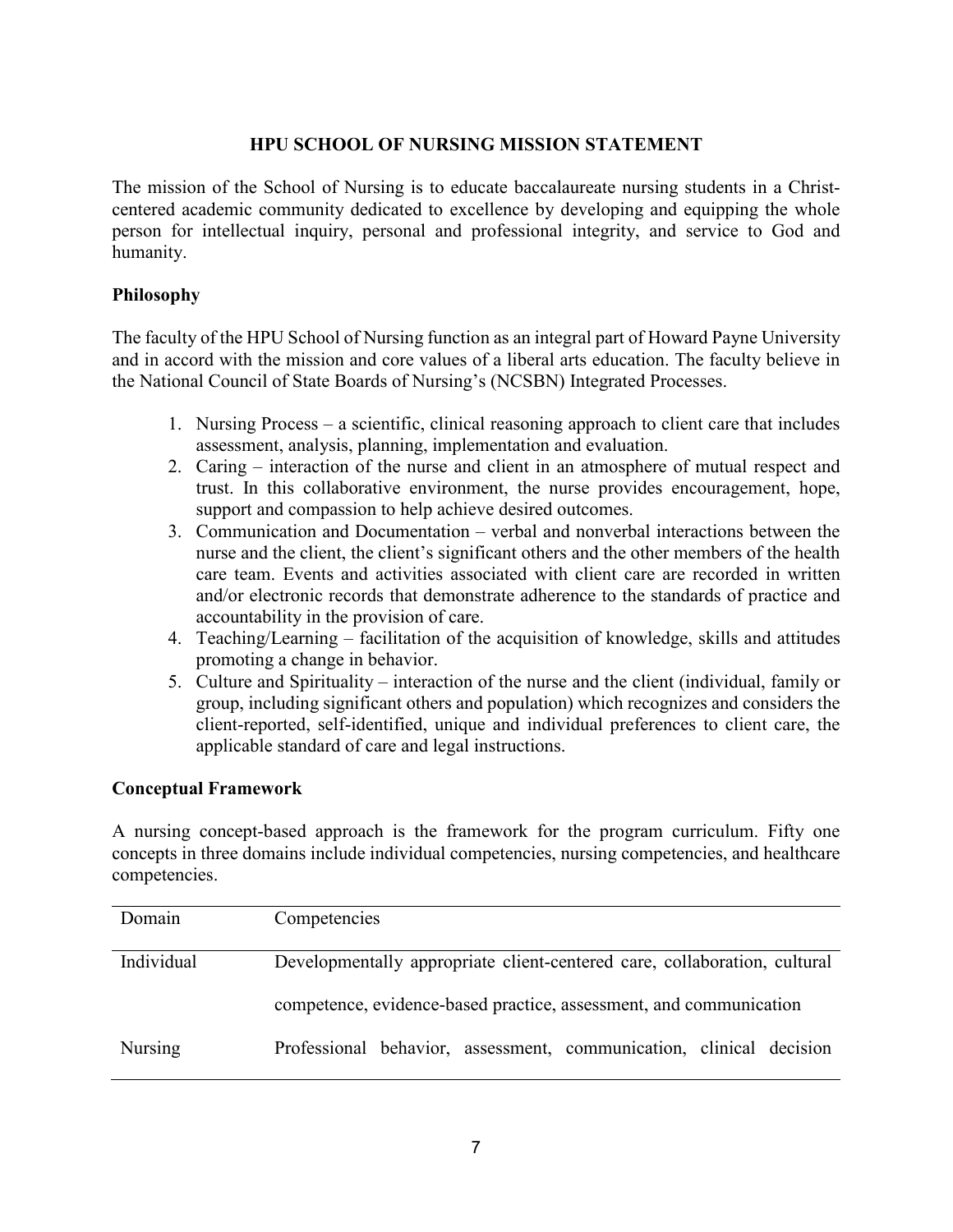|                                                            | making, and The Essentials of Baccalaureate Education for Professional |  |
|------------------------------------------------------------|------------------------------------------------------------------------|--|
|                                                            | Nursing Practice                                                       |  |
| Healthcare                                                 | Quality improvement, evidence-based practice, informatics, and other   |  |
| elements essential to nursing within the healthcare system |                                                                        |  |

*Note.* The curriculum also addresses BSN content inclusive of diagnostic testing, critical thinking that promotes linking and integration of concepts, evidence-based practices, leadership and management, nursing research, community health, assessment and interviews, and case studies.

#### <span id="page-7-0"></span>**Program Outcomes**

The HPU School of Nursing graduate will:

- 1. Use the nursing process as a guide to competently deliver holistic (physical, psychosocial, and spiritual), ethno-culturally sensitive, ethical and evidence-based nursing care to clients across the life span in a variety of settings (Nursing Process).
- 2. Demonstrate accountability and Caring behaviors promoting an atmosphere of mutual respect and trust for incorporating professional, ethical, moral and legal aspects into nursing practice (Caring).
- 3. Demonstrate strong communication skills in each stage of the nursing process and accurately document client care verbally, in writing and in electronic records that demonstrates safety, adherence to the standards of practice and accountability in the provision of care (Communication and Documentation.)
- 4. Synthesize clinical reasoning and knowledge to provide patient-centered care for individuals, families, and communities and facilitate the acquisition of knowledge, skills and attitudes promoting a change in behavior.(Teaching and Learning)
- 5. Integrate Biblical principles, Christian virtue, and ethics into interactions of (individual, family or group) which recognizes and considers the client-reported, selfidentified, unique and individual preferences to client care and applicable standards of care (Culture and Spirituality)

#### <span id="page-7-1"></span>**Differentiated Essential Competencies (DECs) of Graduates of Texas Nursing Programs**

The HPU School of Nursing has mapped the curriculum according to the DECs and a conceptbased framework. Courses have been analyzed to ensure specific content to incorporate professional values, ethics, safety, diversity, confidentiality and The Nurse Practice Act.

The program prepares students to utilize knowledge, skills, and attitudes to recognize and analyze healthcare needs, apply relevant knowledge, appropriate methods for meeting healthcare need of individuals and families and evaluate the effectiveness of nursing care. Examples of teaching/learning methodology include patient case studies, exemplars, patient reviews, integrated care plan notes, nursing lab skills, simulation experiences, research and professional papers/presentations, community education, service learning hours in health related organizations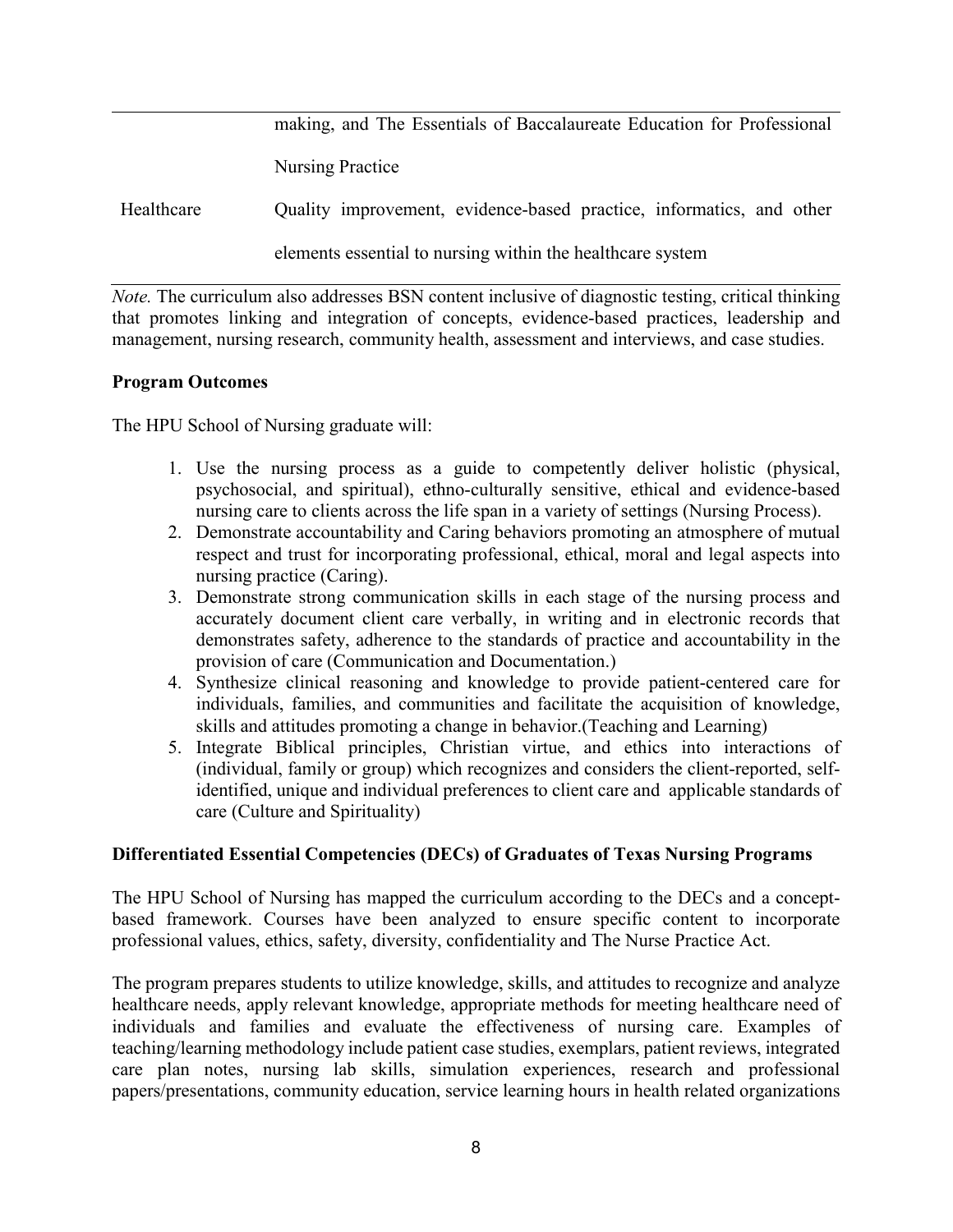and hands on technology application work (electronic medical records, acuities, risk management, library databases, professional nursing websites/healthcare).

Learning experiences provide for progressive development of values, knowledge, judgment and technical skills in both didactic and clinical learning experiences. The clinical evaluation tool provides evidence of progression by increasing point requirements each semester. Each semester clinical skill acquisition is increased and progresses from simple to complex. Didactic learning incorporates exemplars each semester which progress from separate nursing concepts to complex integrated collaborative concepts from all three domains.

#### **LICENSURE ELIGIBILITY INFORMATION**

<span id="page-8-0"></span>Nursing students have a responsibility to understand the Texas Board of Nursing rules with regard to licensure and what may cause students to be or to become ineligible to take the NCLEX licensure exam in Texas. The following licensure information was obtained from the Texas Board of Nursing (BON) website [\(http://bon.state.tx.us/\)](http://bon.state.tx.us/).

Students are encouraged to visit this website to familiarize themselves with the nursing practice standards, board rules and regulations, and licensure eligibility criteria.

#### <span id="page-8-1"></span>**Ensuring eligibility for licensure is the responsibility of the student**.

This section serves as documentation that the nursing student has been informed of licensure eligibility information, conditions that may disqualify a nursing student from licensure, and the student's right to petition the Texas Board of Nursing. Graduate nurses must pass the NCLEX and the jurisprudence exam to become licensed registered nurses.

#### <span id="page-8-2"></span>**Graduation from the School of Nursing does not guarantee licensure.**

The Texas Board of Nursing is tasked with the mission to protect and promote the welfare of the people of Texas. To this end, the board requires licensure as a registered nurse before one begins to practice within the scope of practice for a registered nurse. Licensure is required in order to use the title Registered Nurse (RN). Graduates from approved clinical nursing programs who pass the jurisprudence exam are eligible to take the NCLEX licensure examination. Each nurse licensed in the State of Texas is responsible to know and comply with the Nursing Practice Act and the board rules and regulations. All students are required to become acquainted with these documents.

The policy of the HPU School of Nursing is to comply with the Texas Board of Nursing's Rules and Regulations relating to nurse education, licensure, and practice as currently published. Students should refer to the Texas Board of Nursing Rules and Regulations as follows:

- 213.27 Good Professional Character
- 213.28 Licensure of Persons with Criminal Offenses
- 213.29 Criteria and Procedure Regarding Intemperate Use and Lack ofFitnessin Eligibility and Disciplinary Matters
- 213.20 Declaratory Order of Eligibility for Licensure

*Declaratory Order by the Texas Board of Nursing:*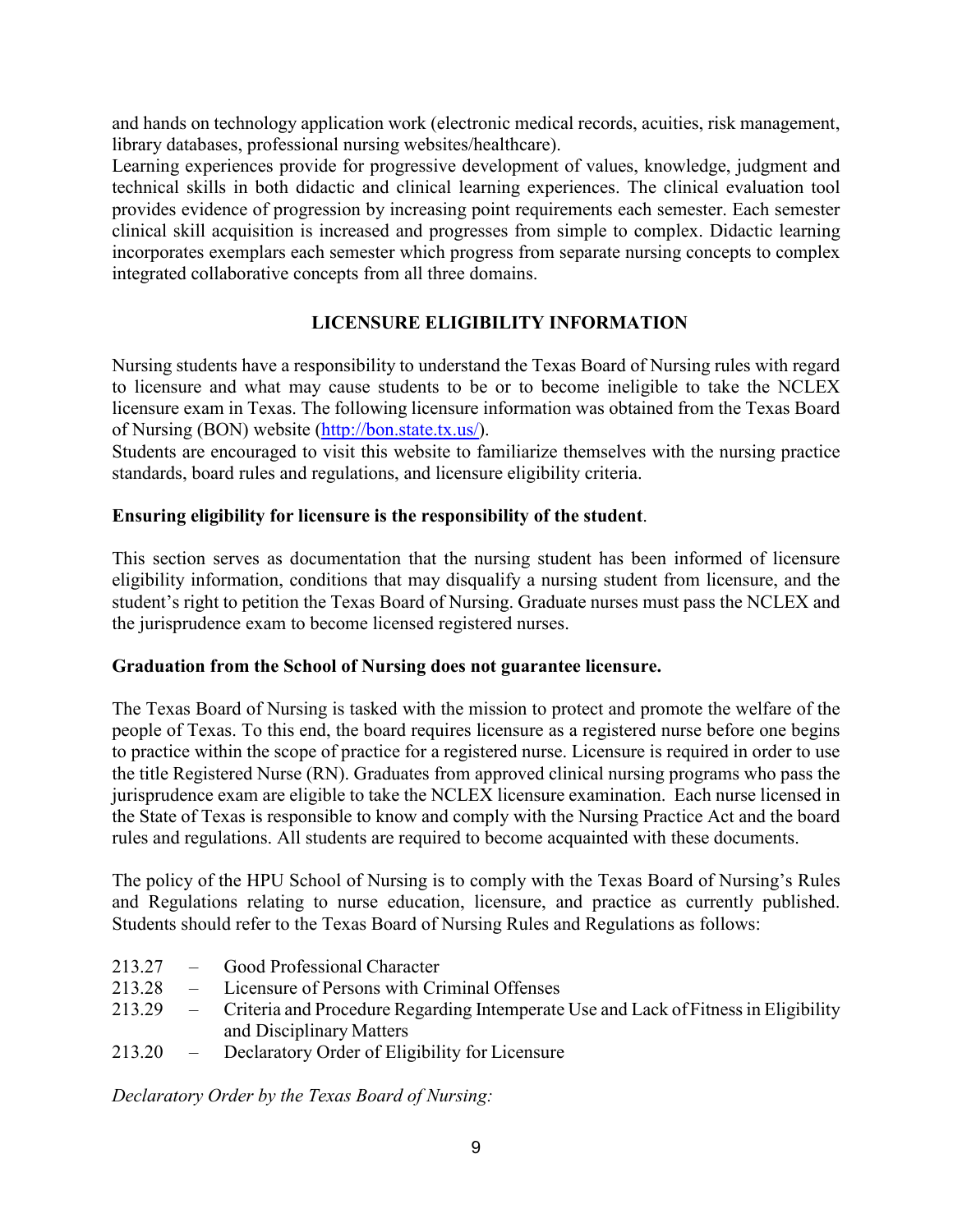Per Texas Board of Nursing Rule §213.30, nursing graduates seeking licensure in Texas are required to submit a complete an electronic set of fingerprints for the purposes of obtaining a criminal history from the Texas Department of Public Safety and the Federal Bureau of Investigations.

Certain conditions may disqualify nursing students from licensure. Being aware of these conditions prior to entering a school of nursing is important for students and faculty. Therefore, students who may have these conditions will be advised of their right to petition the Texas Board of Nursing for a Declaratory Order of Eligibility.

(https://www.bon.texas.gov/pdfs/forms\_pdfs/applications\_pdfs/fp-generalinst.pdf)

For any criminal offense, including those pending appeal, the student must answer the following questions:

Have you:

- 1. been convicted of a misdemeanor?
- 2. been convicted of a felony?
- 3. pled nolo contendere, no contest, or guilty?
- 4. received deferred adjudication?
- 5. been placed on community supervision or court-ordered probation, whether or not adjudicated guilty?
- 6. been sentenced to serve jail or prison time? court-ordered confinement?
- 7. been granted pre-trial diversion?
- 8. been arrested or have any pending criminal charges?
- 9. been cited or charged with any violation of the law?
- 10. been subject of a court-martial; Article 15 violation; or received any form of military judgment/punishment/action?

Applicants to the Board for examination must be able to answer "No" to these questions.

#### <span id="page-9-0"></span>**Expunged and Sealed Offenses**

While expunged or sealed offenses, arrests, tickets, or citations need not be disclosed, the student has the responsibility to ensure the offense, arrest, ticket, or citation has, in fact, been expunged or sealed. Submitting a copy of the Court Order expunging or sealing the record in question with your application is recommended. Failure to reveal an offense, arrest, ticket, or citation that is not in fact expunged or sealed will, at a minimum, subject your license to a disciplinary fine. Nondisclosure of relevant offenses raises questions related to truthfulness and character of the nurse.

#### <span id="page-9-1"></span>**Orders of Non-Disclosure**

Pursuant to Texas Government Code §552.142(b), if you have criminal matters that are the subject of an order of non-disclosure, you are not required to reveal those criminal matters on this form; however, a criminal matter that is the subject of an order of non-disclosure may become a character and fitness of duty issue. Pursuant to other sections of the Government Code Chapter 411, the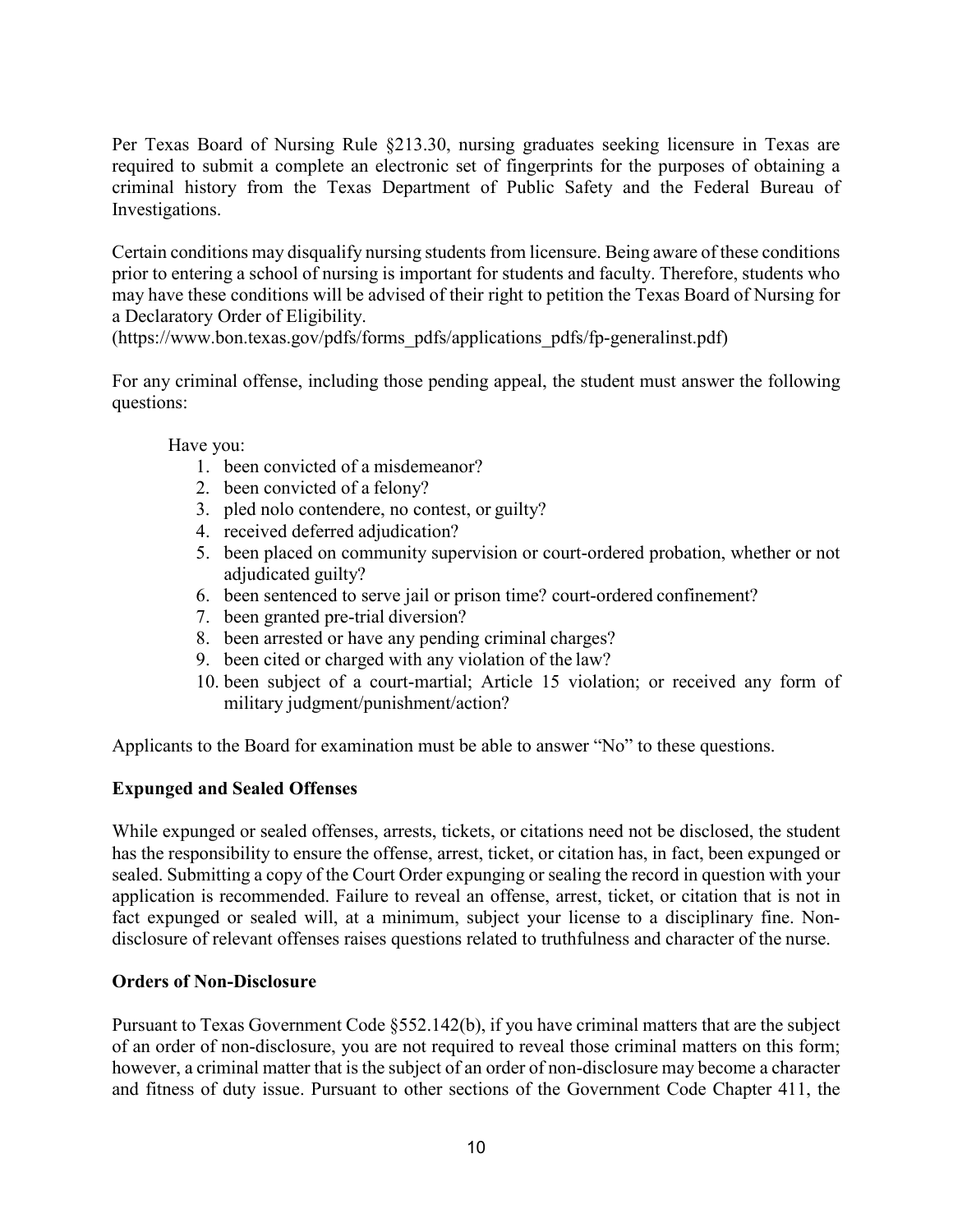Texas Board of Nursing is entitled to access criminal history record information that is subject of an order of non-disclosure. If the Board discovers a criminal matter that is the subject of an order of non-disclosure, even if you properly did not reveal that matter, the Board may require you to provide information about any conduct that raises issues of character. The following questions may be asked:

- Are you currently the target or subject of a grand jury or governmental agency investigation?
- Has any licensing authority refused to issue you a license or ever revoked, annulled, cancelled, accepted surrender of, suspended, placed on probation, refused to renew a license, certificate or multi-state privilege held by you now or previously, or ever fined, censured, reprimanded or otherwise disciplined you? (You may exclude disciplinary actions previously disclosed to the Texas Board of Nursing on an initial or renewal licensure application.)
- \*Within the past five (5) years have you been diagnosed with, treated, or hospitalized for schizophrenia and/or a psychotic disorder, bipolar disorder, paranoid personality disorder, antisocial personality disorder, or borderline personality disorder? (You may answer "No" if you have completed and/or are in compliance with Texas Peer Assistance Program for Nurses (TPAPN) for mental illness OR if you have previously disclosed to the Texas Board of Nursing, have remained compliant with your treatment regimen, and have had no further hospitalization since disclosure.)
- \*In the past five (5) years, have you been addicted or treated for the use of alcohol or any other drug? (You may answer "No" if you have completed and/or are in compliance with TPAPN.)

*\*Pursuant to the Occupations Code §301.207, information, including diagnosis and treatment, regarding an individual's physical or mental condition, intemperate use of drugs or alcohol, or chemical dependency and information regarding an individual's criminal history is confidential to the same extent that information collected as part of an investigation is confidential under the Occupations Code §301.466.*

#### **ADMISSION TO THE SCHOOL OF NURSING**

<span id="page-10-0"></span>There are specific admission criteria for entrance to the Howard Payne University (HPU) School of Nursing Pre-Licensure Baccalaureate Nursing Education Program. The HPU university catalog contains this information.

#### <span id="page-10-1"></span>**Admission Criteria Includes:**

- 1. Accepted or currently enrolled as a student at HPU
- 2. Completed application packet (Early Admission Due Date: March 1; Late Admission Due Date: May 1)
- 3. American Heart Association Basic Life Support (CPR) Healthcare Provider 2-year certification
- 4. Immunization Records (Note: Additional agency requirements may occur during clinical rotations requiring additional vaccinations)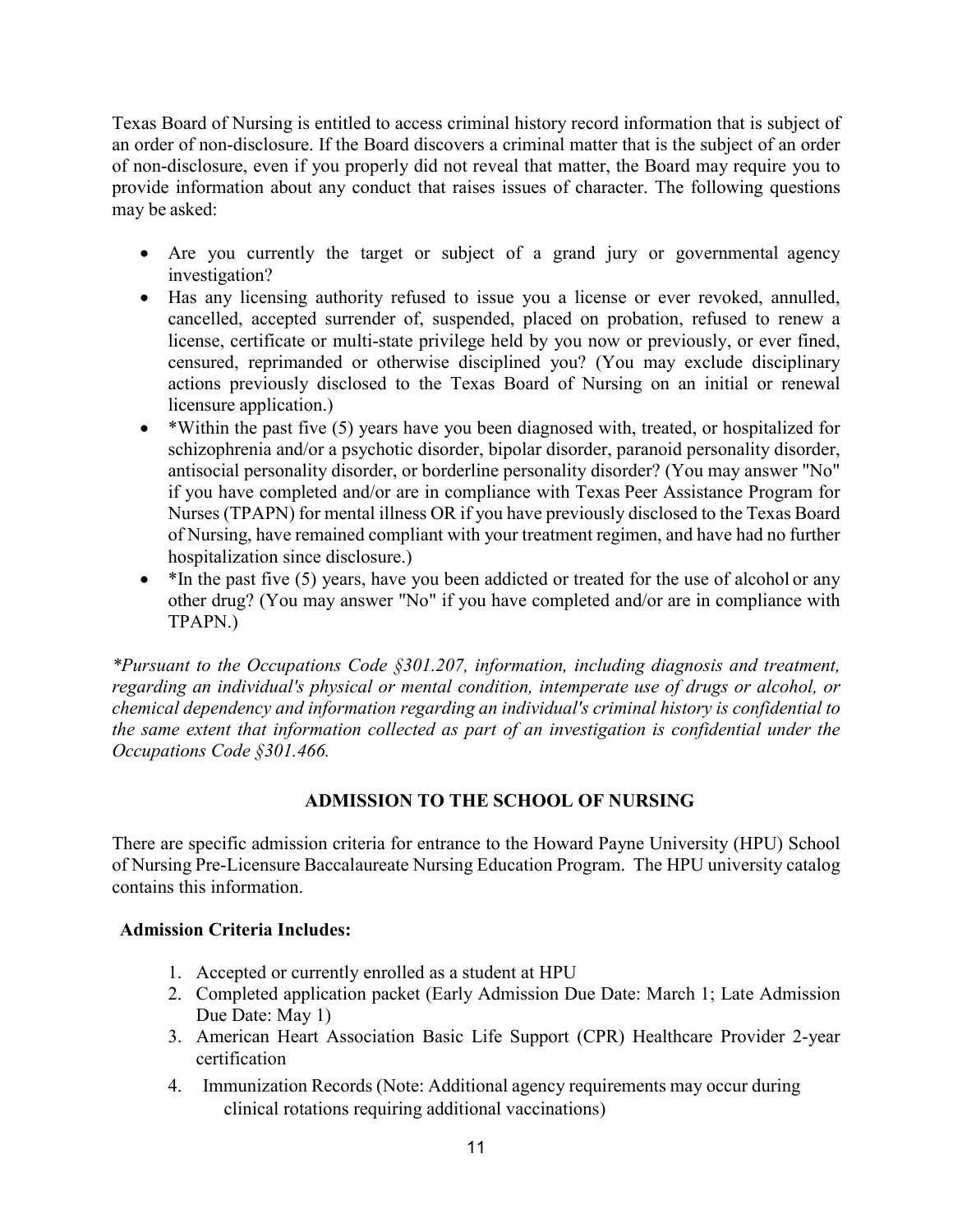- a. Hepatitis B (3 HepB immunizations)
- b. Measles, mumps, rubella (2 dose series of MMR or evidence of immunity)
- c. Tetanus, diphtheria, & pertussis (TDAP) (must be current within 10 years)
- d. Varicella (evidence of immunity, immunization-2 doses, or titer)
- e. Zoster for individuals over 50 years old (2 doses of RZV preferred or 1 dose of ZVL)
- f. Pneumococcal for individuals over 65 years old (1 dose of PCV13 and PPSV23 one year after receiving PCV13)
- g. TB Skin Test 2-Step (Two Annual Mantoux- TST that is negative are required). If TB test is positive, chest x-ray or Interferon Gamma Release Assay or IGRA (blood test) results may be submitted.
- h. Influenza Vaccine Annual
- 5. Recommendation Forms (2); from a former college instructor/professor
- 6. 3.0 GPA cumulative
- 7. HESI® A2 entrance exam
- 8. B in Pathophysiology or General Biology
- 9. B in Introduction to General, Organic and Biochemistry
- 10. C in Anatomy and Physiology I & II
- 11. C in College Algebra
- 12. C in Intro to Psychology
- 13. C in Fundamentals of Microbiology
- 14. C in Lifespan Development
- 15. Completion of General Education Requirements/Courses
- 16. Completion of all Prerequisite Nursing Requirements/Courses
- 17. Criminal Background Check completed and cleared by the Texas Board of Nursing as eligible to sit for the NCLEX-RN exam.

The selection process is governed by the HPU School of Nursing Faculty. Once students have completed admission paperwork and have submitted all information required by July 1 the faculty will utilize an admission criteria worksheet to rate students and admit based on rating and number of open seats.

#### <span id="page-11-0"></span>**Pre-Entrance Examination: HESI® A2 Testing Requirements**

It is strongly recommended that students' wait until they have successfully completed all required English, mathematics and science courses (Chemistry, Anatomy and Physiology and Microbiology) before attempting the exam.

A minimum score of 75% is required on each science section (Biology, Chemistry, Microbiology & Anatomy and Physiology I & II). If the HESI® A2 is re-taken to improve scores, the student only must show proficiency (75%) once in each section during each admission cycle.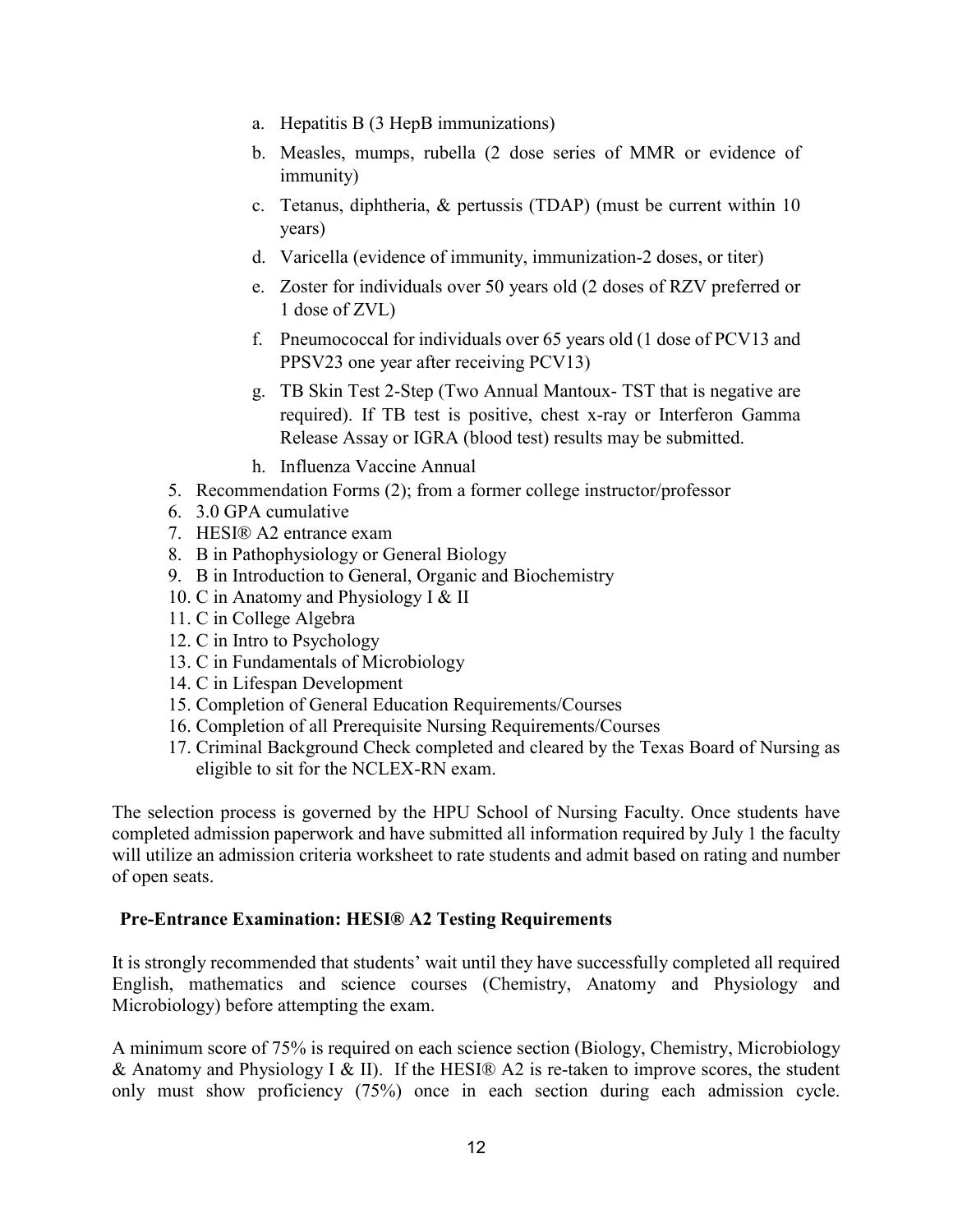Additionally, a HESI® A2 cumulative score of 75% or better and critical thinking score of 750 or better is required.

HESI® A2 Scores will become a part of the applicant's admission consideration file. HESI® A2 scores are considered valid for two admission cycles. After which, all sections must be retaken. HESI® A2 may only be retaken once per admission cycle. HESI® exam scores from another institution may be sent to HPU, if all the required sections were taken. If any part of the HESI® A2 exam required was not completed, the score report will not be accepted, and the student will be expected to sit for the full HESI® A2 entrance exam.

To transfer test results, the student must contact Elsevier to request the scores be sent to HPU Admissions Committee Chairperson. A nominal fee is charged by Elsevier for this service.

#### <span id="page-12-0"></span>**HESI® EXAM RE-TEST REQUIREMENTS**

Applicants who must re-test are required to wait 30 days. Applicants may only take the HESI® A2 test twice within the academic year, between January 1 and December 31. These factors and deadlines should be considered when scheduling to take the initial test. The identical procedure will be utilized taking the second test, as set forth in the initial test.

#### <span id="page-12-1"></span>**HEALTH RECORDS AND IMMUNIZATIONS**

Being free of communicable diseases is critical for students, and students must be protected against communicable diseases during clinical experiences. During the application for admission process, students must submit verification of all immunizations required by the university as well as those required by the School of Nursing. (Deadline will be stated in acceptance notification.) See Admission Requirements for the list of immunizations required. Other vaccinations may be required by specific clinical agencies. Students will be informed of additional requirements as

#### **INSURANCE**

#### <span id="page-12-3"></span>**Professional Liability Insurance**

<span id="page-12-2"></span>needed.

Students must have professional liability insurance prior to the start of courses with a clinical practicum. Professional liability insurance for students will be provided and maintained by Howard Payne University paid by student fees for the program.

#### <span id="page-12-4"></span>**Student Health Insurance**

All students enrolled at HPU School of Nursing must have personal health insurance. Students must provide proof (copy of insurance card) of current personal health coverage upon admission to the School of Nursing and must maintain coverage throughout the entire program. Any exposure or injury incurred while performing class/clinical duties in the School of Nursing are the financial responsibility of the student. Likewise, payment for required testing such as titers for immunization status and drug screening are also the responsibility of the student.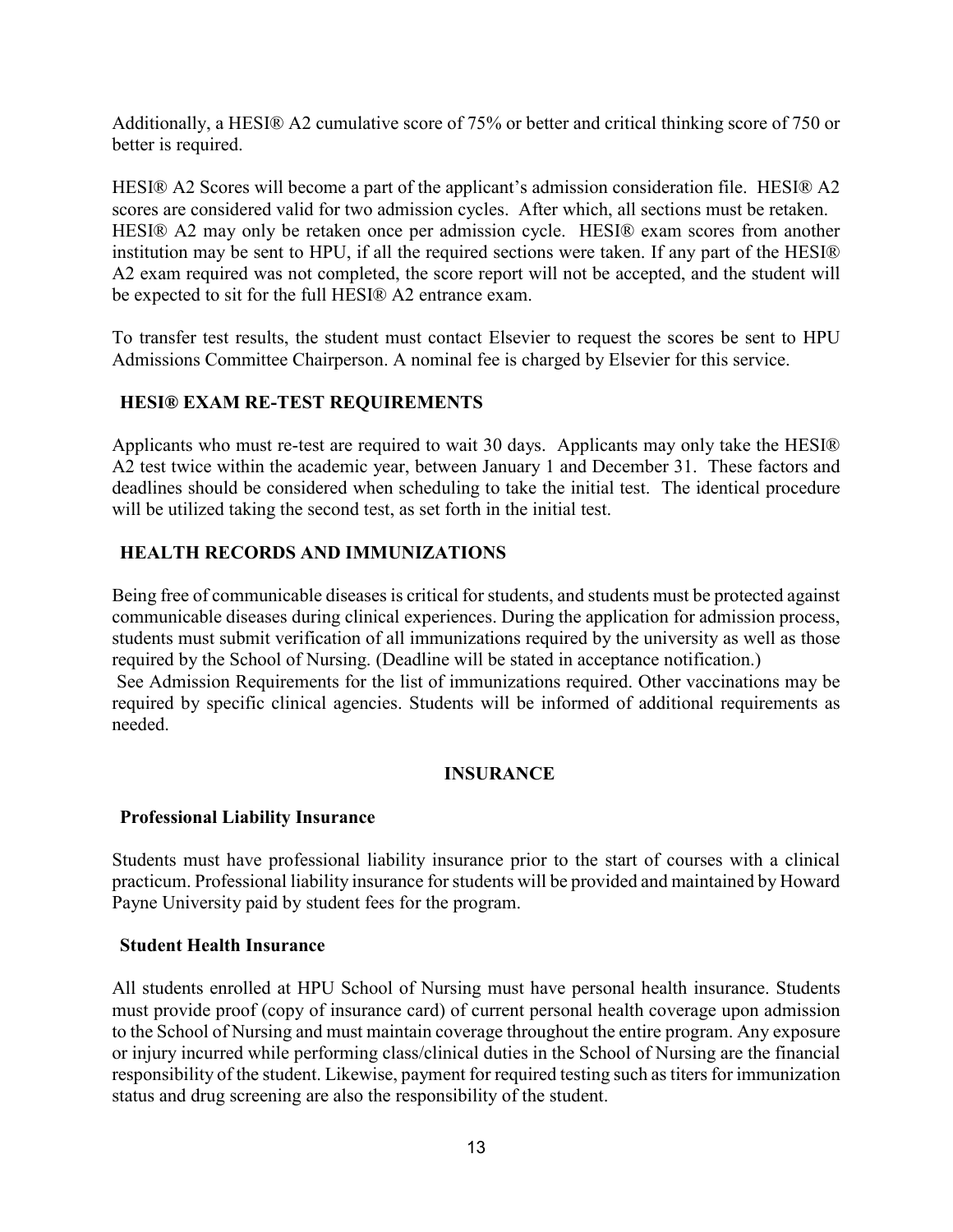#### **NURSING PRACTICE DISCIPLINE REQUIREMENTS**

<span id="page-13-0"></span>Students are expected to attend all clinical practicum rotations, including lab and clinicals. Students must provide their own transportation to clinical sites. Clinical experiences may be scheduled during the day, evening, night, or on weekends. Students must adhere to the School of Nursing's attendance policy (see Appendix A: Attendance Policy).

Nursing is a practice discipline requiring specific performance standards in the areas of cognitive, sensory, affective and psychomotor skills. These standards must be met with or without reasonable accommodation in order for students to progress in the nursing program. Faculty reserves the right to withdraw a student from clinical courses if these standards cannot be achieved by the student.

The following are standards that must be achieved by the student either unassisted, with dependable use of assistive devices, or with a reasonable accommodation:

| <b>Residential Courses/Clinical Practicum/Lab Course Standards</b> |                                                                                                                                                        |                                                                                                                                                                                                                                                                                                   |
|--------------------------------------------------------------------|--------------------------------------------------------------------------------------------------------------------------------------------------------|---------------------------------------------------------------------------------------------------------------------------------------------------------------------------------------------------------------------------------------------------------------------------------------------------|
| <b>Issue</b>                                                       | <b>Standard</b>                                                                                                                                        | <b>Some Examples of Necessary</b><br><b>Activities (Not All-Inclusive)</b>                                                                                                                                                                                                                        |
| <b>Critical Thinking</b>                                           | Critical thinking ability<br>sufficient for clinical judgment                                                                                          | Identify cause/effect relationships in<br>clinical situations; develop nursing care<br>plans; demonstrate ability to make safe<br>judgments when planning and<br>implementing all nursing interventions.                                                                                          |
| Interpersonal                                                      | Interpersonal abilities sufficient<br>to interact with individuals,<br>families, and groups from<br>diverse backgrounds                                | Establish rapport with patients and<br>colleagues; negotiate interpersonal<br>conflict; respect differences in clients;<br>respect the cultural diversity of clients and<br>co-workers.                                                                                                           |
| Communication                                                      | <b>Communication abilities</b><br>(hearing, speaking, reading, and<br>writing) sufficient for interaction<br>with others in verbal and written<br>form | Explain treatment procedures; initiate<br>health teaching; document and interpret<br>nursing actions and patient responses.                                                                                                                                                                       |
| Mobility                                                           | Physical abilities enough to<br>move from room to room and<br>maneuver in small spaces                                                                 | Move around in patients' rooms, work<br>spaces, and treatment areas; administer<br>CPR; assist in ambulation; have sufficient<br>mobility and stamina to function over an<br>8-12-hour period in a hospital or other<br>clinical setting (twist, bend stoop/squat,<br>move quickly, climb, walk). |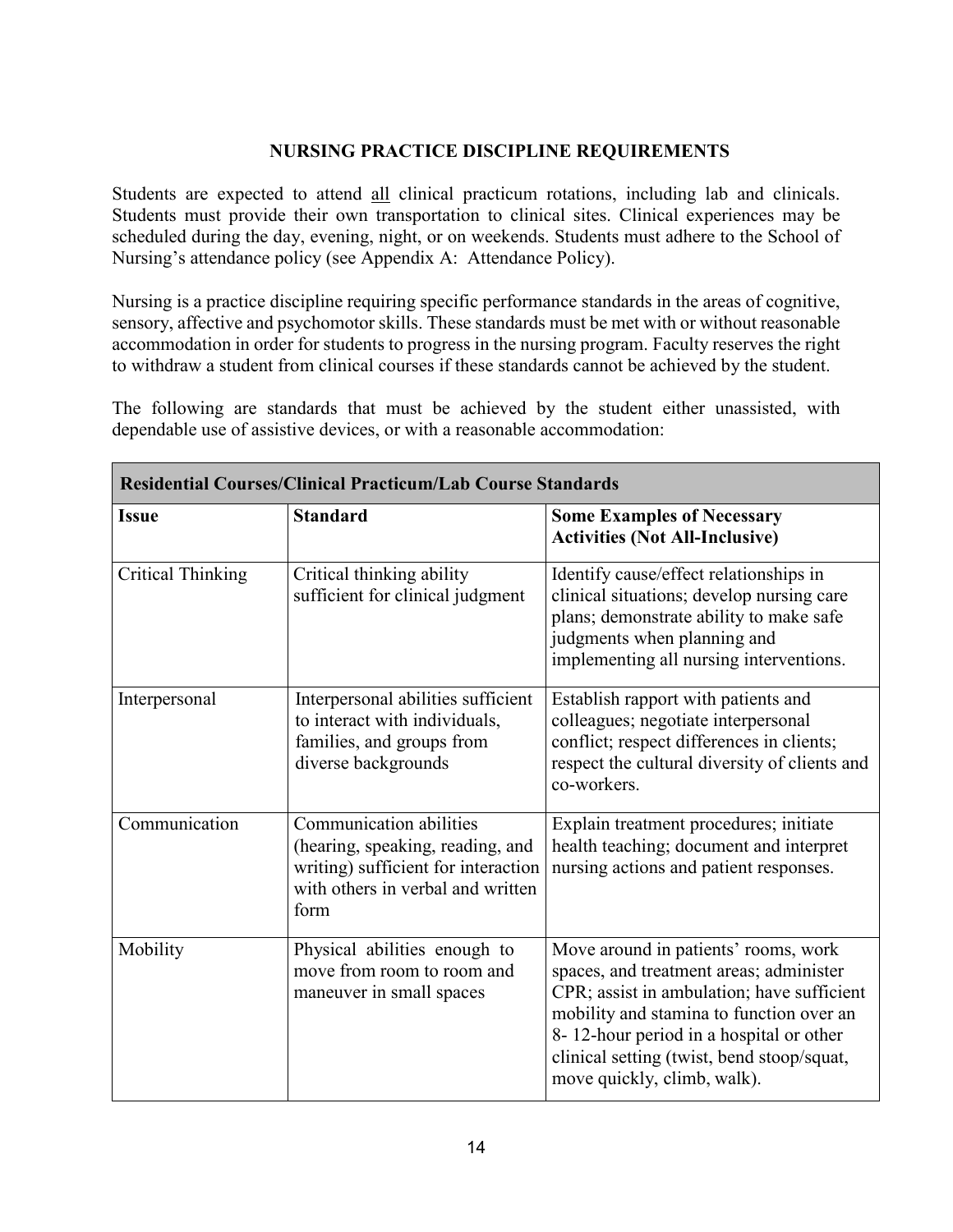| <b>Motor Skills</b>                   | Gross and fine motor abilities<br>sufficient to provide safe and<br>effective nursing care                                   | Calibrate and properly use equipment<br>(blood pressure cuffs and syringes);<br>position, lift, and transfer patients;<br>demonstrate ability to lift up to 50<br>pounds; obtain and process specimens;<br>insert catheter; administer injections; use<br>a computer; twist or squeeze with fingers;<br>stand and maintain balance; reach and<br>bend; move within confined spaces. |
|---------------------------------------|------------------------------------------------------------------------------------------------------------------------------|-------------------------------------------------------------------------------------------------------------------------------------------------------------------------------------------------------------------------------------------------------------------------------------------------------------------------------------------------------------------------------------|
| Physical<br>Strength and<br>Endurance | Physical stamina sufficient to<br>perform full range of required<br>client care activities for entire<br>length of work role | Sustain repetitive movements; maintain<br>physical tolerance; lift; push and pull;<br>support 25 pounds; move heavy objects<br>weighing 50 pounds; defend self against<br>combative client; carry equipment; use<br>upper body strength.                                                                                                                                            |
| Emotiona<br>1 Stability               | Able to assume responsibility<br>and accountability for own<br>actions                                                       | Establish therapeutic boundaries; provide<br>client with emotional support; adapt to<br>stress; deal with the unexpected; perform<br>multiple responsibilities concurrently;<br>handle strong emotion.                                                                                                                                                                              |
| Hearing                               | Auditory ability sufficient<br>for observation and<br>assessment necessary in<br>nursing care                                | Hear verbal exchanges among health care<br>personnel and patients, monitor alarms,<br>emergency signals, auscultated sounds,<br>cries for help; demonstrate ability to hear<br>in situations when not able to see lips of<br>speaker and ability to hear sounds of a<br>normal or faint volume level.                                                                               |
| Visual                                | Visual ability sufficient for<br>observation and assessment<br>necessary in nursing care                                     | Read handwritten documents (chart data);<br>see small calibrations on syringes,<br>sphygmomanometer, and thermometers;<br>observe patient responses to interventions<br>and/or health problems; detect subtle color<br>changes.                                                                                                                                                     |
| Tactile                               | Tactile ability sufficient<br>for physical assessment                                                                        | Perform palpation, functions of physical<br>examination and/or those related to<br>therapeutic intervention, e.g., pulse, body<br>parts, temperature of skin or fluids.                                                                                                                                                                                                             |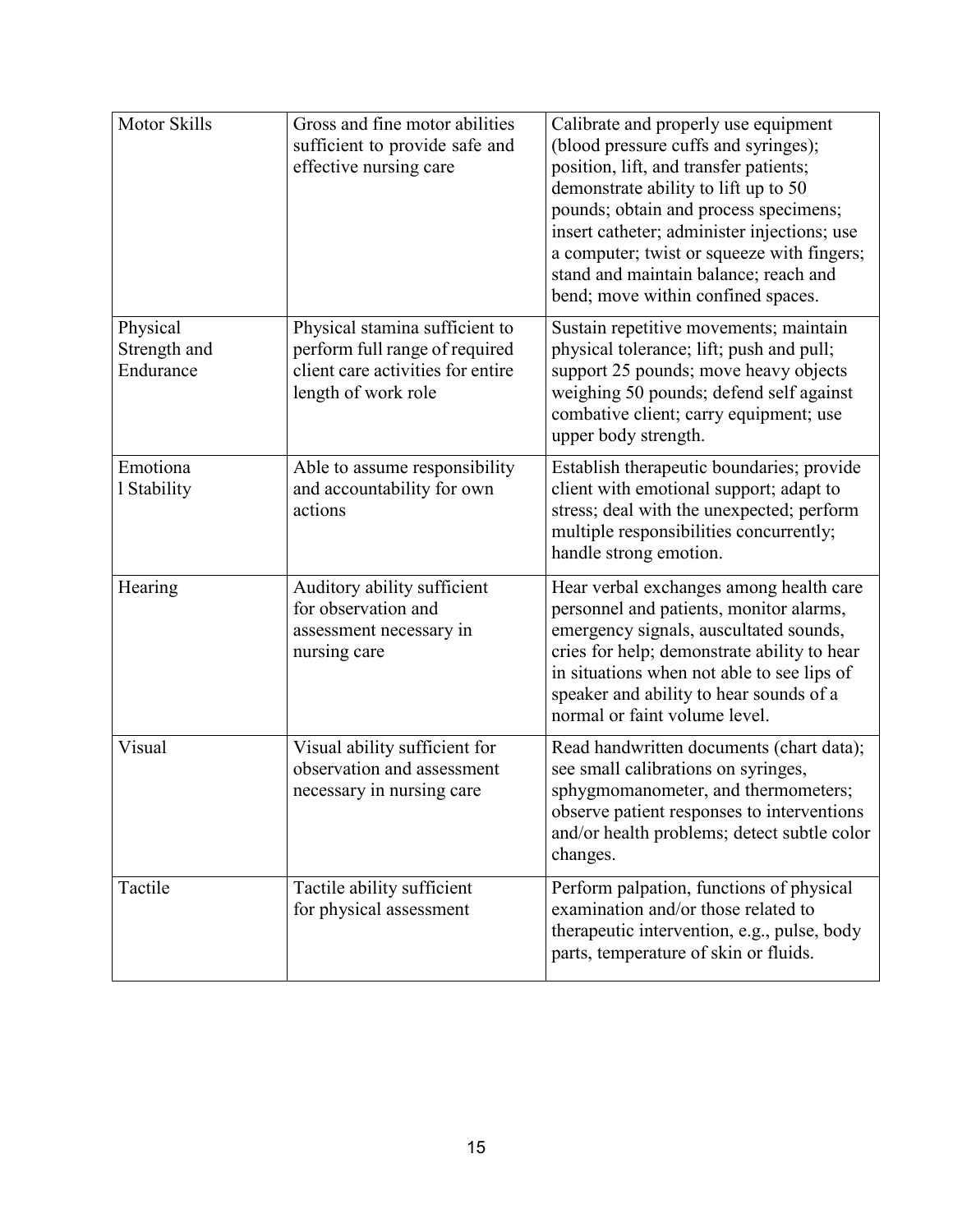| <b>Distance-Accessible Course Standards</b> |                                                                                                                                                 |                                                                                                                                   |
|---------------------------------------------|-------------------------------------------------------------------------------------------------------------------------------------------------|-----------------------------------------------------------------------------------------------------------------------------------|
| <b>Issue</b>                                | <b>Standard</b>                                                                                                                                 | <b>Some Examples of Necessary</b><br><b>Activities (not all-inclusive)</b>                                                        |
| <b>Critical Thinking</b>                    | Critical thinking ability<br>sufficient for clinical judgment                                                                                   | Synthesize reading assignments;<br>demonstrate able to write course<br>assignments.                                               |
| Interpersonal                               | Interpersonal abilities<br>sufficient to interact with<br>individuals and groups from<br>diverse backgrounds                                    | Interact with classmates and course<br>instructors on course related subjects;<br>work with other students on a group<br>project. |
| Communication                               | Communication abilities<br>(hearing, speaking, reading, and<br>writing) sufficient for interaction<br>with others in verbal and written<br>form | Communicate with faculty and<br>other students via email and<br>electronic discussions.                                           |
| <b>Motor Skills</b>                         | Physical abilities sufficient to<br>use a computer                                                                                              | Complete written assignments and<br>examinations by typing on the computer.                                                       |
| Hearing                                     | Auditory ability sufficient to<br>complete class assignments                                                                                    | Listen to online audiovisual presentations.                                                                                       |
| Visual                                      | Visual ability sufficient to<br>participate in course activities                                                                                | Complete reading assignments and<br>watch audiovisual presentations.                                                              |

#### **STUDENT EVALUATION AND PROGRESSION**

<span id="page-15-0"></span>Students in professional nursing theory and clinical courses are expected to follow grading rubrics and scales published in the course syllabi and in the School of Nursing policies. Students must be informed of the grading rubrics/scale in writing (course syllabus) at the beginning of each course. Students will be required to sign each course syllabus affirmation which will serve as confirmation that the student understands all course requirements.

For test preparation students should refer to the syllabus and to NCLEX Blueprint (see summary below) on the National Council of State Boards of Nursing website (https://www.ncsbn.org). **There will be no course/exam specific "study guides."** Students are expected to use textbook content, textbook associated study guides, online resources, NCLEX prep books/software, class notes, current literature (library/database journals/books), and any other helpful resources described by the instructor or found by the student. **Use of test banks published by textbook publishing companies for the use of faculty (purchased and password protected databases) is consider cheating and will be handled based on the academic integrity policy.** If a student is unsure whether or not a website test bank is appropriate for use, he/she should ask the faculty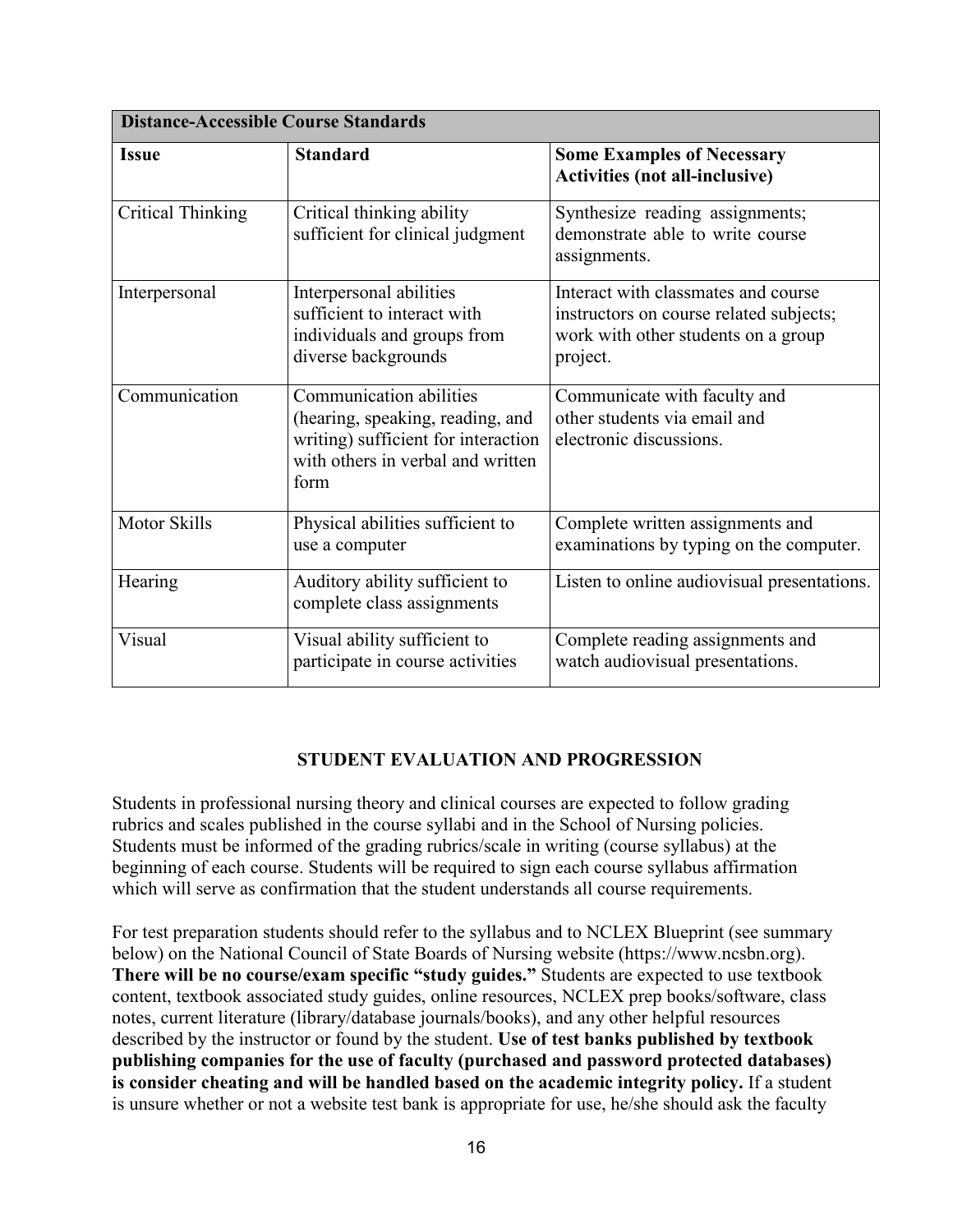of the course.

Students are encouraged to study for tests well ahead of the scheduled testing time and within study groups that promote discussion regarding the application of content. Students are encouraged to be diligent in preparation for tests, as all testing is important as training for the state board NCLEX exam.

#### **Detailed Test Plans**

Exams will be based on the National Council of State Boards of Nursing (NSCBN) Client Needs framework. (*https://www.ncsbn.org).* This framework was selected by the NCSBN as it provides a universal structure for defining nursing actions and competencies, and focuses on clients in all settings.

Students shall reference the NCSBN NCLEX-RN Examination Detailed Test Plan, Candidate Version, for details on how to prepare for course examinations and testing. Course exams will follow the NCSBN distribution of content for developing course exams.

#### **NCSBN Distribution of Content**

The content of the NCLEX-RN Test Plan is organized into four major Client Needs categories, and two of the four categories are divided into subcategories. Below are the percentage of test questions assigned to each Client Needs category and subcategory.

| <b>Client Needs</b>                                                | Percentage of Items from Each<br>Category/Subcategory |
|--------------------------------------------------------------------|-------------------------------------------------------|
| Safe and Effective Care Environment                                |                                                       |
| Management of Care<br>$\bullet$                                    | $17 - 23%$                                            |
| Safety and Infection Control<br>$\bullet$                          | $9 - 15%$                                             |
| <b>Health Promotion and Maintenance</b>                            | $6 - 12%$                                             |
| Psychosocial Integrity                                             | $6 - 12\%$                                            |
| Physiological Integrity                                            |                                                       |
| Basic Care and Comfort<br>$\bullet$                                | $6 - 12%$                                             |
| Pharmacological<br>and<br>$\bullet$<br><b>Parenteral Therapies</b> | 12-18%                                                |
| <b>Reduction of Risk Potential</b>                                 | $9 - 15%$                                             |
| Physiological Adaptation                                           | $11 - 17\%$                                           |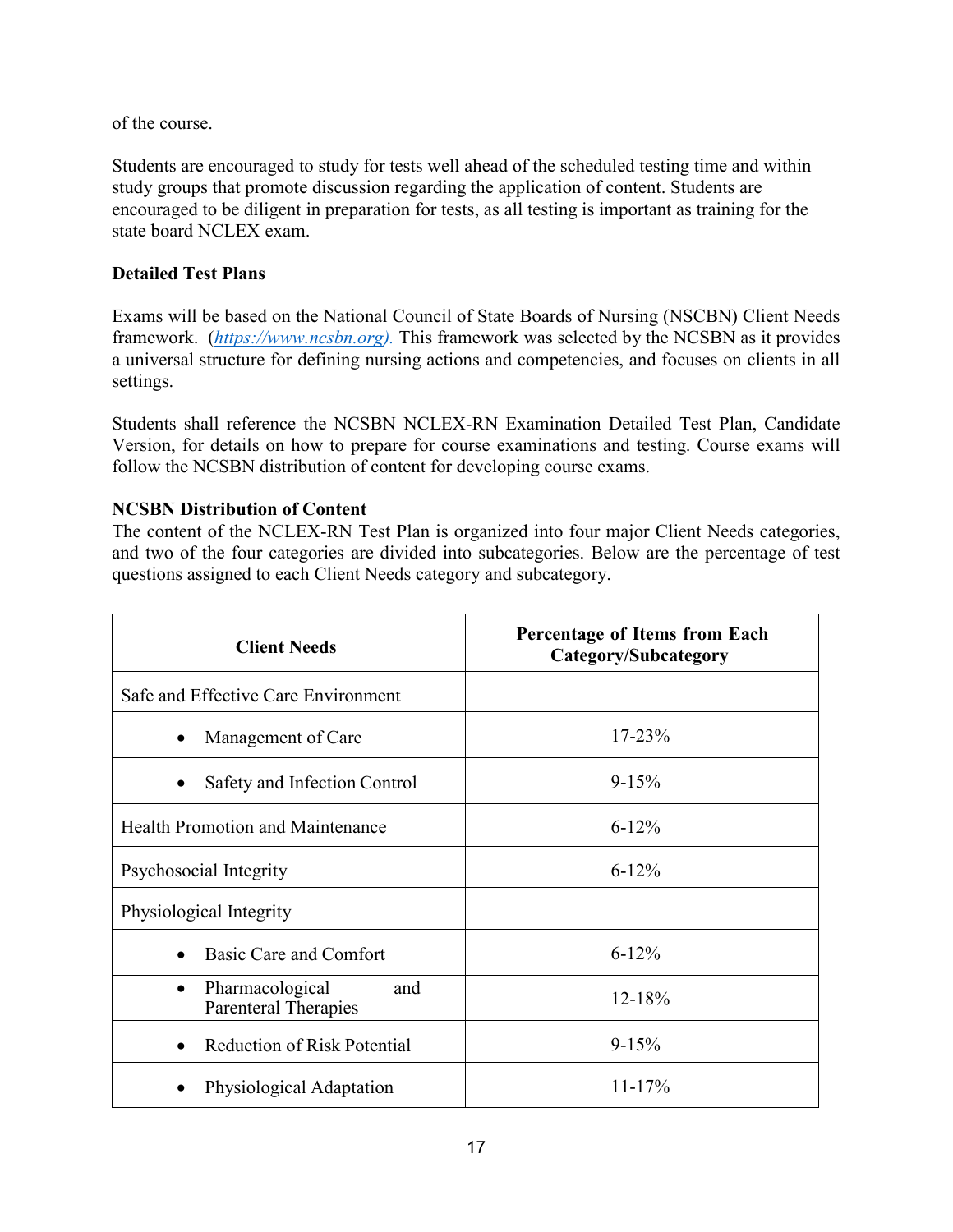Additional information regarding the test blueprint may be found at https://www.ncsbn.org/RN\_Test\_Plan\_2016\_Final.pdf.

#### <span id="page-17-0"></span>**Grading Scale**

In order to successfully pass a nursing course, students must earn a cumulative **test score average**  of 75% or greater on all exams, including the final exam, for each course. (Example: There are 6 exams, a written paper, and a presentation. The average for the 6 exams must be at least 75 %.) (See Grading Policy in Appendix A for further details.) All grade calculations will be carried out to two decimal places, and there will be **no rounding of grades**.

The grading scale of the School of Nursing differs from that of the university and is in keeping with the minimum passing criteria of comparative schools of nursing.

The evaluation scale is as follows:

| $92 - 100$ |   |
|------------|---|
| $83 - 91$  | R |
| $75 - 82$  | € |
| $65 - 74$  | Ð |
| 64 & below | F |

Students must check the individual syllabus for course specific grading criteria.

HPU's passing letter grade for all nursing courses is "C." Students making less than a "C" in any nursing course will not be able to progress on to the next nursing course.

Students who do not meet the required standard passing grade will be required to comply with a remediation plan set forth by the faculty and dean of the School of Nursing prior to retaking any course. Failure to comply with the remediation plan may result in the student being ineligible to retake the course.

Refer to Appendix A for policies concerning Grading, Level Progression, Testing, Withdrawal and Dismissal from Nursing Program, and HESI® Progression Exams.

**Students may not take a course more than twice**. Failing a course for a second time or failing another course will result in dismissal from the School of Nursing.

**Students who transfer to HPU after having failed a nursing course at another institution,**  will be dismissed from the nursing program if he/she fails one course. A failure in a class at another school will be considered the first failure for transfer students. Students who have failed more than one nursing class at another institution are not eligible to enroll in the HPU nursing program.

#### **Nationally Normed Testing**

Nationally normed tests are used to evaluate students throughout the nursing curriculum and are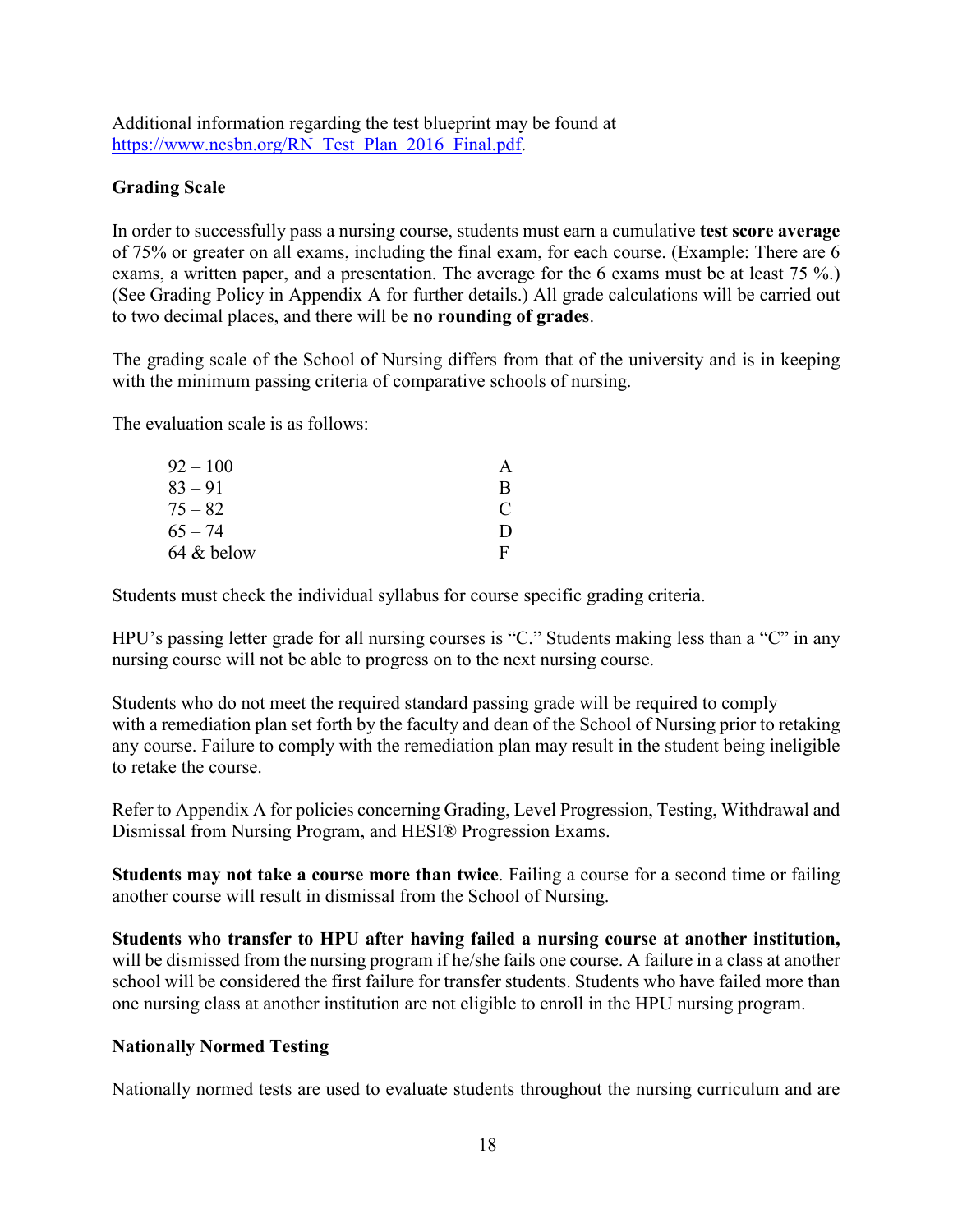used as a component of the course grade in selected courses. Individual course syllabi will provide information on the nationally-normed test scoring and use as a course grade. The course point allocation for the tests will increase as the student progresses through the curriculum. Failure of the test may impact level progress (see Level Progression Policy in Appendix A). Students are expected to complete all remediation provided from the test vendor and the faculty. Multiple tests and versions of tests may be required each semester.

#### **Nationally Normed Testing in the Final Semester**

Nationally normed exit tests will be used in the final semester of the nursing program in the Capstone Course. The test(s) being used and the passing score will be stated in the Capstone course syllabus.

#### **Testing Standards**

The following standards apply to all quizzes, major exams, and national standardized testing administered at the HPU School of Nursing:

- Testing may include major exams, scheduled or announced quizzes, pop/unannounced quizzes, and performance/demonstration of clinical nursing competencies. Exams and quizzes may be administered online or by other testing methods at the discretion of individual faculty members.
- Because the NCLEX-RN exam is time restricted, time limits will be placed on quizzes and exams. Time limits will be appropriate to the number and type of test items. The type of test item and level of difficulty will be considered when setting time limits. Any time limits will be announced prior to starting an exam or quiz.
- Promptness is part of professional nursing expectations. Any student who arrives late will be required to test on the scheduled exam make-up date.
- Prior to testing, cell phones and all other types of paging or digital devices shall be turned off and placed in a designated location of the room. Notebooks and book bags must be left at the designated place in the room along with caps, and any heavy jewelry that may cause distracting sounds during testing. Failure to submit a device will be considered academic dishonesty and may result in dismissal from the program.
- A piece of paper, pencil and/or calculator will be provided prior to the test by the instructor if appropriate for the specific test. All of these items must be returned to the instructor upon completion of the test. No personal items may be used for the test unless directed by the instructor.
- Test dates may be postponed, but not administered earlier than the scheduled date unless all students and the faculty member are in agreement.
- Test dates may be different from the actual class day. It is the student's responsibility to understand the testing schedule and make arrangements to abide by this schedule.
- Students will be given the opportunity for test review after the exam. This may be accomplished during class or outside of class time at a specified date and time at the discretion of the course faculty member. The faculty member will provide time for students to review their individual test privately in the office of the faculty member if desired by the student. During the review the student may not write or in any way record anything from the exam. The student may ask for clarification; however, the review time is limited to 10 minutes or less per student. Students who need more time to clarify content will make an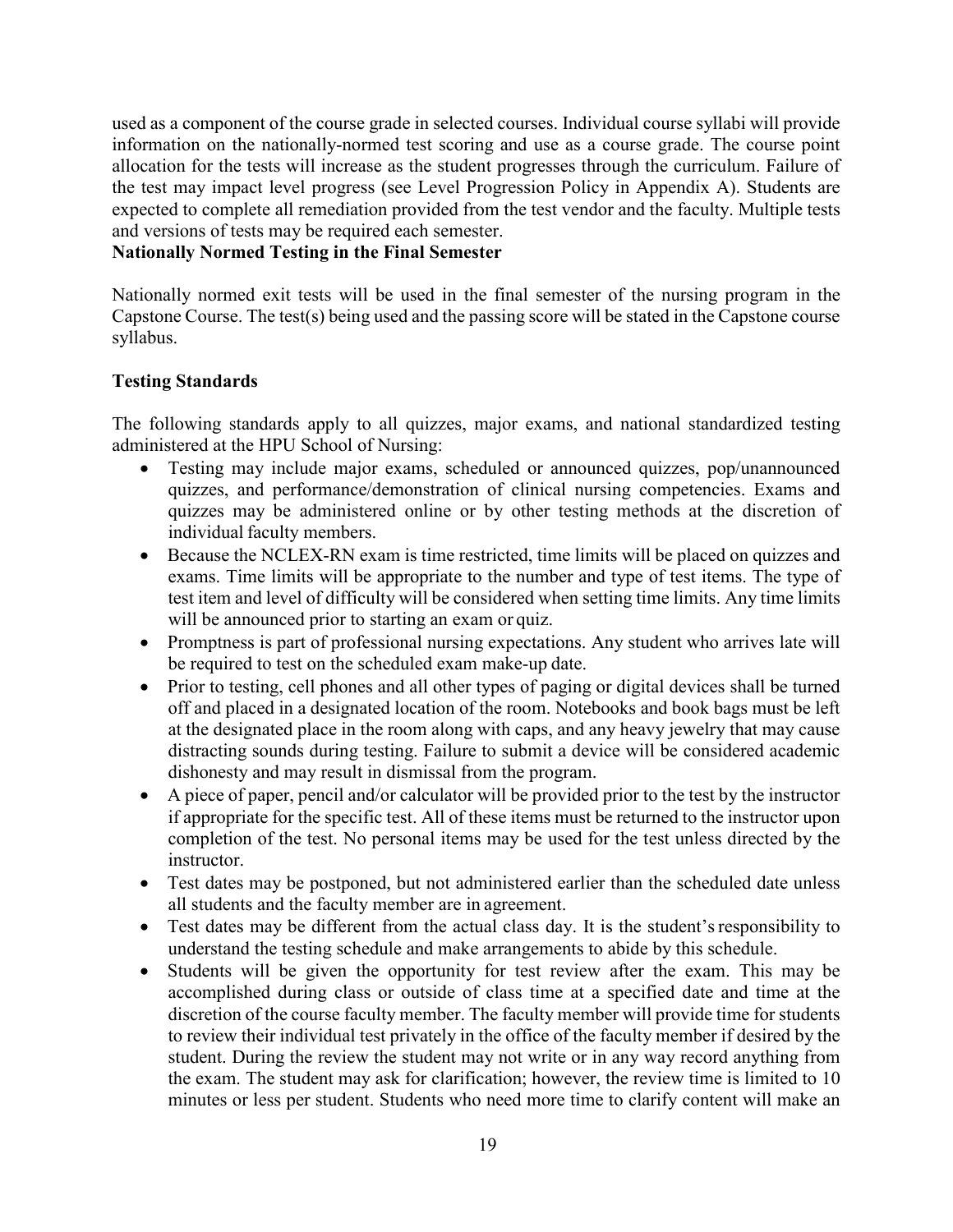appointment to meet with the faculty member outside of the test review time. Students may express their reasons for choosing a specific answer or may question the validity of an exam item. The faculty member will make a note of the student's concern and will evaluate the concern after the test review. Faculty will not engage in disputes over questions or change any grades during test review time.

- \*\*If a student scores **less than 80%** on a major exam, it is his or her responsibility to contact the faculty member to schedule an individual appointment. Except for highly unusual circumstances that would interfere with the student's or the faculty member's availability, this appointment must occur prior to the next major course exam.The faculty member will suggest strategies to help improve study habits and/or test taking skills. It is the responsibility of the student to implement improvement strategies and to provide the faculty member with evidence of progress within a timely manner and as agreed between the student and faculty member.
- Any student who misses an examination or quiz as a result of an absence or tardy must have notified the faculty member **in advance** to be eligible for consideration to take a makeup quiz or exam. Students may notify the faculty member of an actual or anticipated class absence or tardy by email.
- Makeup exams may or may not be the same exam as the one the student missed. This decision is at the discretion of the faculty member responsible for the course. Makeup exams and quizzes will be administered on scheduled make-up date(s) as determined by the faculty.

(See Appendix A for Testing Policy)

#### **Medication Administration and Calculation Exams**

Medication administration is a clinical skill that is vital to providing safe care to patients; therefore, students are required to pass a medication exam each semester. A minimum score of 90% is required to successfully pass the exam. The medication exam is a pass/fail exam; test scores are not calculated into the course grade. Failure to pass the exam will result in remediation. Students will have two (2) opportunities to take and pass the exam each semester. Students who do not pass the medication exam after the second attempt will be required to withdraw from the designated course. **Specific clinical facilities may require additional medication administration/calculation exams and may require up to 100% as a passing score.** Students will be notified during the first week of class if this requirement is in place for the assigned clinical facility.

#### <span id="page-19-0"></span>**WITHDRAWAL, REINSTATEMENT, OR DISMISSAL FROM THE NURSING PROGRAM**

(See Appendix A for Withdrawal and Dismissal from Nursing Program Policy) Withdrawal from the School of Nursing will follow the policy found in the *Howard Payne University Catalog*. Rather than withdrawing from the university, students might find themselves in a situation requiring them to withdraw from the School of Nursing but change their major and continue at the university. In this case, the student should follow the policy as outlined in the university academic catalog titled "Declare or Change a Major." Students who withdraw from the university must apply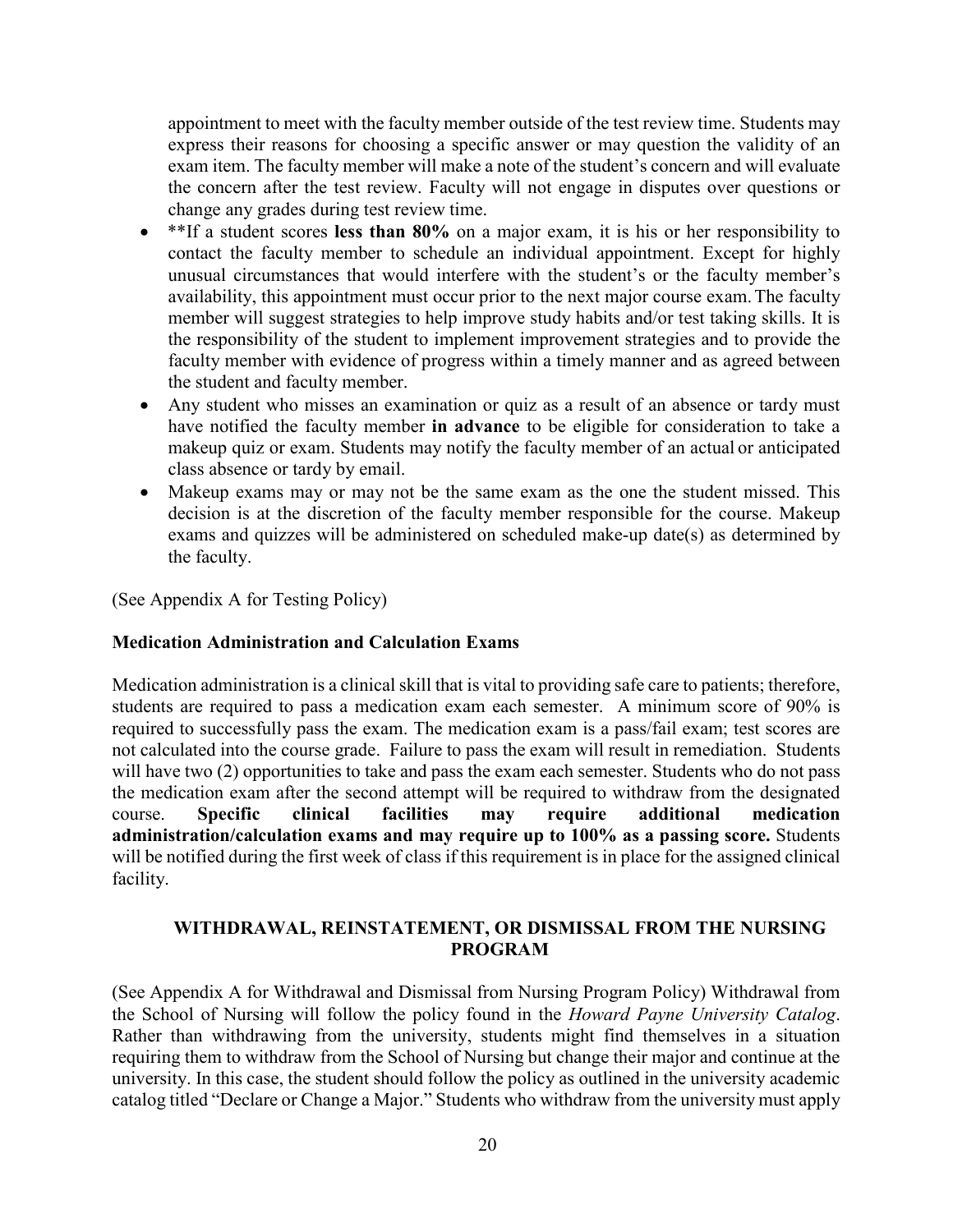for readmission to the university through the admissions office.

Likewise, students who withdraw from the School of Nursing or change their major must reapply for admission to the School of Nursing if they wish to return to the program.

#### <span id="page-20-0"></span>**Student Conduct**

All students enrolled in the HPU School of Nursing program are required to follow all standards of conduct as published in the *Howard Payne University Catalog* as well as maintaining conduct becoming of a professional nurse. Noncompliance with any standard noted in the Student Handbook or standards governing professional behavior may result in suspension or dismissal from the School of Nursing or denial of acceptance into the school and additional university disciplinary response, in coordination with the dean of students.

Students may be dismissed from the nursing program for academic or behavioral issues. The nursing faculty committee for retention is charged with ensuring that students placed on probation or dismissed from the program understand and access the university policies and procedures regarding Academic Probation and Suspension, Grade Change/Appeals *(Howard Payne University Catalog)* and Due Process and Appeals for Disciplinary Action *(Howard Payne University Student Handbook).*

#### <span id="page-20-1"></span>**Reasons for Dismissal from the Nursing Program**

- 1. Based on Texas Board of Nursing Rule (§215.8), students will be dismissed from the School of Nursing for demonstration of the following, including, but not limited to:
- 2. Evidence of actual or potential harm to patients, clients, or the public.
- 3. Criminal behavior whether violent or non-violent, directed against persons, property, or public order and decency.
- 4. Intemperate use or abuse of drugs or alcohol (see Appendix A: Substance Abuse Policy), diagnosis of or treatment for chemical dependency, mental illness, or diminished mental capacity.
- 5. The lack of good professional character as evidenced by a single incident or an integrated pattern of personal, academic, and/or occupational behaviors which indicate that an individual is unable to consistently conform his or her conduct to the requirements of the Nursing Practice Act, the Board's rules and regulations, and generally accepted standards of nursing practice including, but not limited to: behaviors indicating honesty, accountability, trustworthiness, reliability, and integrity.

In addition, nursing students will be held to the highest standards of integrity with regards to professional conduct in both the classroom and clinical settings. Students are expected to adhere to ethical standards consistent with the American Nurses' Association (ANA) Code of Ethics [\(http://nursingworld.org/ethics/ecode.htm \)](http://nursingworld.org/ethics/ecode.htm).

The following behaviors may lead to dismissal from the nursing program (this list is not all inclusive):

1. Committing fraud, deceit, or dishonesty, which may include plagiarism, falsification, or negligently making incorrect entries on records or anyother written work.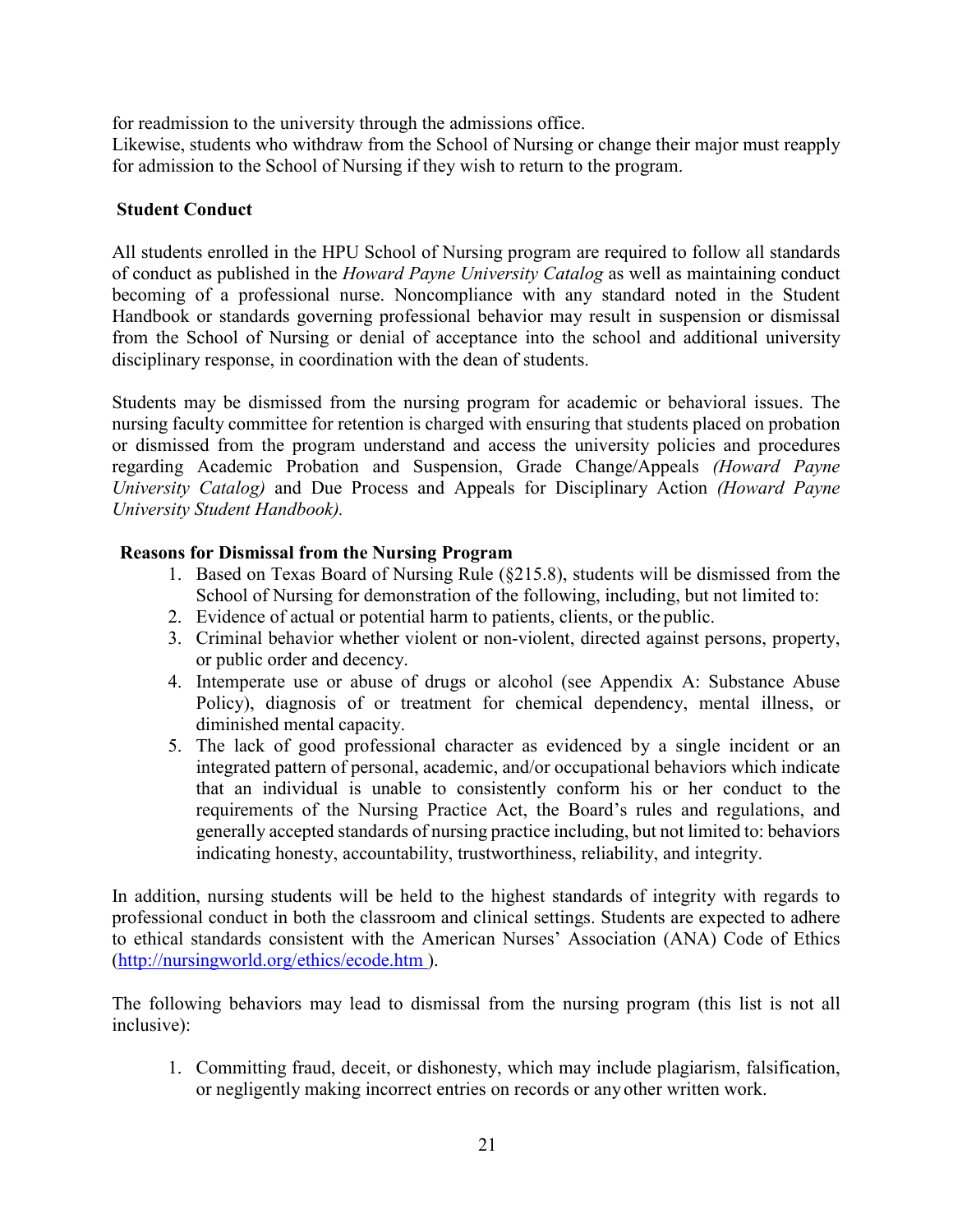- 2. Violating Health Insurance Portability and Accountability Act (HIPAA) rules and regulations including breach of confidentiality through unauthorized access to client information or verbal or written information about clients in public circumstances.
- 3. Disorderly conduct including disruption or obstruction of teaching and unprofessional and/or inappropriate communication or contact with faculty, peers, clients, or staff.
- 4. Implementing nursing care without supervision or instruction.
- 5. Neglecting or violating any rule, regulation, or policy of Howard Payne University,the School of Nursing, or any clinical facility. This may include dress code violations
- 6. Physical, mental, or emotional behavior causing the student to be unable to provide safe nursing care.
- 7. Failure to follow policies and procedures of the clinical agency to which the student is assigned.
- 8. Absenteeism or tardiness to classes or clinicals.
- 9. Demonstrating behaviors that the faculty deem unsafe for the clinical area.
- 10. Unsatisfactory clinical evaluations from faculty. An unsatisfactory final clinical evaluation in any clinical course will constitute failure of the course regardlessof theory grade.
- 11. Inappropriate use of a cell phone or other electronic devices in clinical or classroom settings.

#### <span id="page-21-0"></span>**Unsafe Clinical Performance**

Unsafe clinical performance may result in a student's removal from a clinical setting, disciplinary action, a negative clinical evaluation, course failure, and/or dismissal from the nursing program.

Unsafe clinical practice during a clinical practicum is defined as:

- Committing a medication error.
- Failure to report any medication error or other patient related incident, in which the student was involved, to the clinical instructor and dean immediately.
- Behavior or actions that threaten patient safety.
- Failure to apply previously mastered principles/learning outcomes when performing nursing care skills or delegated tasks.
- Actions that demonstrate inappropriate decision-making/judgment.
- Failure to comply with infection control guidelines.
- Failure to follow Center for Disease Control and agency-specific universal precaution guidelines in all client care situations.
- Failure to recognize own limitations, incompetence, or legal responsibilities.
- Failure to accept moral and legal responsibility for own actions.
- Presenting for clinical practicum in impaired condition (determined by clinical faculty). This includes impairment due to fatigue/drowsiness, emotional disturbances, or physical issues.
- Failure to demonstrate appropriate preparation for the clinical experience.
- Failure to report any change in client's condition related to accident, trauma, surgery or medical condition to the clinical instructor as soon as possible.
- Inviting/meeting personal visitors at a clinical site.
- Leaving the hospitals or other clinical settings during break or lunch, except as deemed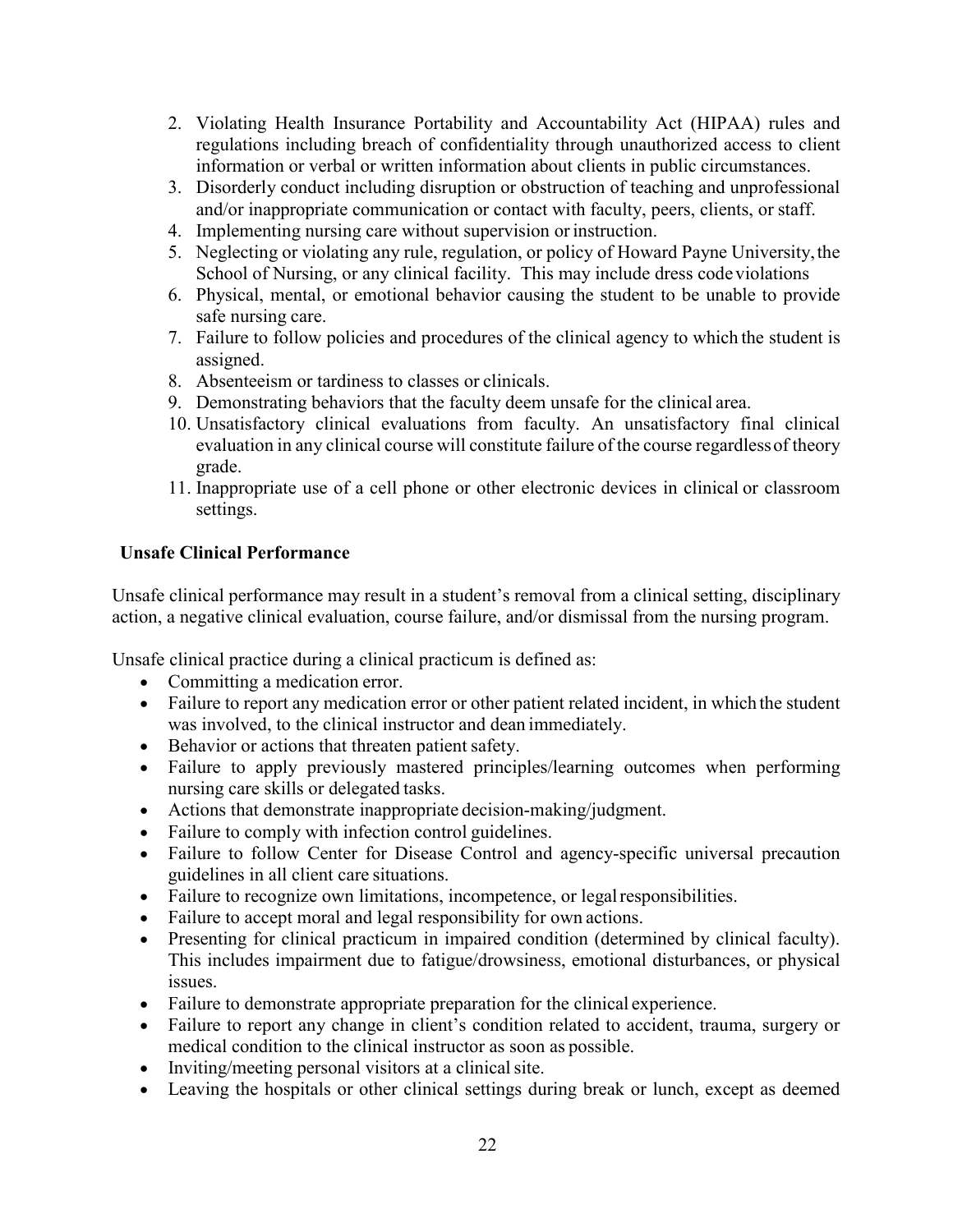necessary and approved by the responsible instructor.

- Failure to inform appropriate agency personnel (such as preceptor or unit manager) when leaving the immediate work area for any reason, including lunch break or accompanying a patient to another treatment area.
- Exceeding the allowed maximum of 30 minutes for lunch break.

Students exhibiting behavior or performance in clinical experiences deemed unsafe are subject to a "Corrective Action Contract" (see the following form). This contract will be initiated by the faculty member when a student is noted to have exhibited inappropriate behaviors, lack of preparation, lack of professional performance, or any other circumstance that requires corrective action on the part of the student. This form must be completed by the faculty member and signed by the student. The student's signature does not demonstrate that they are "agreeing" that a problem exists but, rather, that they have been informed of the corrective action needed.

The contract includes a timeframe in which the action must occur. The faculty member will reevaluate the student based on the original contract timeline. Failure of the student to demonstrate the desired behavior or competency will result in failure of the clinical course and may lead to dismissal from the nursing program.

#### **Single infractions of a serious nature may result in immediate dismissal from the nursing program.**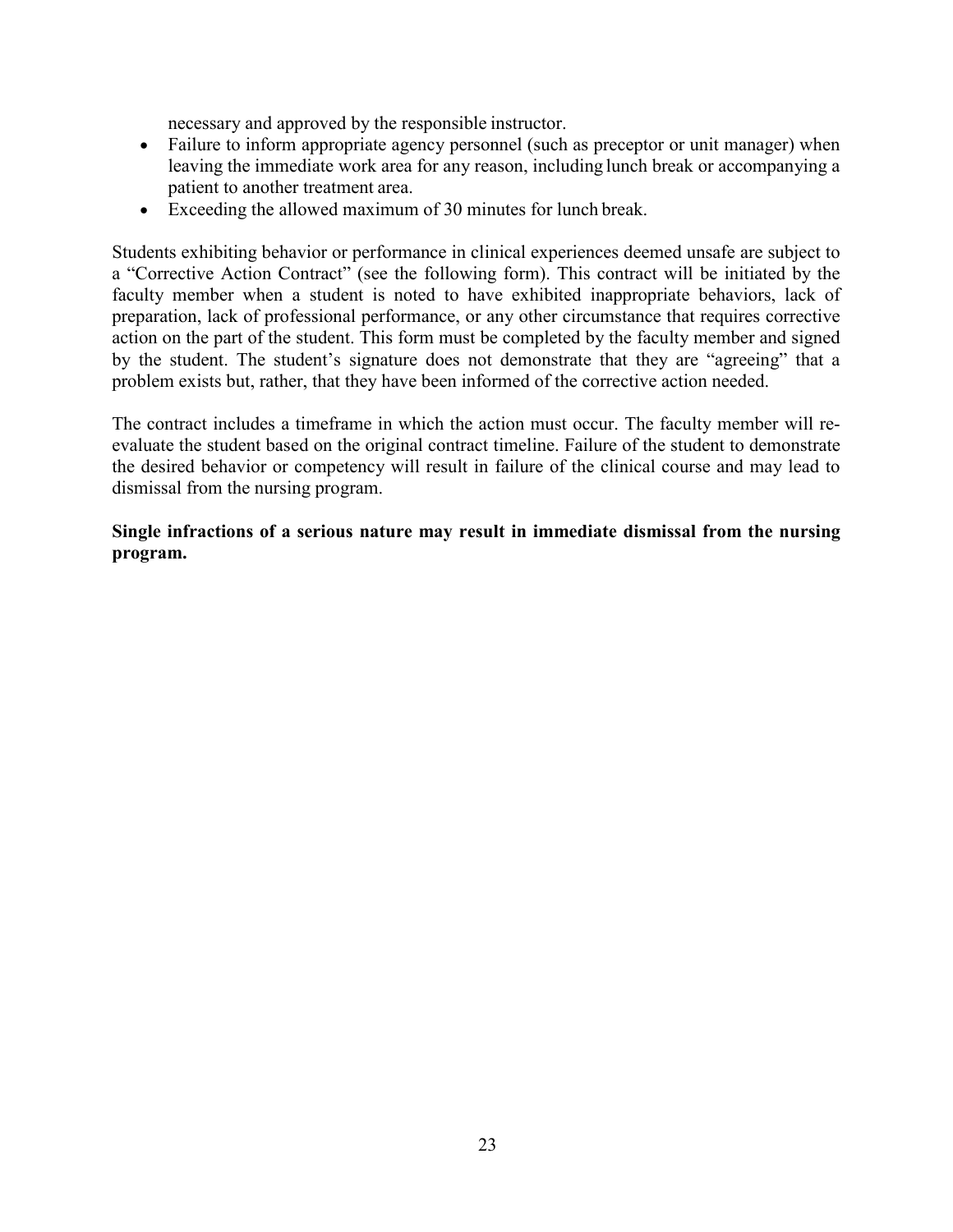#### **CORRECTIVE ACTION CONTRACT**

<span id="page-23-0"></span>Students whose behavior/performance are of concern to the faculty will be placed on a Corrective Action Contract. The contract includes a time frame (date) by which the identified corrected action is to occur, documentation of the final outcome, and how the student did or did not demonstrate the desired behavior.

| DATE:                                  |  |
|----------------------------------------|--|
| <b>STUDENT NAME:</b>                   |  |
| <b>FACULTY NAME:</b>                   |  |
| <b>PRECEPTOR NAME (If applicable):</b> |  |

- 1. Describe area of concern with student's behavior/performance:
- 2. Describe what the student must do to correct the identified behavior/performance:
- 3. Identify the time frame/date by which corrected action is to occur:
- 4. Describe the consequences to the student if the identified behavior does NOT occur:
- 5. Document any previous discussions with the student about this issue.
- 6. Student and Faculty will meet on / / *(date)* to evaluate student progress toward desired behavior. (EVALUATIVE CONFERENCE)

| <b>Student Signature:</b> | Date: |  |
|---------------------------|-------|--|
| <b>Faculty Signature:</b> | Date: |  |

#### **EVALUATIVE CONFERENCE**

#### **FINAL OUTCOME:**

**Describe how the student did or did not demonstrate the desired behavior:**

| <b>Student Signature:</b> | Date: |
|---------------------------|-------|
| <b>Faculty Signature:</b> | Date: |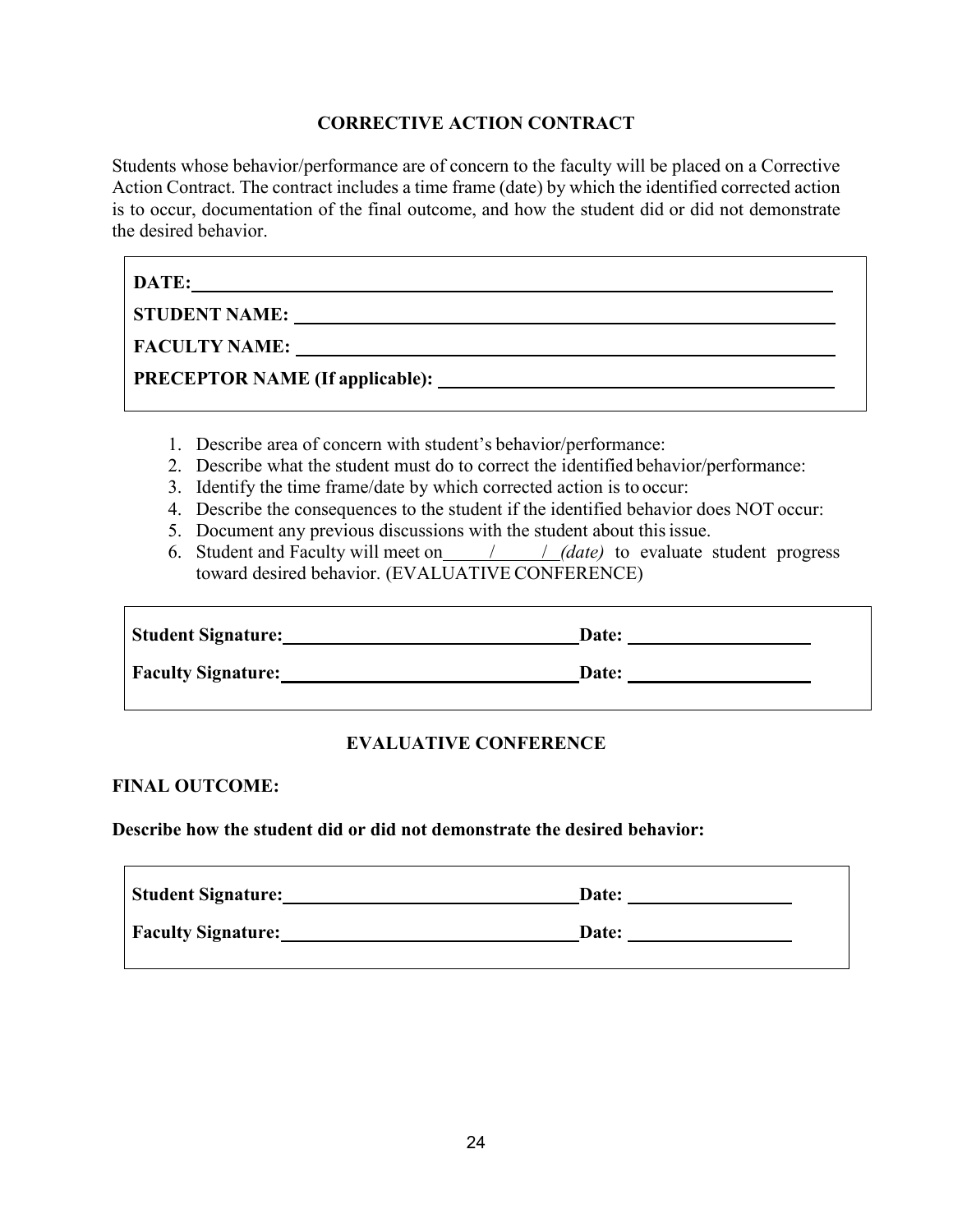#### **GRADUATION REQUIREMENTS**

<span id="page-24-0"></span>Students are responsible for complying with all graduation requirements of HPU as indicated in the *Howard Payne University Catalog* under the title "General Graduation Requirements." The *Howard Payne University Catalog* provides a detailed listing of requirements for degrees.

Nursing students will not graduate until they have satisfied passing requirements in all nursing courses, including the final capstone course.

#### **GRADE CHANGES AND APPEALS**

<span id="page-24-1"></span>The Grade Appeal Policy of the university, as printed in the *Howard Payne University Catalog*, will be used for all grade grievances and appeals in nursing courses.

Once a grade has been submitted to the Office of the Registrar, only the faculty member can change the grade except in the case of a grade appeal. If a student believes that a final course grade has been improperly awarded, the student may appeal the grade by presenting a written appeal, supported by appropriate documentation that justifies the appeal. Refer to the Grade Appeal Policy in the *Howard Payne University Catalog* for additional information.

Only the final grade in a course may be appealed within this framework. Individual grades within the course may be handled through the student's communication with faculty.

#### **CLINICAL REQUIREMENTS**

#### <span id="page-24-3"></span><span id="page-24-2"></span>**Clinical Learning Experiences**

Clinical learning experiences may include the following:

- $\bullet$  Activities and instruction in the nursing skills laboratory
- Computer laboratory experiences
- Faculty or preceptor supervised "hands-on" practice in a clinical setting
- Clinical conferences
- Observation experiences required to meet specific objectives

#### <span id="page-24-4"></span>**Dress/Appearance Code**

Students will be representing HPU and the School of Nursing while in pre-clinical and clinical experiences as well as other learning experiences; therefore, students are expected to uphold the modest dress policy in the *Howard Payne University Student Handbook* in all situations. Faculty will hold students to the standards of dress and appearance in the classroom environment. Dress for clinical experiences will follow this code, which is specific to the School of Nursing.

Students will purchase required uniforms and appropriate enclosed shoes to be worn during clinical experiences. Students will purchase at least one (1) set of uniform scrubs (pants, top, and jacket). The brand and style will be chosen by the dean/faculty.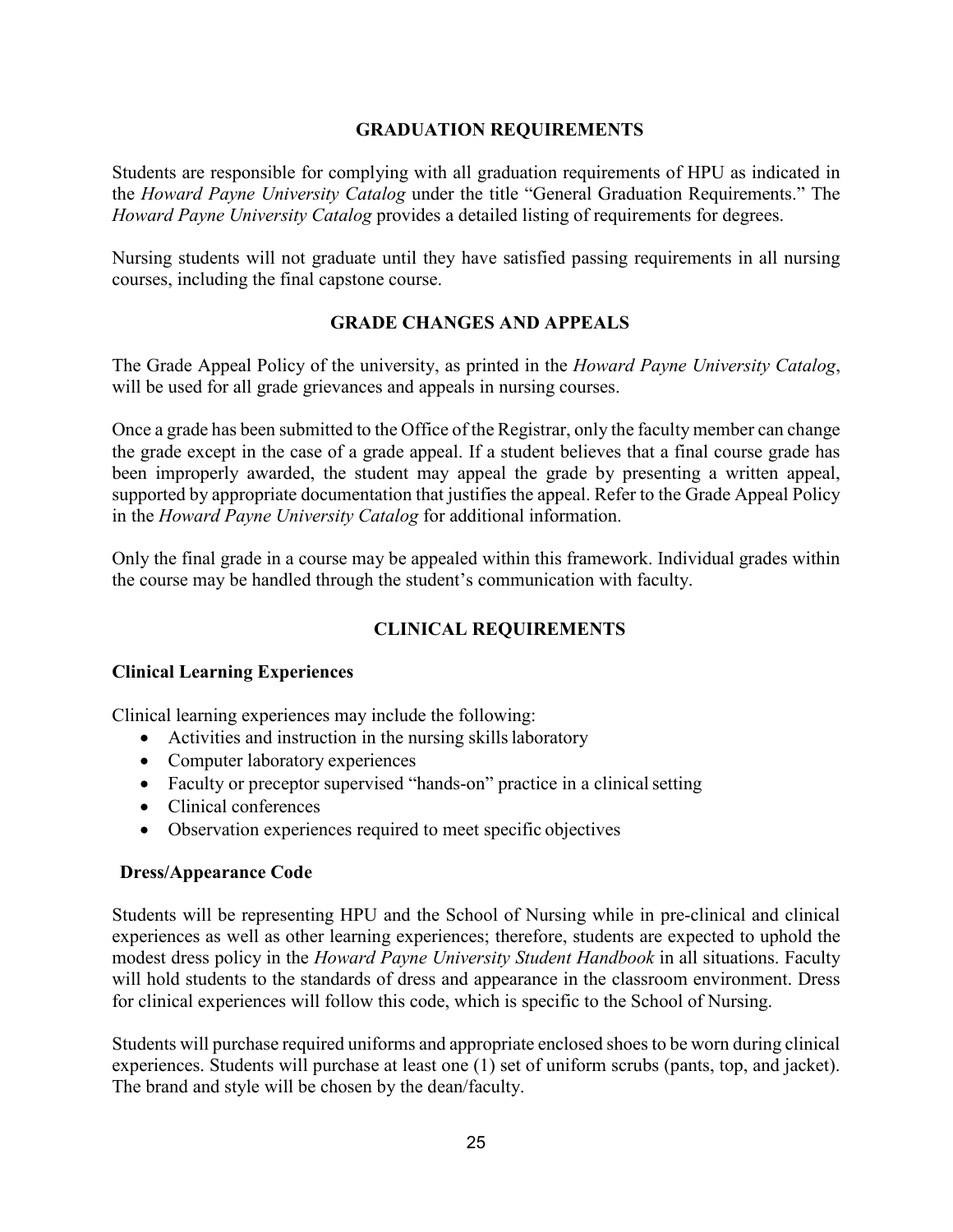Uniform scrubs will be ordered from the vendor chosen by the dean/faculty. All tops/jackets will be monogramed from the vendor chosen by the dean/faculty. Costs of all uniform articles as well as monograming will be the student's responsibility. Information concerning specific attire will be provided to students upon admittance to the clinical program.

Students not complying with the dress/appearance code will be counseled by their instructor. Failure to meet the standard for dress/appearance will result in the student being dismissed from a clinical experience/class and, therefore, failing clinical for that day. The dress code is as follows:

#### **Jewelry**

- Jewelry such as a plain wedding band, wrist watch, and small stud earrings (1 per lower lobe) may be worn with the uniform.
- Bracelets and necklaces are not permitted (except for medical alert bracelets and necklaces).
- No visible body jewelry on eyebrow, face, cheek, nose rings, tongue rings, or tattoos are permitted in the clinical setting.

#### **Hair**

- Hair must be neat, clean, and well-groomed. In the simulation lab or clinical setting, hair longer than shoulder length must be pulled back and secured in a ponytail, barrette, or worn off the collar, ensuring that hair does not hang down in front.
- Dreadlocks (matted coils of hair) or any other style that cannot be cleaned on a regular and appropriate basis are not permissible.
- Hair must be of a natural color (no pink, blue, etc.).
- No ribbons or ornate hair ornaments are allowed in the clinical area.

#### **Nails**

• Fingernails shall not extend beyond fingertips. No form of artificial nails may be worn.

#### **Other**

- Personal hygiene, including oral care, daily showering/bathing, and the use of deodorant is expected.
- No scented colognes, lotions, aftershave lotion, or perfumes are allowed while in the clinical area. Students must be clean and free of odors such as cigarette smoke.
- Excessive makeup, eye shadows, mascara, false eyelashes, and bright lipstick are not permitted. "Excessive" will be determined by the clinical instructor.
- Gum chewing is not permitted in the clinical setting.
- Handheld devices (i.e. tablets) shall be utilized only out of patient care areas and only for the specific purposes related to the clinical experience. Any use of handheld devices must be approved by the clinical instructor.
- **Additional clinical facility policies regarding electronic devices will be followed by all students.**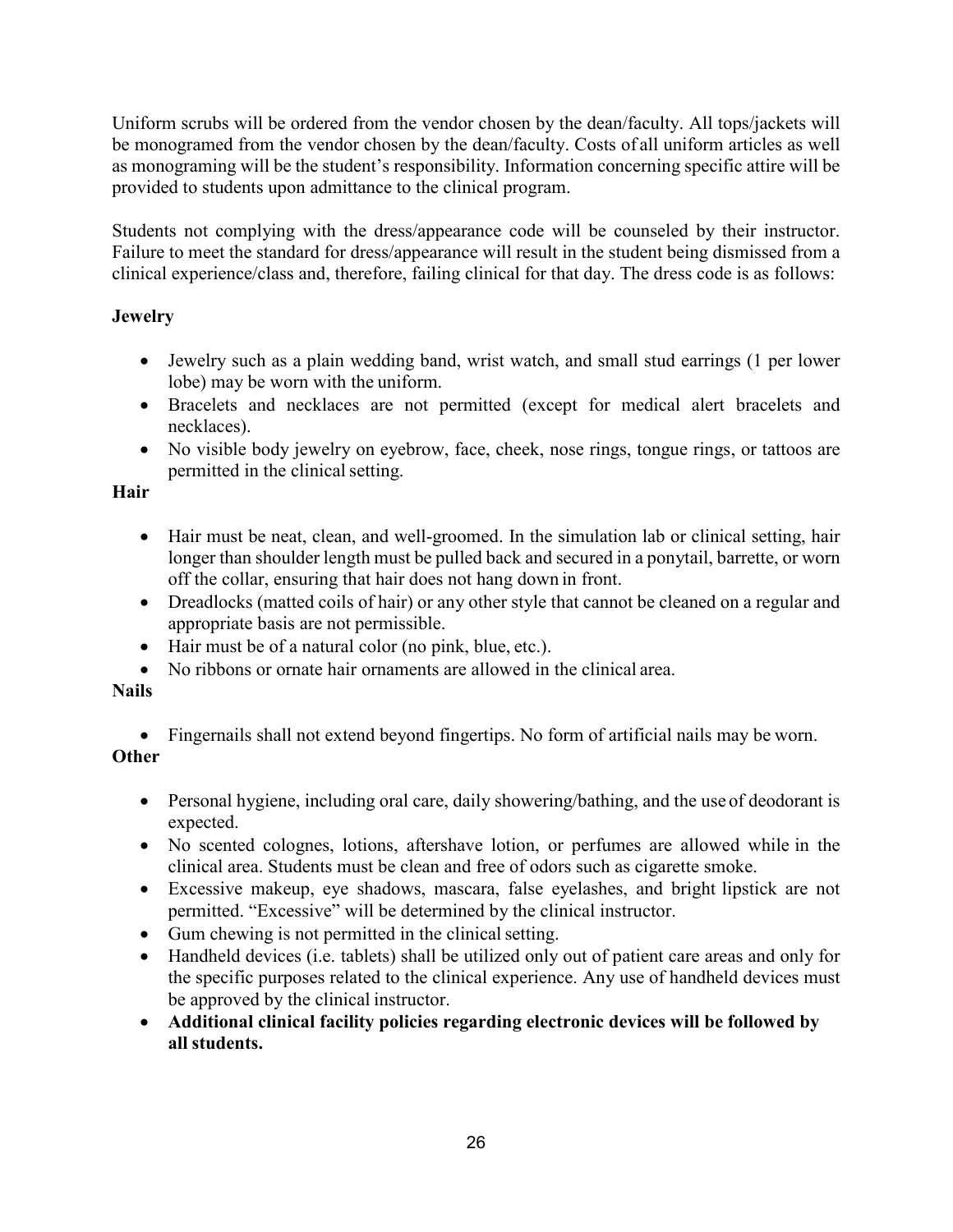#### **Clinical Uniform**

- Clean, low-heeled, enclosed leather nursing shoes or tennis shoes approved by the instructor (no mesh, no loud colors) are to be worn with the uniform. No open-toed, openback, platform, or clog-type shoes are permitted. Laces, when appropriate, must be clean and solid to match shoe color.
- Hose/socks with no visible designs, tears, or stains and of same color as the uniform pants are required.
- An approved scrub jacket with the HPU School of Nursing insignia may be worn, as specified by the instructor. No other sweatshirts, sweaters, or jackets may be worn in the clinical setting.
- No head coverings are allowed unless required for medical or religious reasons. They must be without ornament and of a solid color (white, royal blue, or black).
- White, gray, navy, gold or black long or short sleeved t-shirts without a logo may be worn under a designated scrub top. Sleeve may not extend below the wrist.
- No jeans, cropped pants, shorts, sundresses, or halter tops may be worn when performing pre-clinical or clinical rotations.
- Proper undergarments must be worn, and the color should not be visible through the uniform.
- Uniform fit will be confirmed by faculty. If uniform becomes too big or small over the course study, students will be required to purchase new uniformattire.
- Picture identification (ID) badges are considered part of the uniform and must be worn at all times. IDs may be provided by the clinical agency designating the student as an HPU School of Nursing student, or students may be instructed to use their HPU IDs or IDs provided by the School of Nursing.

Student are expected to follow the modesty dress code of HPU in all classroom situations. Failure to do so may result in dismissal from class constituting an unexcused absence.

#### **SAFETY PRECAUTIONS FOR BLOOD/BODY FLUID EXPOSURE**

<span id="page-26-0"></span>Students will come in contact with blood and body fluids during their clinical experiences. Students must always adhere to the clinical facility's policy for Exposure to Blood/Body Fluids policy. In the absence of a clinical facility policy, students will follow the HPU policy located in this handbook. (See Appendix A for Blood and Body Fluid Exposure Policy).

The Centers for Disease Control (CDC) recommend certain guidelines to protect against bloodborne pathogens. Training on these guidelines is mandated annually for all individuals who are identified as at-risk to occupational exposure for blood-borne pathogens. Students will receive annual training during required hospital orientations. A handout delineating standard precautions guidelines can be found in the appendix.

In the event of a needle stick injury immediately contact your clinical instructor/HPU faculty and follow the CDC guidelines below: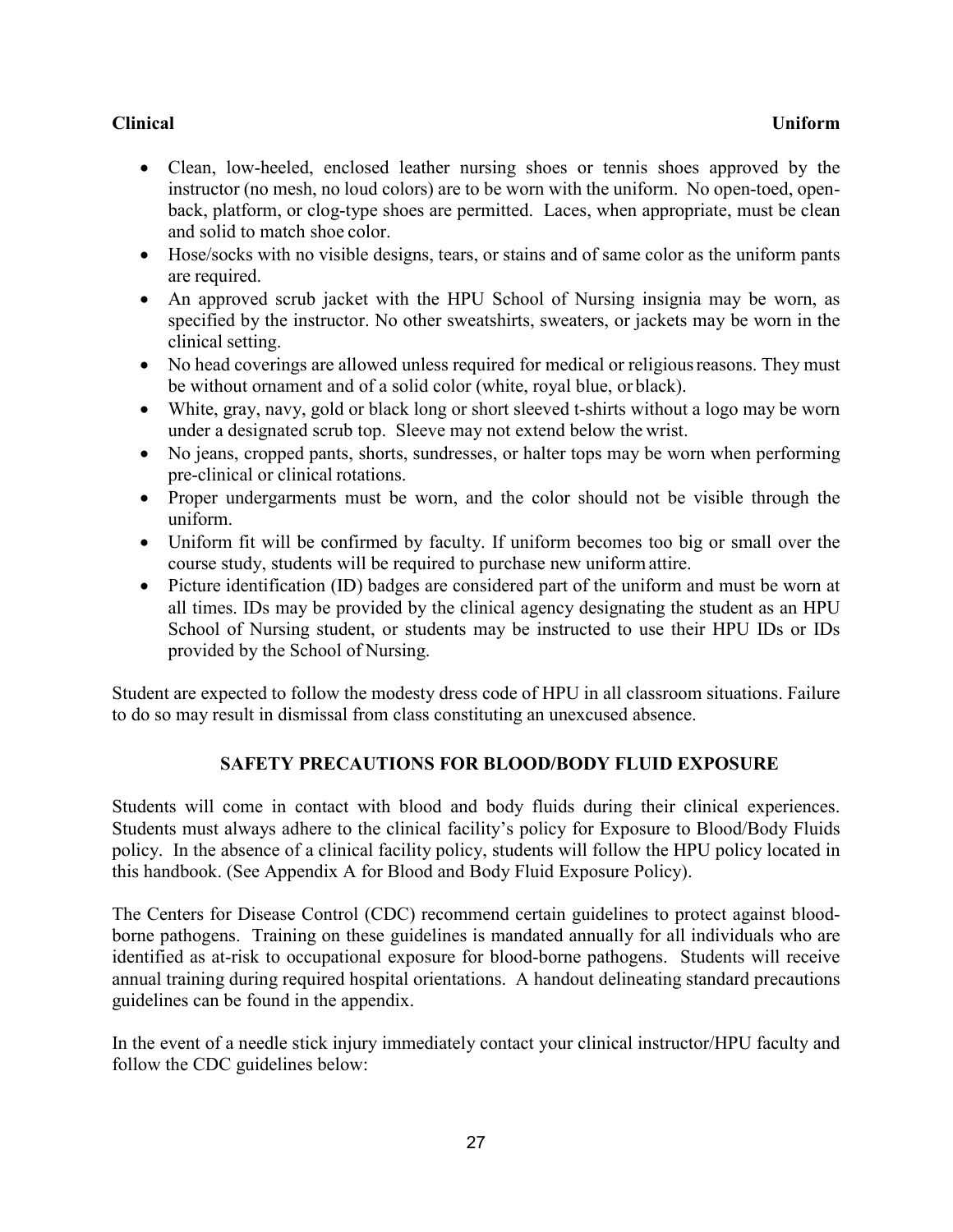If you experienced a needlestick or sharps injury or were exposed to the blood or other body fluid of a patient during the course of your clinical/lab rotations, immediately follow these steps:

- Wash needlesticks and cuts with soap and water
- Flush splashes to the nose, mouth, or skin with water
- Irrigate eyes with clean water, saline, or sterile irrigants
- Report the incident to your supervisor
- Immediately seek medical treatment

http://www.cdc.gov/niosh/topics/bbp/emergnedl.html

Students are prohibited from practicing invasive procedures on one another or on any person in the skills lab or outside of the skills lab (residence halls, home, etc.).

#### **GENERAL UNIVERSITY INFORMATION AND PROCEDURES**

#### <span id="page-27-1"></span><span id="page-27-0"></span>**Campus Safety and Emergency Guidelines**

Nursing students will follow the guidelines published in the *Howard Payne University Student Handbook* for all emergency situations. In case of inclement weather or other natural or man-made disasters that may cause a student to be unable to attend a clinical experience, the student must contact the faculty responsible for that experience at least one hour prior to the scheduled arrival time. The faculty member will provide further instructions.

#### <span id="page-27-2"></span>**University Statement on Discrimination**

Howard Payne University does not discriminate on the basis of race, color, national or ethnic origin, sex, disability, veteran status, or age in the administration of any of its education programs, admissions policies, scholarship and loan programs, athletic, and other school- administered programs. Refer to the *Howard Payne University Student Handbook* for information regarding compliance with Title IX and contact information.

#### <span id="page-27-3"></span>**Student Support Services**

Refer to the *Howard Payne University Student Handbook* for information about student support services including The Collegium, Academic Services, Academic Testing Services, Academic Advising, Career Services, Chapel/Student Assembly, and the Early Alert Program

#### <span id="page-27-4"></span>**Students with Disabilities**

In accordance with Section 504 of the Rehabilitation Act of 1973 and with the Americans with Disabilities Act (ADA) of 1990, the Office of Learning Assistance provides equal access to educational programs and safeguards against discrimination for qualified students with disabilities. Admission requirements for disabled students are the same as for all other students. University programs and activities are conducted in such a manner that no otherwise qualified disabled individual shall, solely by reason of a disability, be excluded from participation in, be denied the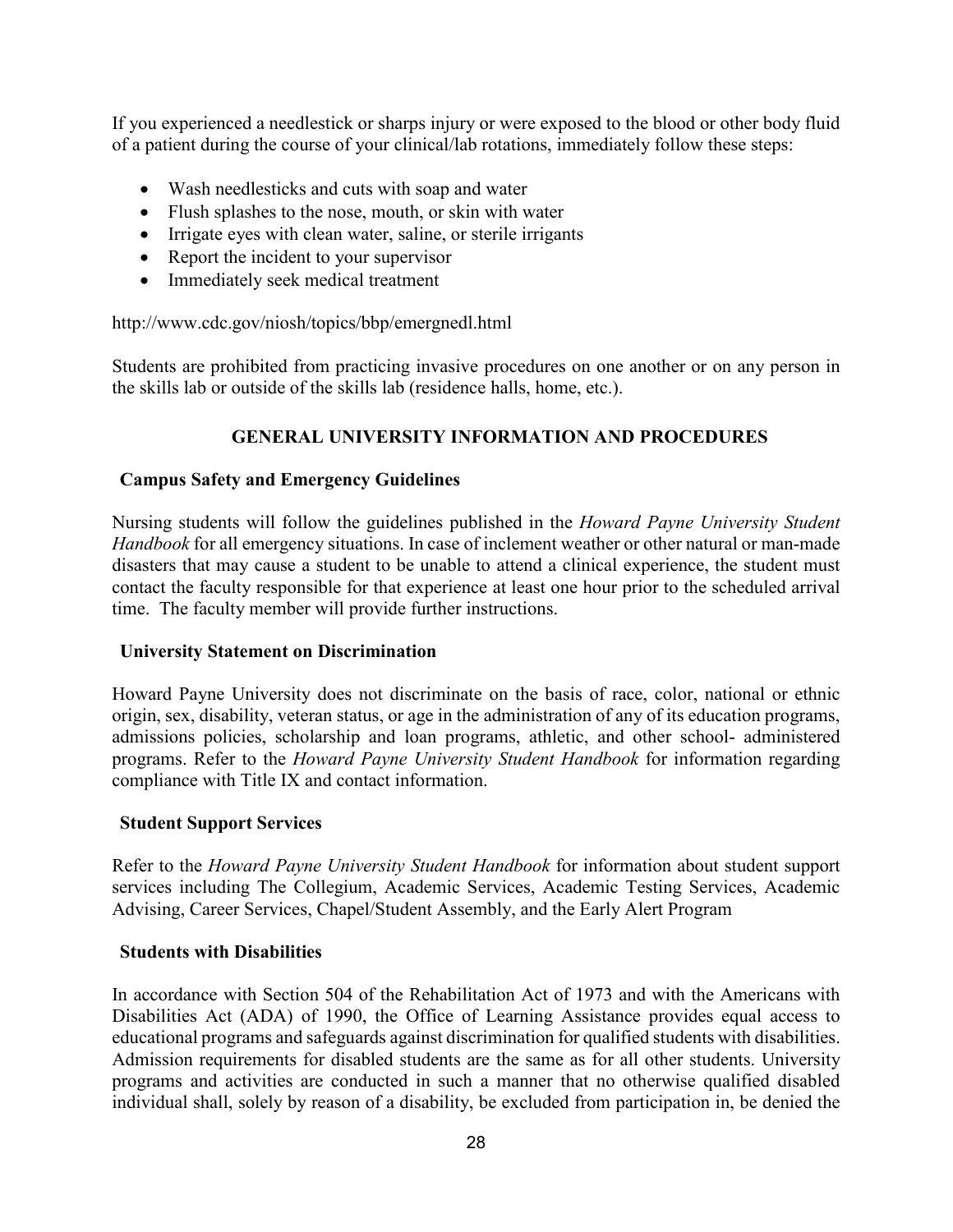benefits of, or be subject to discrimination under any such program or activity. Notifications and inquiries regarding disabled student services should be directed to the Office of Learning Assistance. Refer to the *Howard Payne University Student Handbook* for additional information.

#### **COMMUNICATION WITH FACULTY AND PROBLEM SOLVING**

<span id="page-28-0"></span>As part of the training for professional nurses, faculty members of the School of Nursing expect students to practice appropriate communication and problem-solving skills. Faculty will hold office hours and provide students with valid contact information. Faculty members may be contacted through the HPU email system and through the online learning system, Blackboard. Contact information will be provided to students based on facility/agency during their clinical experiences.

Problem-solving skills are practiced throughout the higher education experience. Students will use face-to-face communication with faculty and administration to solve issues as they arise. Contact information for all university administrators, School of Nursing administrators, faculty, and staff are found on the HPU website. Students may also find information concerning their rights and appropriate policies and procedures to follow in the *Howard Payne University Student Handbook* and *Howard Payne University Catalog*.

For the School of Nursing, students should follow this "chain of command" in attempting to resolve problems with the nursing program, classes, or clinical experiences:

- 1. Discuss the problem/issue with the faculty member or clinical instructor who is teaching the course. The student should go directly to this person first.
- 2. If the matter cannot be resolved by the immediate teaching faculty/clinical instructor, the student may then contact the faculty of record/course coordinator.
- 3. If the matter cannot be resolved by the immediate teaching faculty or the course coordinator, the student should notify the Dean of Nursing by scheduling a face-to-face appointment.
- 4. When matters are unresolved at the Dean level, students must refer to the Student Complaint Process in the University Student Handbook and follow the guidelines.

Failure of the student to follow this course of action will result in the problem/issue not being resolved in a timely manner, as the student will be instructed to go back and follow these action steps in order.

Students should refer to the *Howard Payne University Student Handbook* "Student Complaint Process" for further information regarding complaint resolution outside of the delineated nursing school resolution steps.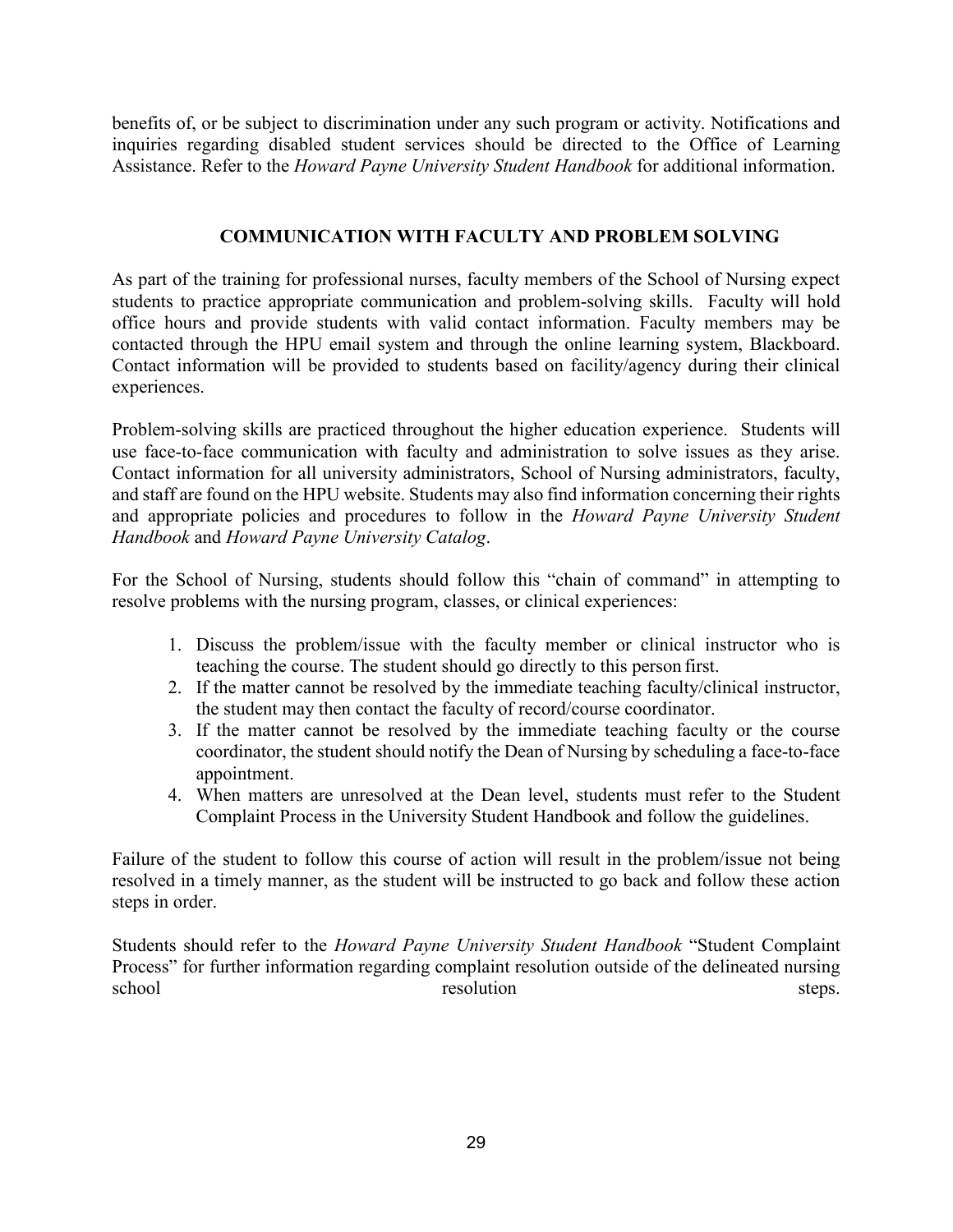#### **EVALUATION OF TEACHING EFFECTIVENESS**

<span id="page-29-0"></span>Students are asked to evaluate teaching effectiveness each semester. The confidential evaluation is completed by the student via an electronic submission. In addition to the evaluation consistent across the university, the School of Nursing adds evaluation items specific to nursing courses and clinical experiences.

Course evaluations will be completed by each student during a class session near the end of the semester for each nursing course. For the continued improvement of the curriculum, clinical experiences, and the nursing program in general, students are required to provide feedback on this survey each time it is presented. Information from these surveys is aggregated and provided to the nursing dean and faculty for review and action planning.

#### **USE OF SOCIAL MEDIA AND ELECTRONICS**

<span id="page-29-1"></span>Students and faculty will use electronic communications on a regular basis. Forms of electronic communications formally used in the School of Nursing will be HPU email and Blackboard learning management system. Students, faculty, and staff are always required to maintain compliance with policies found in the *Howard Payne University Student Handbook* as well as the HIPAA guidelines (see Appendix A for HIPAA Policy), FERPA guidelines (see *Howard Payne University Catalog*), and all professional guidelines for electronic communications.

Any infraction of the HIPAA Policy may result in the immediate dismissal from the Nursing Program and may result in legal consequences.

Use courtesy when utilizing electronic devices in the classroom. Ensure that sound is silenced and step out of the classroom environment if conversations are necessary.

#### **STUDENT MEMBERSHIP ON NURSING COMMITTEES**

<span id="page-29-2"></span>Invitations will be extended to students to participate on academic and quality improvement committees formed by the School of Nursing. Committees are responsible for academic policies and procedures as well as curriculum development. Some nursing school committees will have at least one student on the membership and one alternate student. Students will serve one year on the committee. During that time they will have full voting privileges and responsibilities with the exception of any committee activities which include a review of student and/or faculty records. The faculty and administration value the input of students on committees. Having a student voice represented in the School of Nursing committees is helpful in improving the quality of the program.

#### **FAMILY EDUCATION RIGHTS AND PRIVACY ACT (FERPA)**

<span id="page-29-3"></span>This federal law protects the privacy of students with regard to educational records. More information concerning this law is found in the *Howard Payne University Catalog.*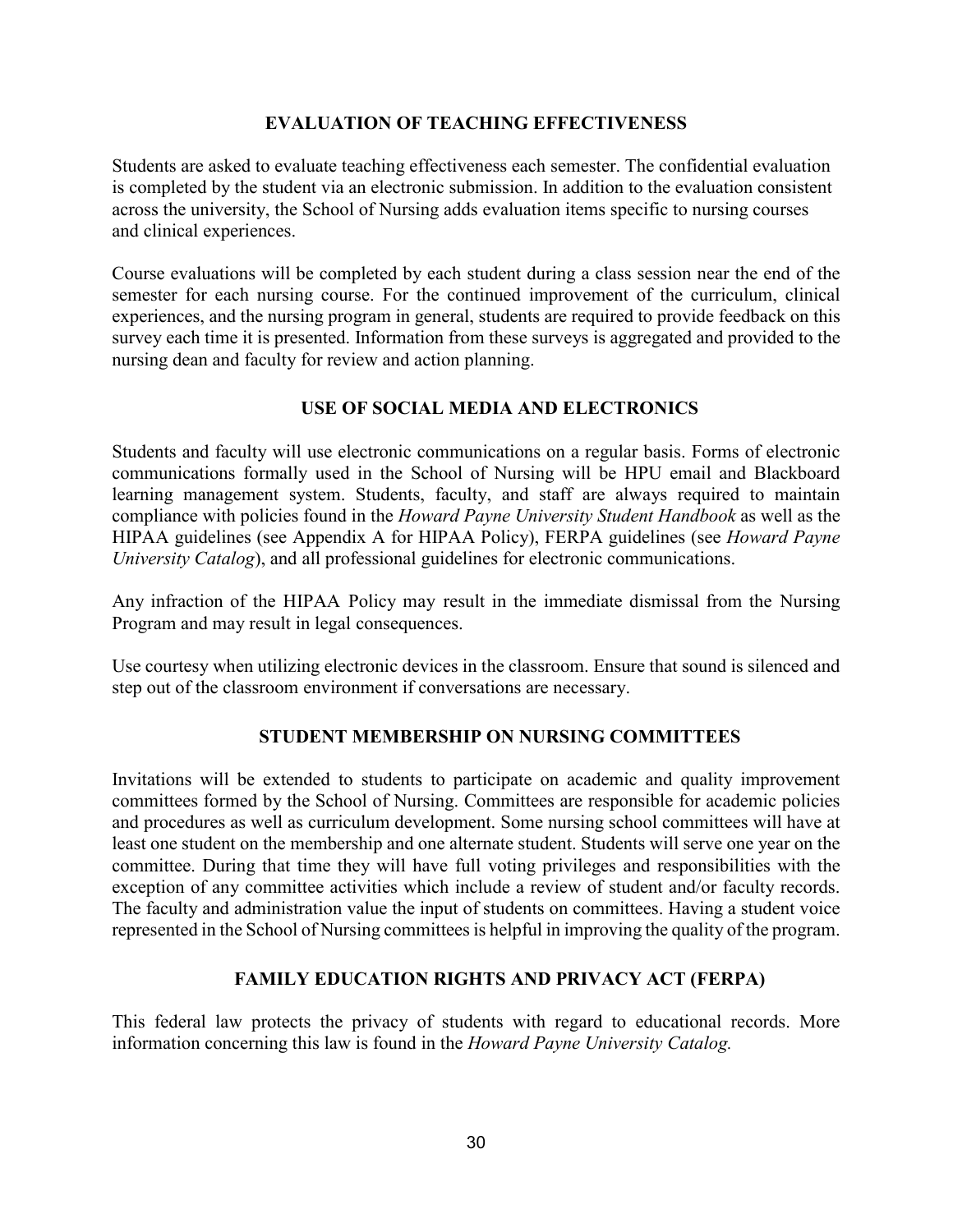#### **HEALTH INSURANCE PORTABILITY AND ACCOUNTABILITY ACT (HIPAA)**

<span id="page-30-0"></span>HIPAA guidelines must be followed at all times. Identifiable information concerning clients/patients and clinical rotations must not be posted in any online forum or webpage. There will be zero tolerance for anyone posting comments that violate HIPAA guidelines or this policy. (See Appendix A for Health Insurance Portability and Accountability Act policy.)

#### **USE OF AN ELECTRONIC DEVICE AT THE BEDSIDE**

<span id="page-30-1"></span>Students must adhere to the Health Insurance Portability and Accountability Act of 1996 (HIPAA). No identifiable patient information may be used in a student's electronic device at the bedside. A **patient name, hospital record numbers, social security number, photographs or any other identifiable means** will not be allowed for use as a part of the student's electronic or written record.

The Health Insurance Portability and Accountability Act of 1996 (HIPAA**)** required the Secretary of the U.S. Department of Health and Human Services (HHS) to develop regulations protecting the privacy and security of certain health information. To fulfill this requirement, HHS published what are commonly known as the HIPAA Privacy Rule and the HIPAA Security Rule. [\(http://www.hhs.gov/ocr/privacy/hipaa/understanding/srsummary.html\)](http://www.hhs.gov/ocr/privacy/hipaa/understanding/srsummary.html)

**The Privacy Rule, or Standards for Privacy of Individually Identifiable Health Information**  establishes national standards for the protection of certain health information.

**The Security Standards for the Protection of Electronic Protected Health Information (the Security Rule)** establish a national set of security standards for protecting certain health information that is held or transferred in electronic form. The Security Rule operationalizes the protections contained in the Privacy Rule by addressing the technical and non-technical safeguards that organizations, called "covered entities," must put in place to secure "electronic protected health information" (e-PHI) for individuals. Within HHS, the Office for Civil Rights (OCR) has responsibility for enforcing the Privacy and Security Rules with **voluntary compliance activities and civil money penalties**.

**The HIPAA Privacy Rule** provides federal protections for individually identifiable health information held by covered entities and their business associates and gives patients an array of rights with respect to that information. At the same time, the Privacy Rule is balanced so that it permits the disclosure of health information needed for patient care and other important purposes.

- A HIPAA violation can result in civil money penalties or criminal penalties. A HIPAA violation could be reported to the licensing or certifying Board and could affect the ability to practice as a health professional in the future.
- A HIPAA violation may result in immediate dismissal from the HPU School of Nursing.

**Who is covered by the Security Rule -** The Security Rule, like all of the Administrative Simplification rules, applies to health plans, health care clearinghouses, and to any health care provider who transmits health information in electronic form in connection with a transaction for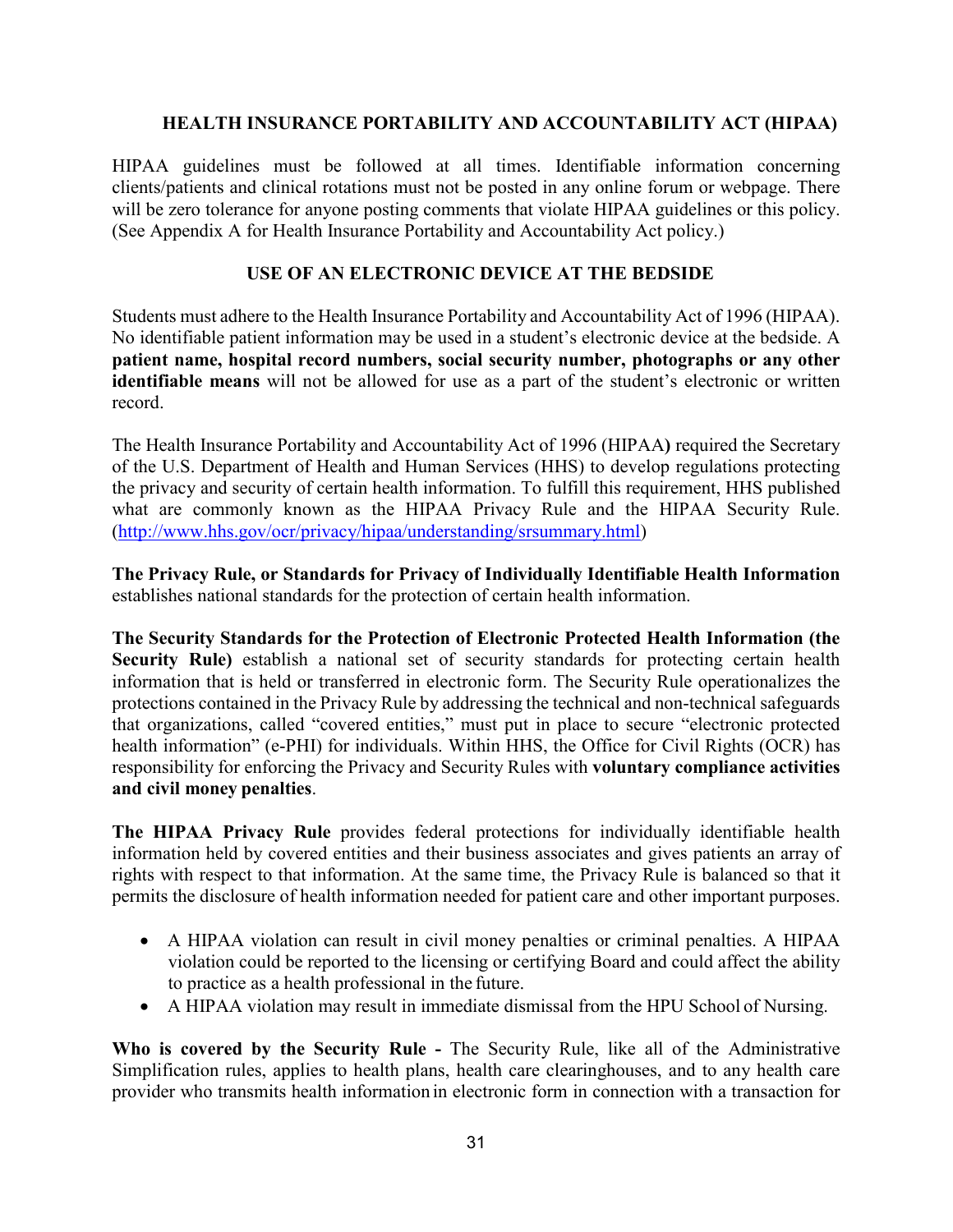which the Secretary of HHS has adopted standards under HIPAA (the "covered entities").

**General Rules -** The Security Rule requires covered entities to maintain reasonable and appropriate administrative, technical, and physical safeguards for protecting e- PHI. The Security Rule defines "confidentiality" to mean that e-PHI is not available or disclosed to unauthorized persons. Specifically, covered entities must:

- Ensure the confidentiality, integrity, and availability of all e-PHI they create, receive, maintain or transmit;
- Identify and protect against reasonably anticipated threats to the security or integrity of the information;
- Protect against reasonably anticipated, impermissible uses or disclosures; and
- Ensure compliance by their workforce.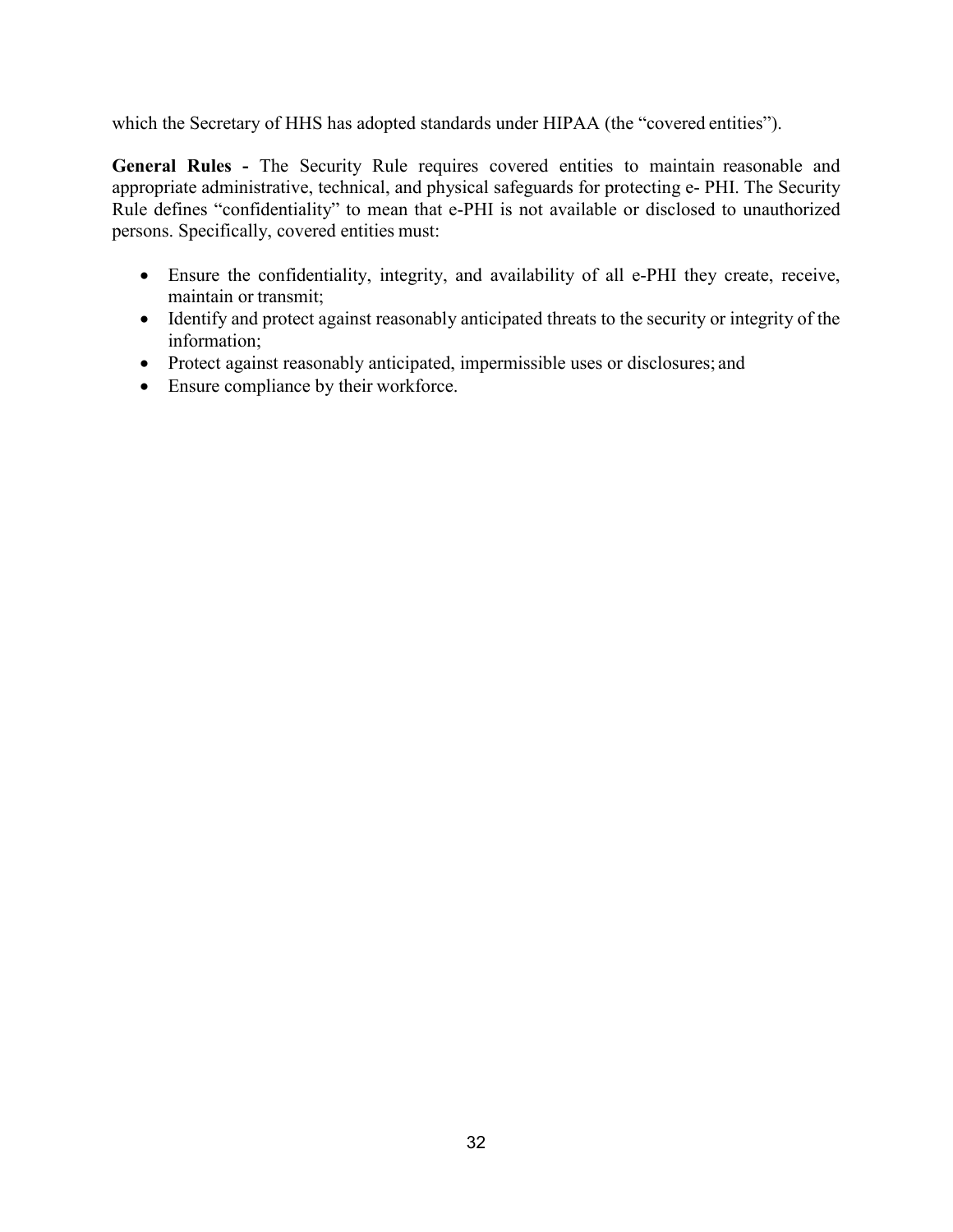**APPENDICES**

<span id="page-32-0"></span>**HOWARD PAYNE** <u>U N I V E R S I T</u>  $\overline{Y}$ 

## **SCHOOL OF NURSING**

**POLICIES AND RESOURCES FOR STUDENTS**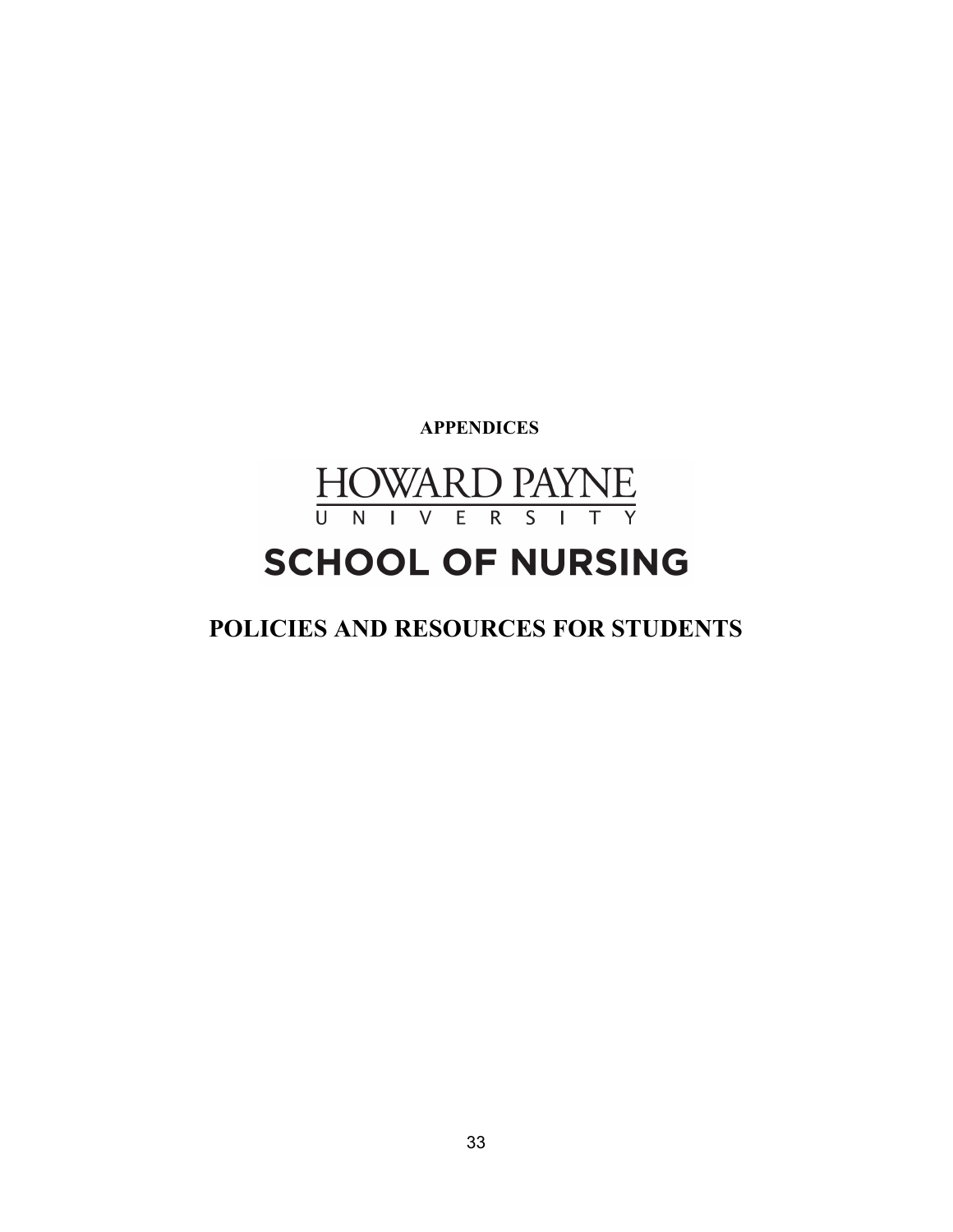#### **APPENDIX A**

#### **POLICIES RELATED TO STUDENTS**

#### **POLICIES INCLUDED:**

| Withdrawal, Reinstatement, and Dismissal from the Nursing Program59 |  |
|---------------------------------------------------------------------|--|
|                                                                     |  |
|                                                                     |  |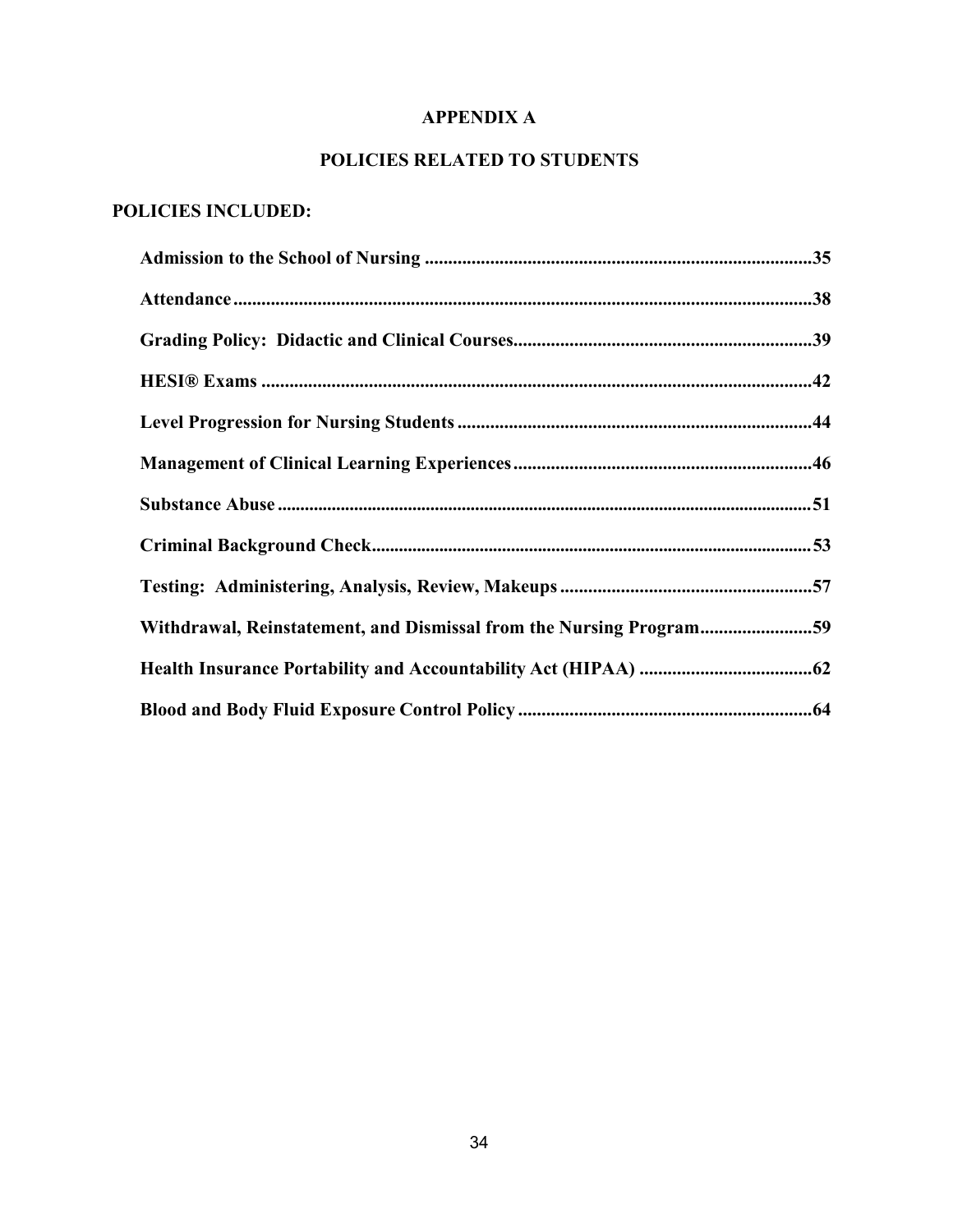| <b>HPU School of Nursing Policy</b><br>Title:                                | <b>Committee Assignment:</b> | <b>Original Approval Date:</b><br>January 11, 2018 |
|------------------------------------------------------------------------------|------------------------------|----------------------------------------------------|
| <b>ADMISSION TO THE SCHOOL OF Admissions and Retention</b><br><b>NURSING</b> |                              | Effective Date: 4/20/2018                          |
|                                                                              |                              | <b>Review Date:</b><br><b>Revision Date:</b>       |

**Purpose:** The purpose of this policy is to define the admission process and criteria established for entrance into the Howard Payne University (HPU) School of Nursing Pre-Licensure Baccalaureate Nursing Education Program. There is specific admission criteria also included in the HPU University Catalogue.

**Scope:** This policy applies to all applicants of the HPU School of Nursing.

**Responsible Committee/Position:** This policy will be upheld, reviewed and revised by the Nursing Admission and Retention committee in collaboration with the Dean.

**Policy Statement:** All applicants must complete the following process in order to apply to the School of Nursing:

- 1. Accepted or currently enrolled as a student at HPU [http://www.hputx.edu/campus](http://www.hputx.edu/campus-offices/admissions/apply/)[offices/admissions/apply/](http://www.hputx.edu/campus-offices/admissions/apply/)
- 2. Completed application packet (Early Admission Due Date: March 1; Late Admission Due Date: May 1)
- 3. American Heart Association Basic Life Support (CPR) Healthcare Provider (Call the HPU School of Nursing to register for a CPR course)
- 4. Immunization Records<https://www.cdc.gov/vaccines/schedules/hcp/imz/adult.html> (Note: Additional agency requirements may occur during clinical rotations requiring additional vaccinations)
	- a. Hepatitis B (3 HepB immunizations)
	- b. Measles, mumps, rubella (1 dose of MMR or evidence of immunity)
	- c. Meningococcal (MenACWY) (within 5-year period)
	- d. Tetanus, diphtheria, & pertussis (TDAP) (must be current within 10 years)
	- e. Varicella (evidence of immunity, immunization-2 doses, or titer)
	- f. Zoster for individuals over 50 years old (2 doses of RZV preferred or 1 dose of ZVL)
	- g. Pneumococcal for individuals over 65 years old (1 dose of PCV13 and PPSV23 one year after receiving PCV13)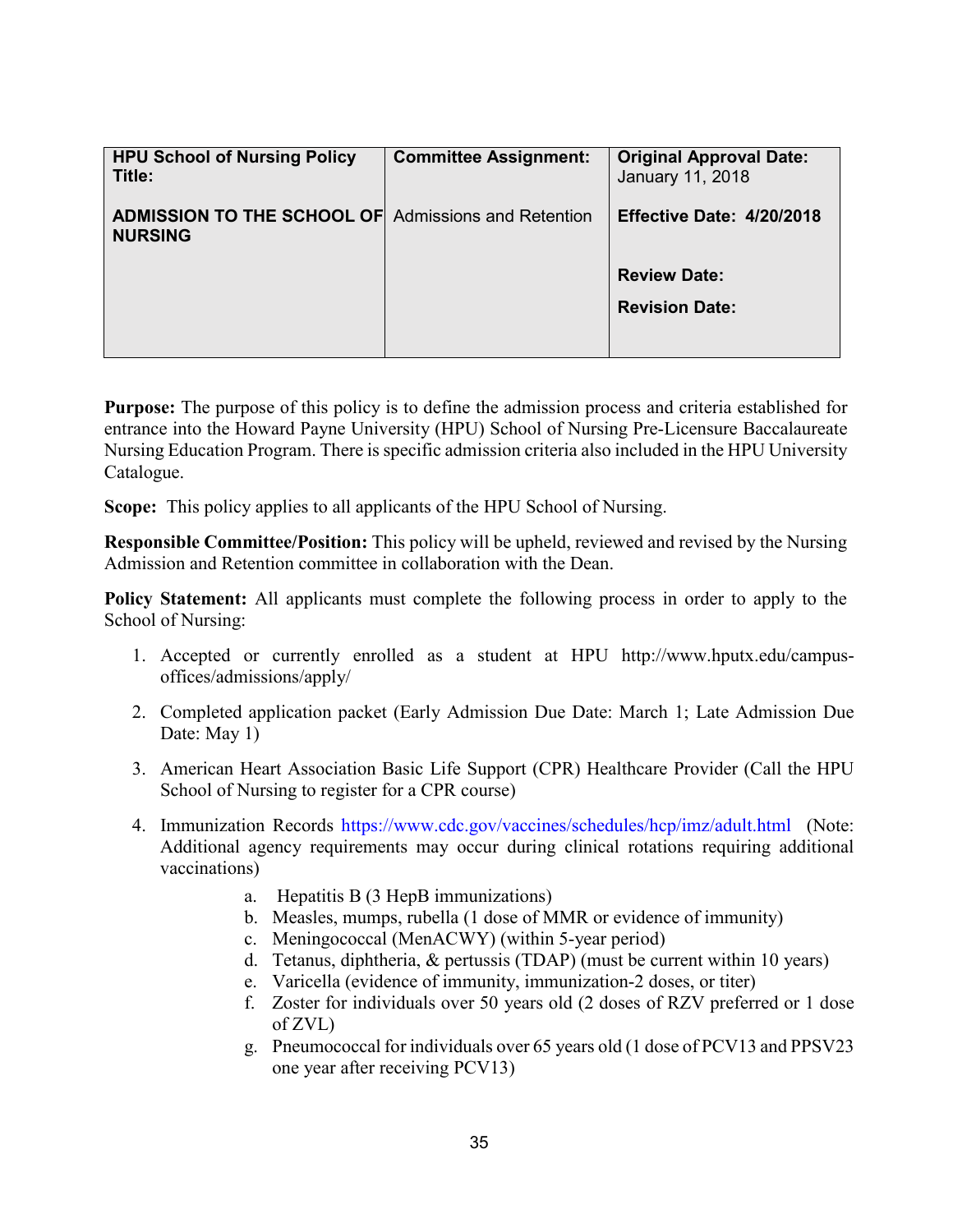- h. TB Skin Test 2-Step (Two Annual Mantoux- TST that is negative are required). If TB test is positive, chest x-ray or Interferon Gamma Release Assay or IGRA (blood test) results may be submitted.
- i. <https://www.cdc.gov/vaccines/adults/rec-vac/hcw.html>
- j. Influenza Vaccine Annual (1 dose in the previous 12 months).
- 5. Recommendation Forms (2); from a current or former college instructor/professor
- 6. 3.0 GPA cumulative
- 7. HESI® A2 with critical thinking entrance exam
- 8. General Education and Nursing Pre-requisite Requirements (See the degree plan included in the admission packet)
	- a. Bible (Old and New Testament)
	- b. Math (College Algebra and Statistics)
	- c. History
	- d. Government
	- e. Biology (Health Professions Seminar)
	- f. English (Composition I & II, Literature)
	- g. University Seminar
	- h. Kinesiology (Principles of Personal Fitness and Wellness and 2 Activity courses)
	- i. Communication
	- j. Medical Terminology
	- k. Fine Arts
- 9. Prerequisite courses which require a B or above
	- a. Pathophysiology or General Biology
	- b. Introduction to General, Organic and Biochemistry
- 10. Prerequisite courses which require a C or above
	- a. Anatomy and Physiology, I & II
	- b. College Algebra
	- c. Intro to Psychology
	- d. Fundamentals of Microbiology
	- e. Lifespan Development
- 11. Criminal Background Check completed and cleared by the Texas Board of Nursing as eligible to sit for the NCLEX-RN exam (follow the instruction on the following form [https://www.bon.texas.gov/pdfs/forms\\_pdfs/applications\\_pdfs/CBCFPIS.pdf](https://www.bon.texas.gov/pdfs/forms_pdfs/applications_pdfs/CBCFPIS.pdf) to complete the background check)
- 12. Drug screen completed prior to beginning the first clinical course (Call the HPU School of Nursing to find a location for a drug screen)

#### **Pre-Entrance Examination: HESI® A2 Testing Requirements**

\*Call the HPU School of Nursing to register for the HESI® A2 exam

It is strongly recommended that students' wait until they have successfully completed all required English, mathematics and science courses (Chemistry, Anatomy and Physiology and Microbiology) before attempting the exam.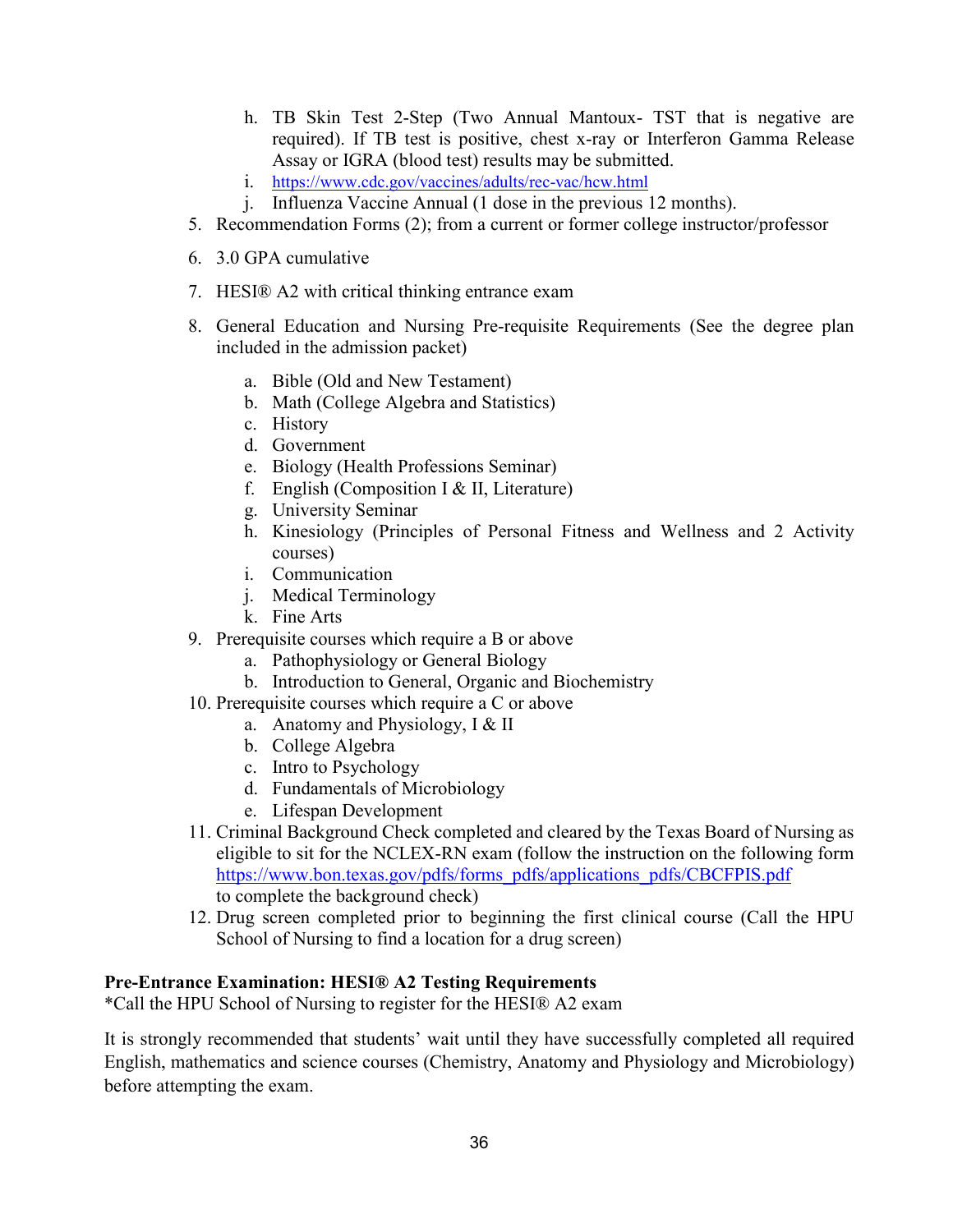A minimum score of 75% is required on each science section (Biology, Chemistry, Microbiology  $\&$ Anatomy and Physiology I & II). If the HESI® A2 is re-taken to improve scores, the student only has to show proficiency (75%) once in each section during each admission cycle. Additionally, a HESI® A2 cumulative score of 75% or better and critical thinking score of 750 or better is required.

HESI® A2 Scores will become a part of the applicant's admission consideration file. HESI® A2 scores are considered valid for two admission cycles. After which, all sections must be retaken.

HESI® A2 may only be retaken once per admission cycle. HESI® exam scores from another institution may be sent to HPU, if all of the required sections were taken. If any part of the HESI® A2 exam required was not completed, the score report will not be accepted, and the student will be expected to sit for the full HESI® A2 entrance exam.

To transfer test results, the student must contact Elsevier to request the scores be sent to HPU Admissions Committee Chairperson. A nominal fee is charged by Elsevier for this service.

**Associated Procedures:** The School of Nursing Dean's Office will receive applications and references. Verification of all admission criteria will be done by the Dean's office. If the applicant meets all criteria, an application file will be prepared for the Nursing Admission and Retention Committee which will review each application. The committee will recommend to the Dean of Nursing whether or not the student should be extended acceptance. The Dean will have predetermined the number of students being admitted to the program during the specific admission cycle. After review of the application file, the Dean will communicate with the applicant concerning admission or denial. Applicants will then be responsible for accepting their space in the program and submitting further documentation needed for the program by the deadline provided in the acceptance notification. Failure to accept the space by the deadline given in the acceptance letter will indicate that the student does not wish to be a part of the program and that space will be given to the next eligible applicant. The Dean's office will maintain a list of all applicants which will indicate acceptance, non-acceptance, or wait list status.

First priority admission to the School of Nursing will be given to students who have completed all prerequisite courses at HPU. Priority will also be extended to students who transferred to HPU prior to application to the school of nursing. All students who are enrolled in HPU as a pre-nursing major prior to application must meet the admission criteria, AND apply for the nursing program by March 1 to be considered for priority acceptance. After March 1, applications will be accepted from any student wishing to apply. These applications will be reviewed by the Nursing Admission and Retention Committee on a first come, first served basis. Once all clinical program spaces are filled, applications will be accepted; however, the applicants will be notified that they will be placed on a waiting list and will be notified by August 1 of availability.

**Associated Policies:** University Admissions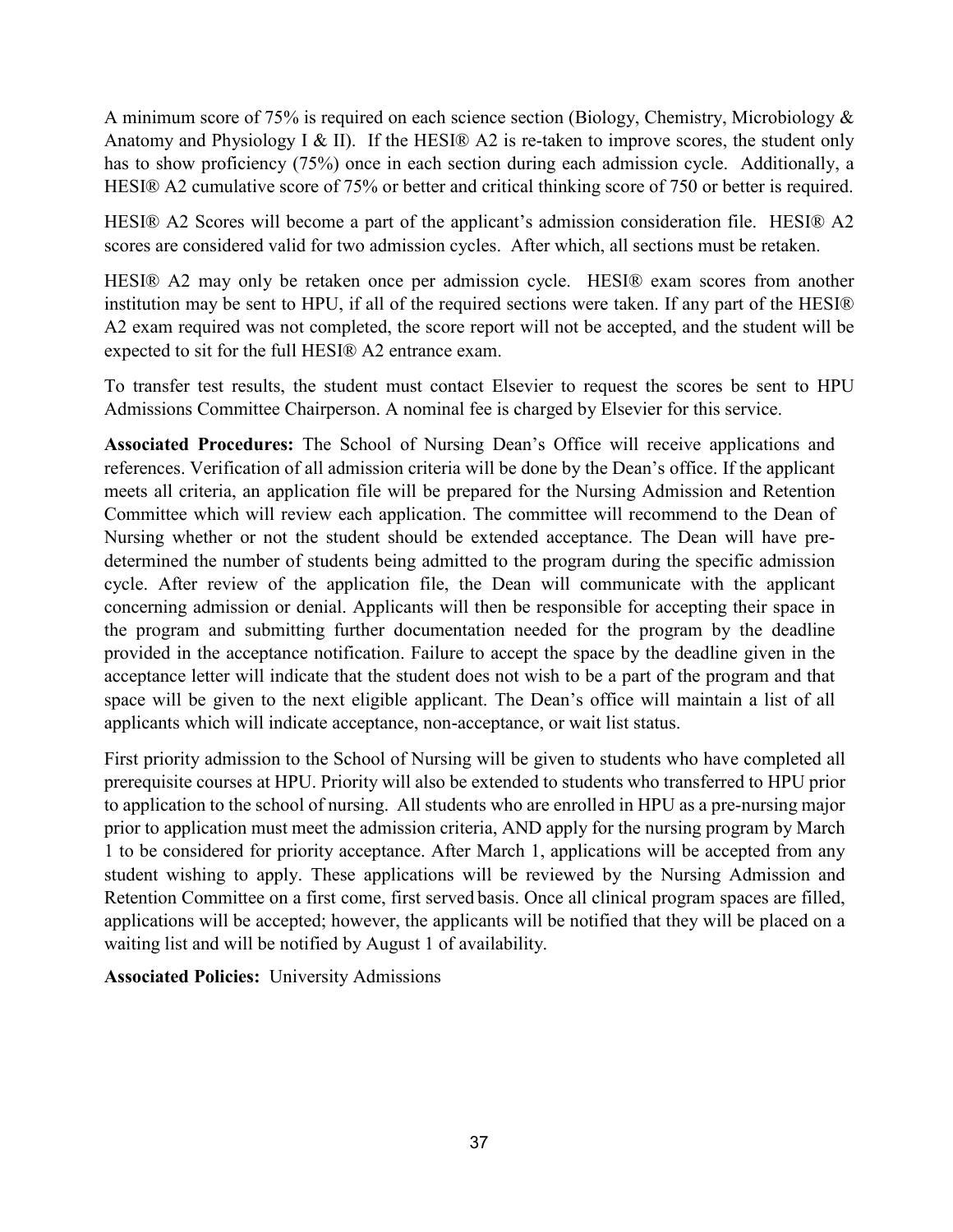| <b>HPU School of Nursing Policy</b><br>Title: | <b>Committee</b><br><b>Assignment:</b>      | <b>Original Approval Date:</b><br>January 10, 2018 |
|-----------------------------------------------|---------------------------------------------|----------------------------------------------------|
| <b>ATTENDANCE</b>                             | <b>Faculty-Student Affairs</b><br>Committee | Effective Date: 8/20/2018                          |
|                                               |                                             | <b>Review Date:</b>                                |
|                                               |                                             | <b>Revision Date:</b>                              |

**Purpose:** The purpose of this policy is to provide expected behavior of students with regard to class and clinical attendance. The policy of the School of Nursing differs from that of the university; therefore, this guidance is specific to nursing students.

**Scope:** All students enrolled in NUR courses, both theory and clinical.

**Responsible Committee/Position:** Course faculty are responsible for enforcing the attendance policy. The Faculty-Student Affairs Committee is responsible for reviewing, revising, and upholding this policy as lack of attendance may contribute to the "at risk" nature of students not being successful in nursing courses.

**Policy Statement:** All students are expected to attend all classes, laboratory experiences, and clinical experiences, on time, appropriately dressed, and prepared for learning experience 100% of the time. Students who miss more than 25% of class or clinical time whether excused or unexcused will be required to drop the course. Attendance records will be taken at class and clinical meetings. A written medical excuse is required for make-up of missed examinations and for make-up of missed clinical experiences. Absence from a clinical experience for any reason considered unexcused by the faculty will result in an unsatisfactory clinical evaluation for the missed experience. All excused clinical absences will be made up at the discretion of the faculty.

Students have the responsibility to discuss any conflict with the class or clinical schedule well in advance. Faculty will attempt to work with students around school-related conflicts, this will in many cases be impossible due to the nature of clinical experiences. Students who are involved in athletics, second majors, other university organizations, or employment should consider their commitment to the School of Nursing first; particularly during the clinical nursing courses occurring in the last 2 years of study.

The School of Nursing will follow the university schedule of holiday/vacation time for students; however, nursing students will be required to perform clinicals during evening/night hours and on weekends as needed. Schedules will be provided to students at the beginning of each clinical semester.

Students are expected to make arrangements to attend classes and clinical experiences as scheduled. Attendance for all classes and clinical experiences is mandatory; therefore, failure to make appropriate arrangements for scheduled classes and clinical experiences may result in dismissal from the nursing program.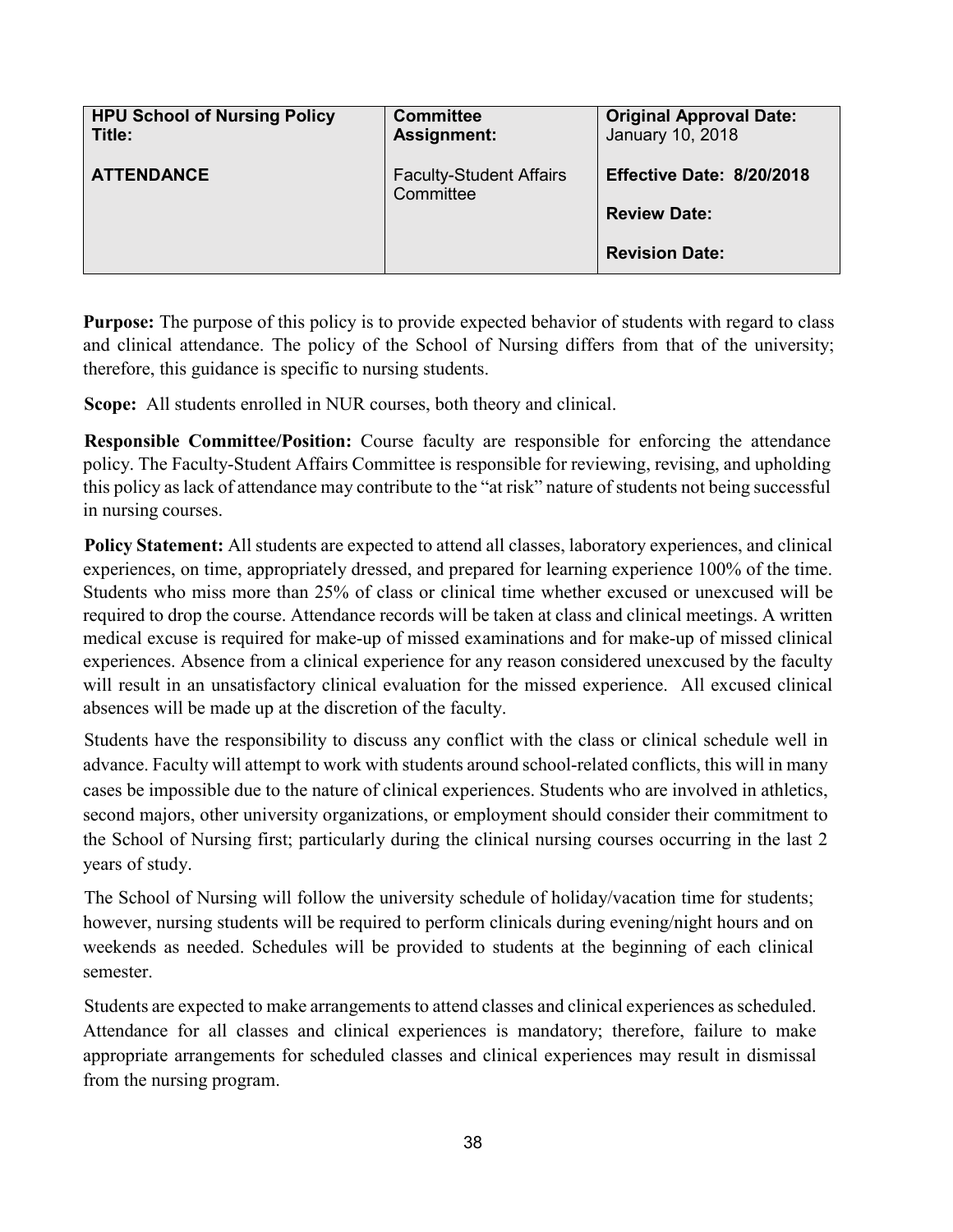| <b>HPU School of Nursing Policy</b><br>Title: | <b>Committee</b><br><b>Assignment:</b> | <b>Original Approval Date:</b><br>January 10, 2018 |
|-----------------------------------------------|----------------------------------------|----------------------------------------------------|
| <b>GRADING POLICY: DIDACTIC</b>               | <b>Admission and Retention</b>         | Effective Date: 8/20/2018                          |
| <b>AND CLINICAL COURSES</b>                   | Committee                              | <b>Review Date:</b>                                |
|                                               |                                        | <b>Revision Date:</b>                              |
|                                               |                                        |                                                    |

**Purpose:** The purpose of this policy is to delineate the grading scale and grading procedures to be used in nursing (NUR) courses.

**Scope:** This policy applies to all courses with the NURS prefix.

**Responsible Committee/Position:** The Admission and Retention Committee, along with the course faculty and the dean, is responsible for overseeing the grading issues in the School of Nursing and the review of this policy. The course faculty has the ultimate responsibility of assigning and reporting grades.

**Policy Statement:** The grading scale of the School of Nursing differs from that of the university and is in keeping with the minimum passing criteria of comparative schools of nursing. The following is the grading scale used by the School of Nursing:

| $92 - 100$ |                                   |
|------------|-----------------------------------|
| $83 - 91$  | В                                 |
| $75 - 82$  | $C(75)$ is minimum passing score) |
| $65 - 74$  | D (considered a failing grade)    |
| 64 & below | F                                 |

While other course assignments may figure into the final course grade, a student must achieve a weighted average grade (as shown in each syllabus) of 75% on all major unit exams (combined) in order to pass the course. In the event that the required unit exam average is not achieved, the final course grade will reflect only the unit exam average; grades on other assignments will not be included.

Five (5) points will be deducted for each day that an assignment is late past the due date. This applies to class and clinical assignments. Hybrid assignments (such as online discussion board posts or other assignments to be posted to Blackboard) may be graded differently based on the grading rubric found in the course specific syllabus.

Courses with a clinical component will always include the course and level specific Clinical Evaluation Tool that is used by the instructor and student to record the outcome of the student's achievement of competencies as well as identify the student's strengths and areas needing improvement. The clinical evaluation tools reflect higher expectations of year 2 students as compared to year 1 students. This reflects the increasing capabilities deemed necessary for students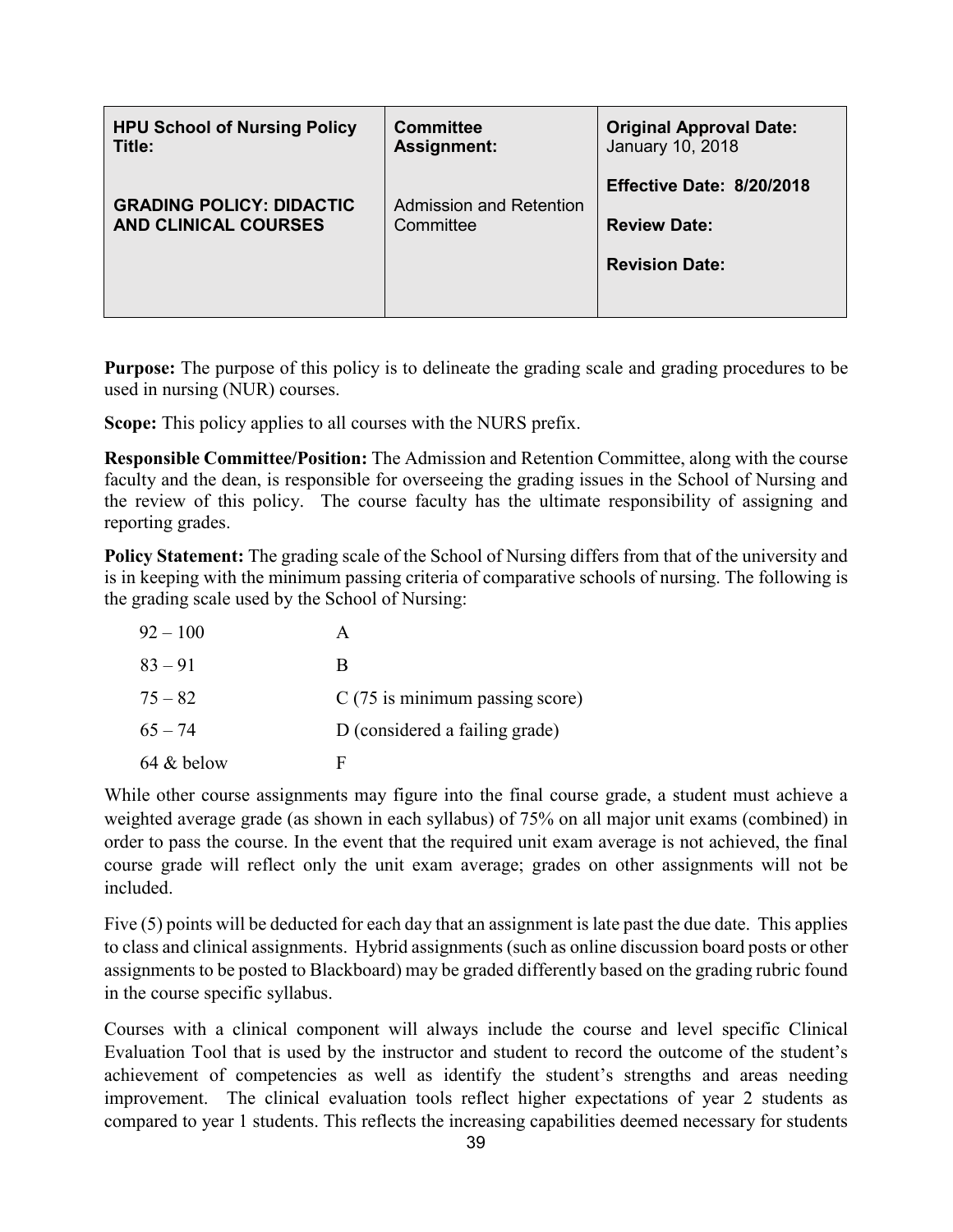to achieve course competencies as they progress through the curriculum. Criteria for successful completion of clinical components are outlined within each syllabus. In addition to the Clinical Evaluation Tool, students must complete and submit other evaluations (such as agency, preceptor) in order to meet the course requirements.

A student who earns a failing grade in a course clinical component will receive an overall failing grade for the entire course even if the student earned a "C" or better in the theory component of the course. Only one letter grade is recorded for each course.

Rounding will be used only twice throughout a course: the first numerical rounding will occur to determine the major exam average, and the other rounding will occur to determine the overall final course grade. Numerical grades will be rounded up at 0.5 or above by only one digit, and rounded down at anything less than 0.5 by only one digit.

For example, 92.4 will be 92; 89.5 will be 90.

No provision is made within HPU Nursing courses to earn extra credit or bonus points.

**Clinical Grading**: Each time the student participates in a clinical experience, the faculty will provide an evaluation indicating whether the student performance was Satisfactory or Unsatisfactory. This evaluation will be made prior to the next scheduled clinical experience unless the experiences are on back-to-back days.

Students whose behavior and/or performance in clinical experiences is unsatisfactory are subject to a "Corrective Action Contract." This contract will be initiated by the faculty member when a student is noted to have demonstrated any unsafe or unsatisfactory clinical performance on a clinical evaluation tool. (See Dismissal Policy for list of concerning behaviors.) This "Corrective Action Contract" must be completed by the faculty member and signed by the student. The student's signature does not demonstrate that they are "agreeing" that a problem exists, but rather that they have been informed of the corrective action needed. The contract includes a timeframe by which the action must take place. The faculty member will re-evaluate the student based on the original contract timeline. Failure of the student to demonstrate the desired behavior or competency will result in failure of the clinical course.

Certain behaviors or performance issues including, but not limited to, the following may result in immediate failure of the course and dismissal from the program:

- Committing a medication error.
- Behavior or actions that threaten patient safety.
- Failure to apply previously mastered principles/learning outcomes when performing nursing care skills or delegated tasks.
- Actions that demonstrate inappropriate decision making/judgment.
- Failure to comply with infection control guidelines.
- Failure to recognize own limitations, incompetence, or legal responsibilities.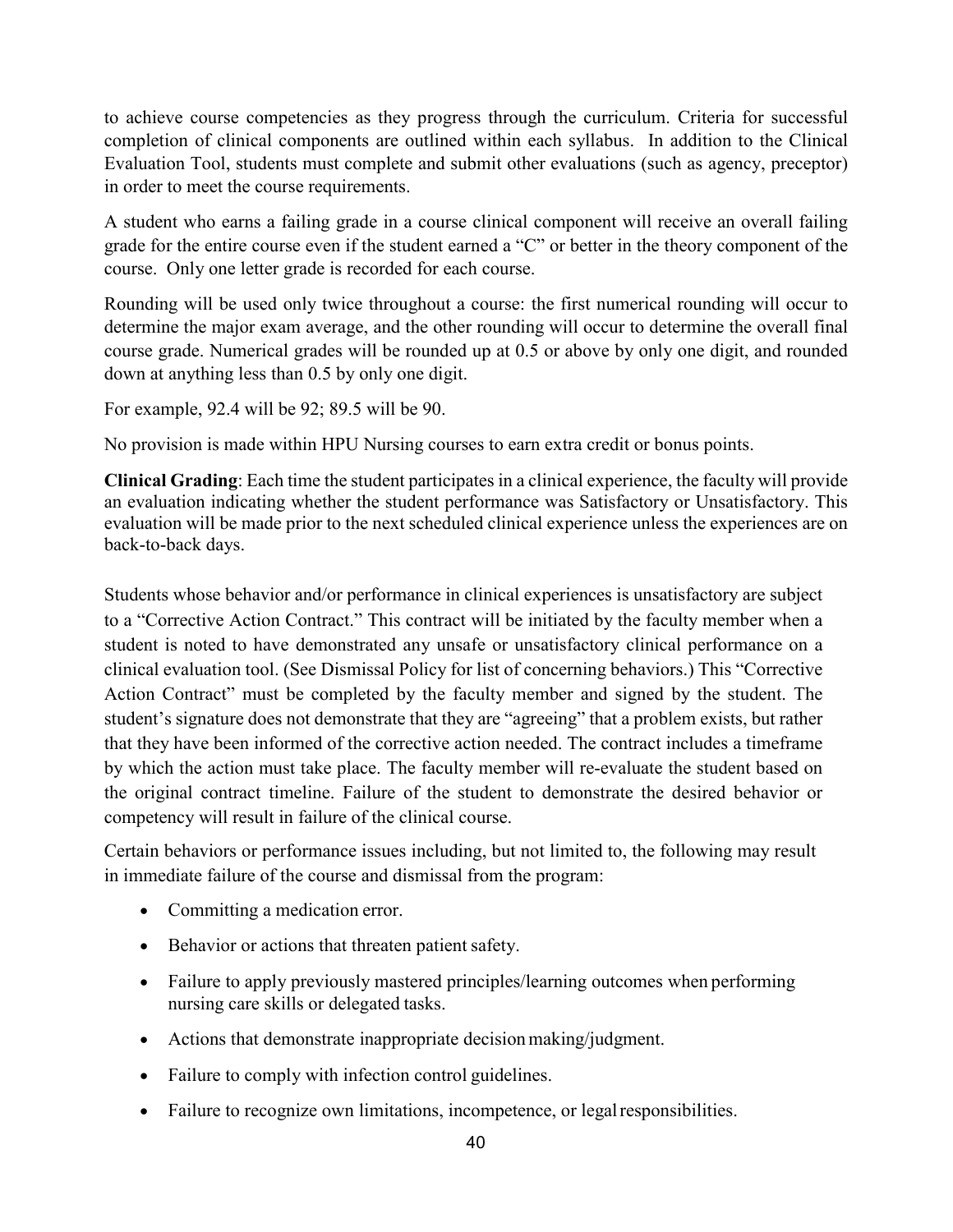- Failure to accept moral and legal responsibility for own actions.
- Presenting for clinical practicum in impaired condition (determined by clinical faculty).
- Failure to demonstrate appropriate preparation for the clinical experience.

**Didactic Course Grading**: Students are responsible for knowing and understanding their grades in courses. At mid-term, students who have less than a 75% test average or class average will be counseled by faculty. The faculty will document the counseling. The student will acknowledge the counseling by signing a formal document which will be placed in the student's file.

**At Risk Students:** Cases of students who are deemed "at risk" either due to didactic course grades, clinical grades, or other circumstances will be brought before a designated faculty member before the drop date for the semester for counseling. This faculty member will discuss opportunities for remediation and intervention. The student will acknowledge this counseling by signing a formal document which will be placed in the student's file. Permission from students will be obtained as a part of the acknowledgement/signature page associated with the Student Handbook.

**Associated Procedures:** For courses delineated as requiring a minimum test average, at least 4 major exams must be given over the semester in order to provide adequate opportunities for students to be successful in the course. In addition to a minimum of 4 exams, other assignments for credit may be made by the course faculty. Additional assignment grades will not be calculated into the final grade until the minimum test average has been satisfied as stated in the course syllabus.

When creating the syllabus for each NUR course, the faculty must explicitly state how the grade is being calculated and whether success in the course will be based on the overall or testing average. The online gradebook will be set up to reflect the requirement for the course to ensure that students are aware of their test average or overall average at any point during the semester.

At least 25% of testing points from the course must be completed and disclosed to students prior to the drop date set by the university academic calendar.

Clinical grading will be based on the completion of clinical evaluation tool with each clinical experience indicating a numerical score for performance, which is stated in the course syllabus. A midterm and final evaluation tool is used to document progression toward and meeting clinical course objectives.

**Associated Policies:** Level Progression; Withdrawal, Reinstatement, and Dismissal Policy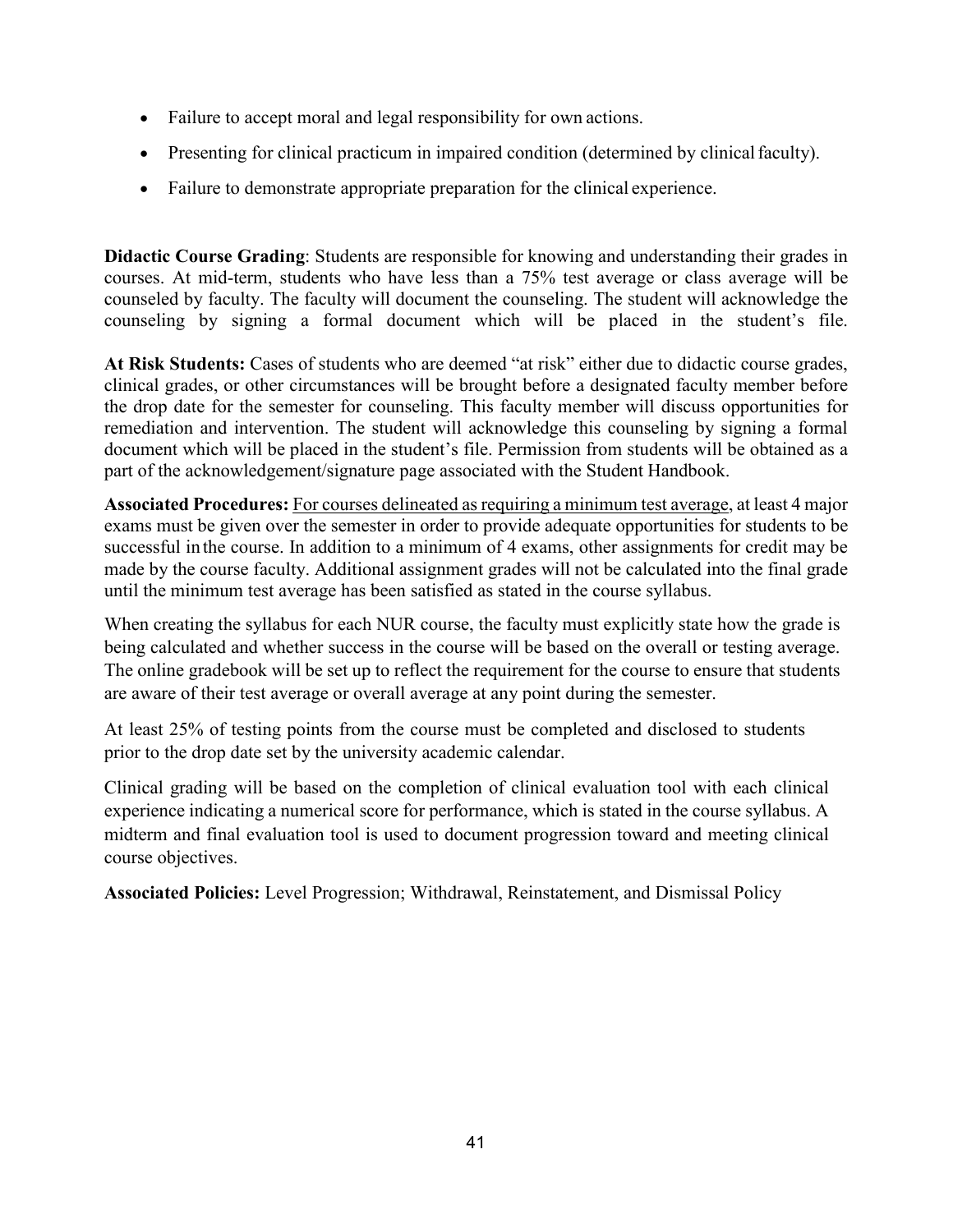| <b>HPU School of Nursing Policy</b><br>Title: | <b>Committee</b><br><b>Assignment:</b> | <b>Original Approval Date:</b><br>January 11, 2018 |
|-----------------------------------------------|----------------------------------------|----------------------------------------------------|
| <b>HESI® EXAMS</b>                            | <b>Nursing Curriculum</b>              | Effective Date: 8/20/2018                          |
|                                               |                                        | <b>Review Date:</b>                                |
|                                               |                                        | <b>Revision Date:</b>                              |
|                                               |                                        |                                                    |

**Purpose:** The purpose of this policy is to define the use of HESI Exams within the nursing courses in the HPU School of Nursing. HESI Exams serve as a benchmark for students and faculty with regard to the student's competency in specific areas of the nursing curriculum. As the mission of the School of Nursing indicates, students will develop competent intellectual inquiry, professional integrity, and safe service. Use of the HESI content area exams assist the faculty and students in understanding how well the student has mastered the material covered in specific content areas. As this program is focused on preparing BSN graduates to become Registered Nurses, it is vital to assess student progression towards this outcome throughout the curriculum.

**Scope:** This policy applies to all clinical nursing students in the HPU School of Nursing BSN program.

**Responsible Committee/Position:** The policy will be reviewed and amended as necessary on an annual basis by the Nursing Curriculum Committee. The policy will be enforced by all faculty as well as the Dean of Nursing.

**Policy Statement:** HESI Exams covering the following nursing content areas will be administered in the associated course:

RN Specialty: Health Assessment – NUR 3421 (Version 1) RN Specialty Pharmacology – NUR 3323 (Version 1) RN Specialty: Psychiatric/Mental Health – NUR 3645 (Version 1) RN Specialty: Fundamentals – NUR 3368 (Version 1) RN Specialty: Maternity/Pediatrics – NUR 4645 (Version 1) RN Specialty: Community Health – NUR 4335 (Version 1) RN Specialty: Fundamentals – NUR 4651 (Version 2) RN Exit- NUR 4353 (Version 1 & 2) RN CAT Exit - NUR 4000 RN Specialty: Health Assessment – NUR 4000 (Version 2) RN Specialty Pharmacology – NUR 4000 (Version 2) RN Specialty: Psychiatric/Mental Health – NUR 4000 (Version 2)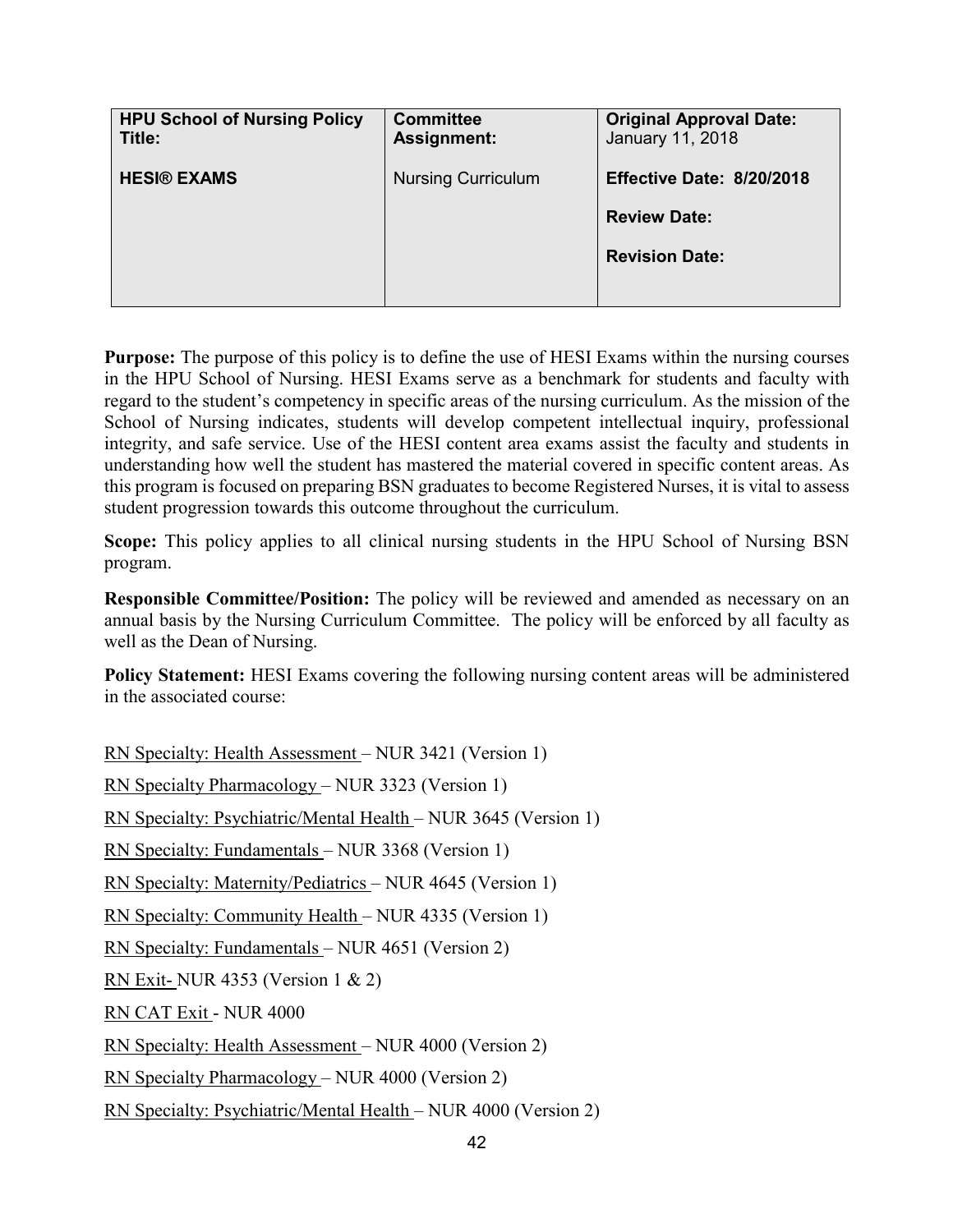RN Specialty: Maternity/Pediatrics – NUR 4000 (Version 2) RN Specialty: Community Health – NUR 4000 (Version 2)

**Associated Procedures:** Students will be required to take nationally normed HESI® exams at each nursing level. These exams will count toward the overall grade in the course that the exam is given. If the student makes less than 850 (minimal score for "Acceptable Performance"), the student will be required to develop a remediation plan with the course instructor. The course syllabi will discuss how the remediation plan with be incorporated into the grade.

HESI Score Weighting is based on student level. Level  $1 = 5\%$  of grade, Level  $2 = 10\%$ , Level 3  $= 15\%$ , Level  $4 = 20\%$ . Course syllabus will provide specific information about points associated with HESI exam.

In all nursing courses where a HESI progression exam is given, the following rubric will be posted in the syllabus and used to assign a grade to be recorded for the course:

The HESI conversion score will be used for grade calculation in the course.

**Associated Policies:** Grading; Policy Fees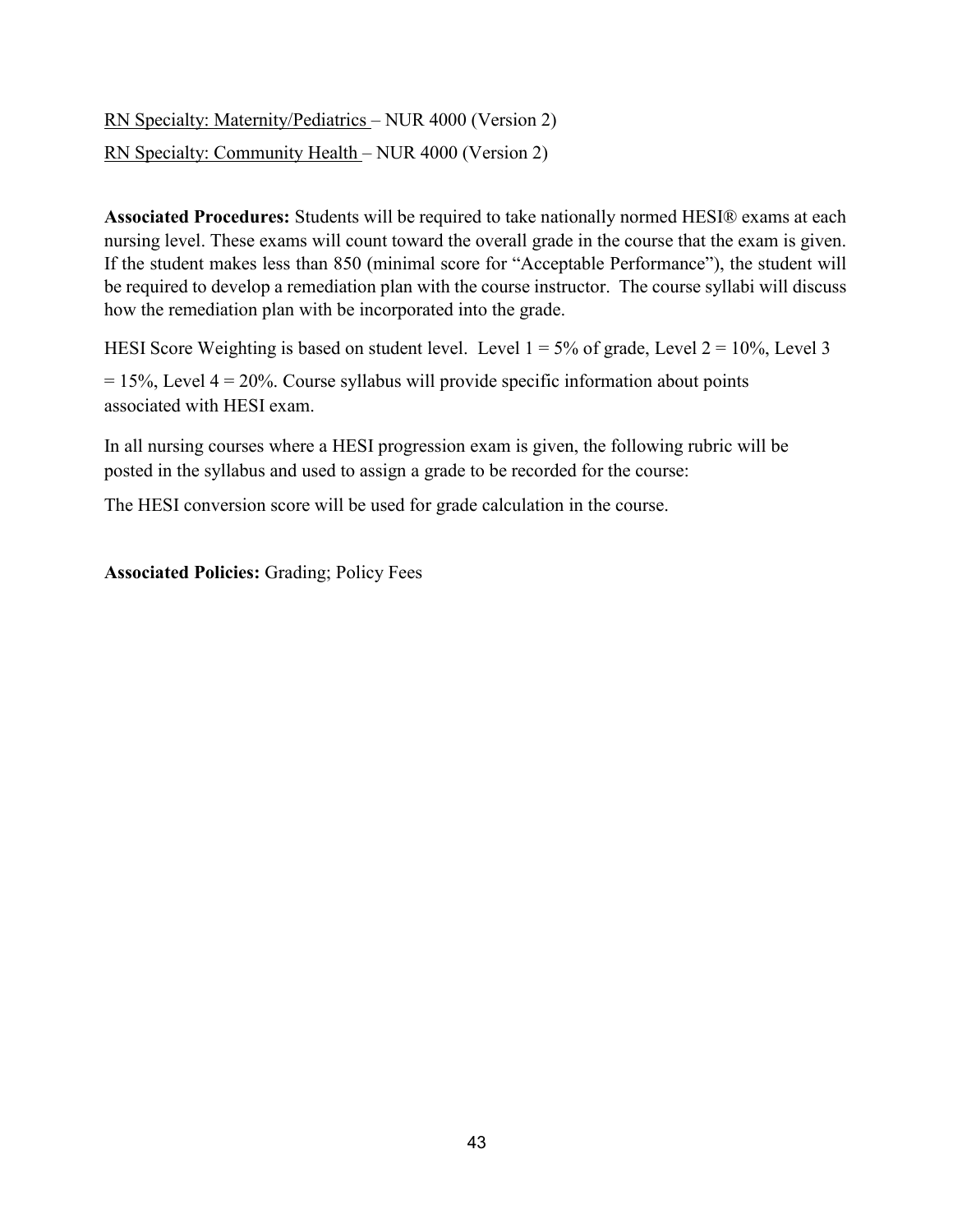| <b>HPU School of Nursing Policy</b><br>Title:           | <b>Committee</b><br><b>Assignment:</b>       | <b>Original Approval Date:</b><br>January 11, 2018                        |
|---------------------------------------------------------|----------------------------------------------|---------------------------------------------------------------------------|
| <b>LEVEL PROGRESSION FOR</b><br><b>NURSING STUDENTS</b> | Admissions and<br><b>Retention Committee</b> | Effective Date: 8/20/2018<br><b>Review Date:</b><br><b>Revision Date:</b> |
|                                                         |                                              |                                                                           |

**Purpose:** The purpose of this policy is to delineate the necessary student achievements in order to progress to the next level within the nursing program. This policy is directly concerned with accomplishing the mission and vision of the school to have graduates that are competent and skilled nurses. This policy is also directly related to both student learning outcomes and overall program outcomes. A goal of the school is to graduate competent individuals who are prepared for entry level practice and are able to fully participate in the health care system. Overall, graduates will be prepared to provide competent, patient-centered nursing care and leadership. This progression policy assists the faculty and administration in determining the readiness of students to progress and ultimately become registered nurse entrusted to provide safe and effective nursing care.

**Scope:** This policy applies to all students in the pre-licensure baccalaureate nursing program.

**Responsible Committee/Position:** The Admissions and Retention Committee along with the dean is tasked with the responsibility of ensuring that remediation is effective, detecting student challenges early to promote retention and progression, and ensuring that students who do not meet the progression criteria are placed on probation or dismissed from the school as appropriate.

#### **Policy Statement:**

#### Grades for Progression

Students making less than a "C" (75%) in **any** nursing course (clinical or non-clinical) will not be allowed to progress on to the next nursing course. If students are identified as having difficulty in a course early in a semester, they may drop the course. This withdrawal will not count against the student academically. The withdrawal must take place before the university deadline for withdrawal from a course as posted on the academic calendar. **It is the responsibility of the student to keep track of course grades and to drop by the posted date as needed.**

Dropping/retaking courses may influence payment and financial aid. Students have the responsibility to consult with the financial aid office and student accounts office to understand financial implications and meet financial obligations to the university.

Students may not retake a course more than once. Failing a course for a second time results in dismissal from the School of Nursing. For students who transfer to the HPU School of Nursing after having failed a nursing course at another program, failure of one (1) course will result in dismissal from the program.

Students are required to take a medication administration and calculation exam at thebeginning of each semester. Students must score 90% to successfully pass this exam. The scores for this exam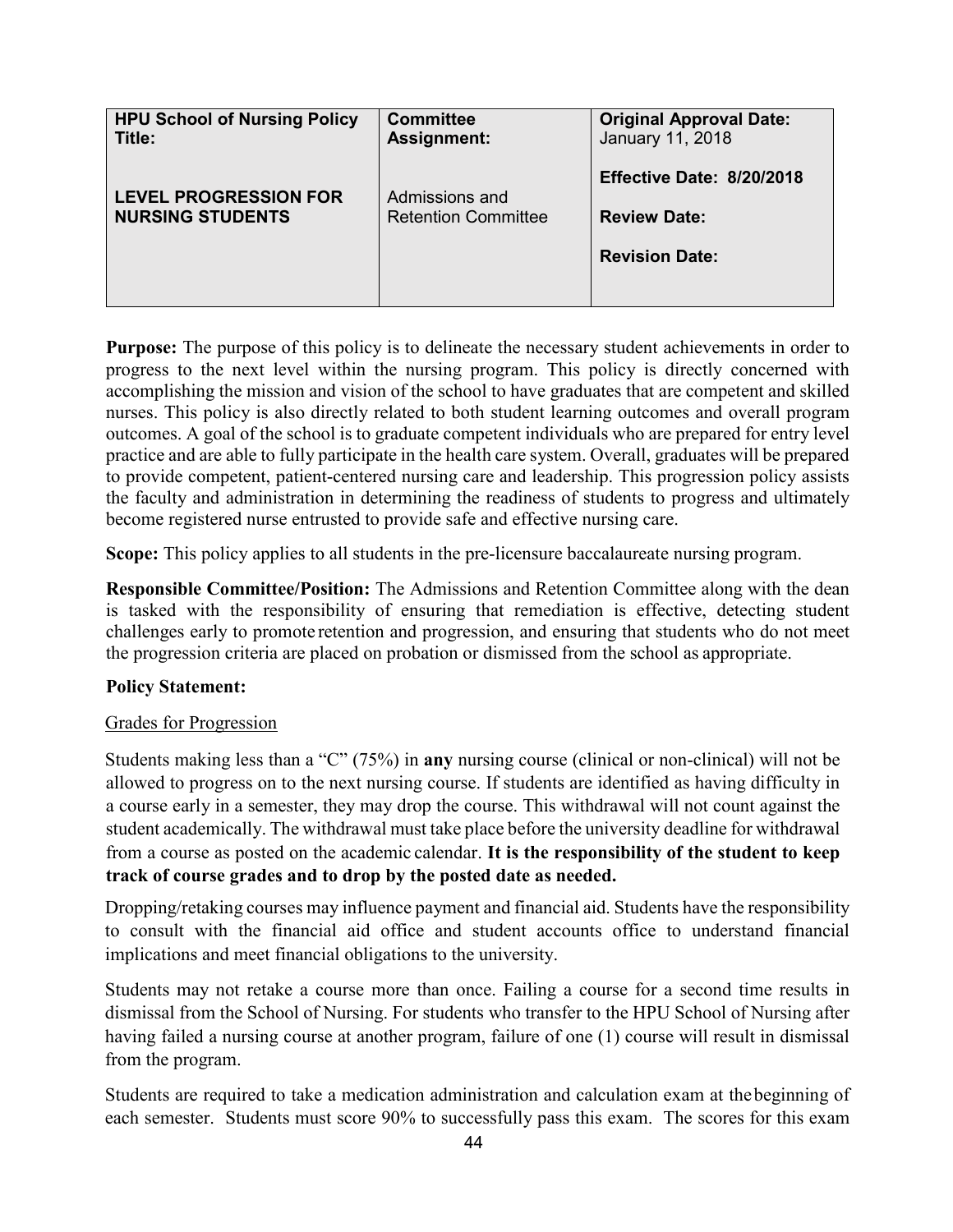are not calculated into any course grade. Students will have two (3) opportunities to take this exam. Failure to score 90% on this exam requires that a student withdraw from all clinical nursing courses. The medication exams are based on clinical level and are progressive throughout the program. Clinical facilities may require additional medication and/or calculation exams and may require up to 100% accuracy. Students must take clinical facility exams and pass them based on the agencies criteria in order to proceed with clinical. Failure to meet the agency criteria on medication exams will result in the student being unable to complete the assigned clinical rotation.

### General Education Core Completion for Progression

Students may be accepted to the School of Nursing on a "conditional" status prior to completing specific general education courses designated below based on the policy allowing 11 credit hours outstanding at admission to the School of Nursing. All remaining general education courses must be completed prior to students enrolling for Senior Level nursing courses (NUR 4XXX).

Allowable Courses to Be Completed Post School of Nursing Acceptance:

BIB 1303 Introduction to New Testament BIB 1304 Introduction to Old Testament BIO 1159 Health Professions Seminar GEN 1101 University Seminar KIN 1100 Personal Fitness & Wellness SCI 1200 Medical Terminology

## Standardized Progression Exams

Standardized HESI® exams will be used within the nursing program. See the HESI® Exam policy for further explanation on how these exams will be used guide progression of students.

**Associated Procedures:** Students will be provided with adequate opportunities to pass nursing courses. They will be given at least 4 exams per class for classes using the 75% testing average. Students will be evaluated by their clinical faculty on an on-going basis and contracts will be written for unsatisfactory clinical experiences in an effort to assist students in passing clinical courses.

All students are assigned to a faculty advisor to assist with course scheduling. Ensuring that all courses are completed is the responsibility of the student. It is the responsibility of the student to contact his/her advisor to discuss course schedules and needed courses. Students are also responsible for reviewing the degree audit posted on the HPU Student Gateway account on a regular basis and contacting the advisor and/or Registrar's office if errors are found.

**Associated Policies:** Standardized Progression Exam Policy; Grading Policy; Withdrawal, Reinstatement, and Dismissal Policy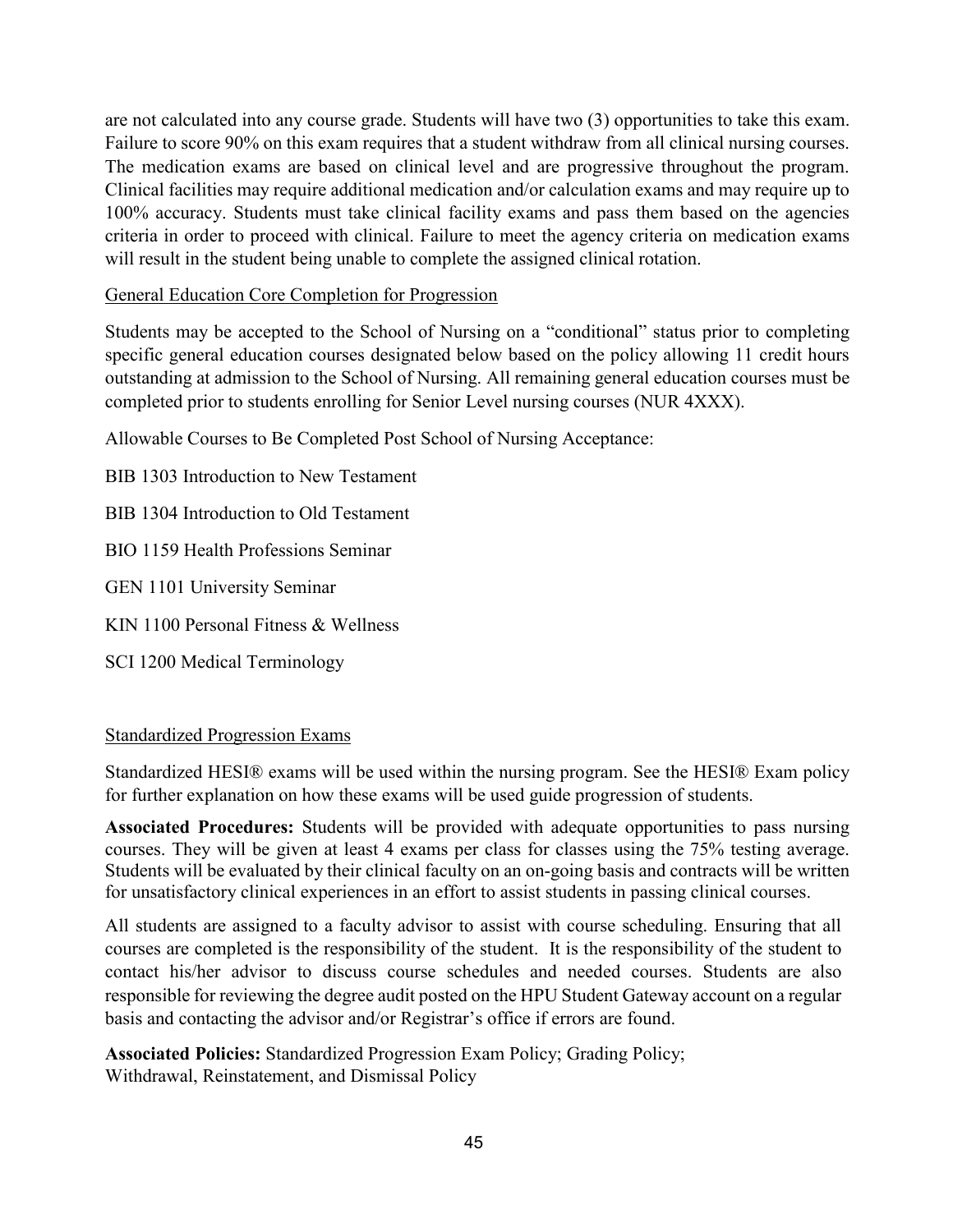| <b>HPU School of Nursing Policy</b><br>Title:                | <b>Committee</b><br>Assignment: | <b>Original Approval Date:</b><br>January 11, 2018 |
|--------------------------------------------------------------|---------------------------------|----------------------------------------------------|
| <b>MANAGEMENT OF CLINICAL</b><br><b>LEARNING EXPERIENCES</b> | <b>Nursing Curriculum</b>       | <b>Effective Date: 8/20/2018</b>                   |
|                                                              |                                 | <b>Review Date:</b>                                |
|                                                              |                                 | <b>Revision Date:</b>                              |

**Purpose:** The purpose of this policy is to provide written criteria related to the management of clinical learning experiences described in Texas Board of Nursing's Rule 215.10.

**Scope:** This policy applies to all nursing students and faculty in the HPU School of Nursing.

**Responsible Committee/Position:** The policy will be reviewed and amended as necessary on an annual basis by the Nursing Curriculum Committee. The policy will be enforced by all faculty as well as the Dean of Nursing.

**Policy Statement:** Faculty shall be responsible and accountable for managing clinical learning experiences and observation experiences of students. The faculty/student ratio in clinical areas in the acute care setting is not expected to exceed 1:10. In certain cases, such as when assigned clinical areas are not contiguous, the number of students is reduced to assure that appropriate teaching/learning activity is possible. If a nursing education associate is assigned to the faculty, the ratio should not exceed 2:15. If the clinical experience involves the sole use of preceptorships, the ratio should not exceed 1:24. When the preceptors are used for a portion of the course, then the ratio is 1:12. Direct faculty supervision is not required for an observation experience. In a course which uses clinical preceptors as the sole method of student instruction and supervision in clinical settings, faculty shall coordinate the preceptorship for no more than twenty-four (24) students.

Faculty shall develop criteria for the selection of affiliating agencies/clinical facilities or clinical practice settings which address safety and the need for students to achieve the program outcomes

Various agencies throughout the community are utilized as clinical learning experience sites for nursing students. The student has a responsibility to follow the regulations of each agency (including but not limited to orientation materials, immunization verification, health screenings, and maintaining CPR certification) and to exhibit professional conduct at all times. All students must submit information to the HPU School of Nursing for background/drug screening and current clearance items as a requirement for clinical placement at health care facilities. Screening and clearance items must be kept up-to-date by the student at all times, or students may not be allowed to attend clinicals.

## **Consideration of selection of a clinical site shall include:**

- a. client census in sufficient numbers to meet the clinical objectives/outcomes of the program/courses; and
- b. evidence of collaborative arrangements for scheduling clinical rotations with those facilities that support multiple nursing programs.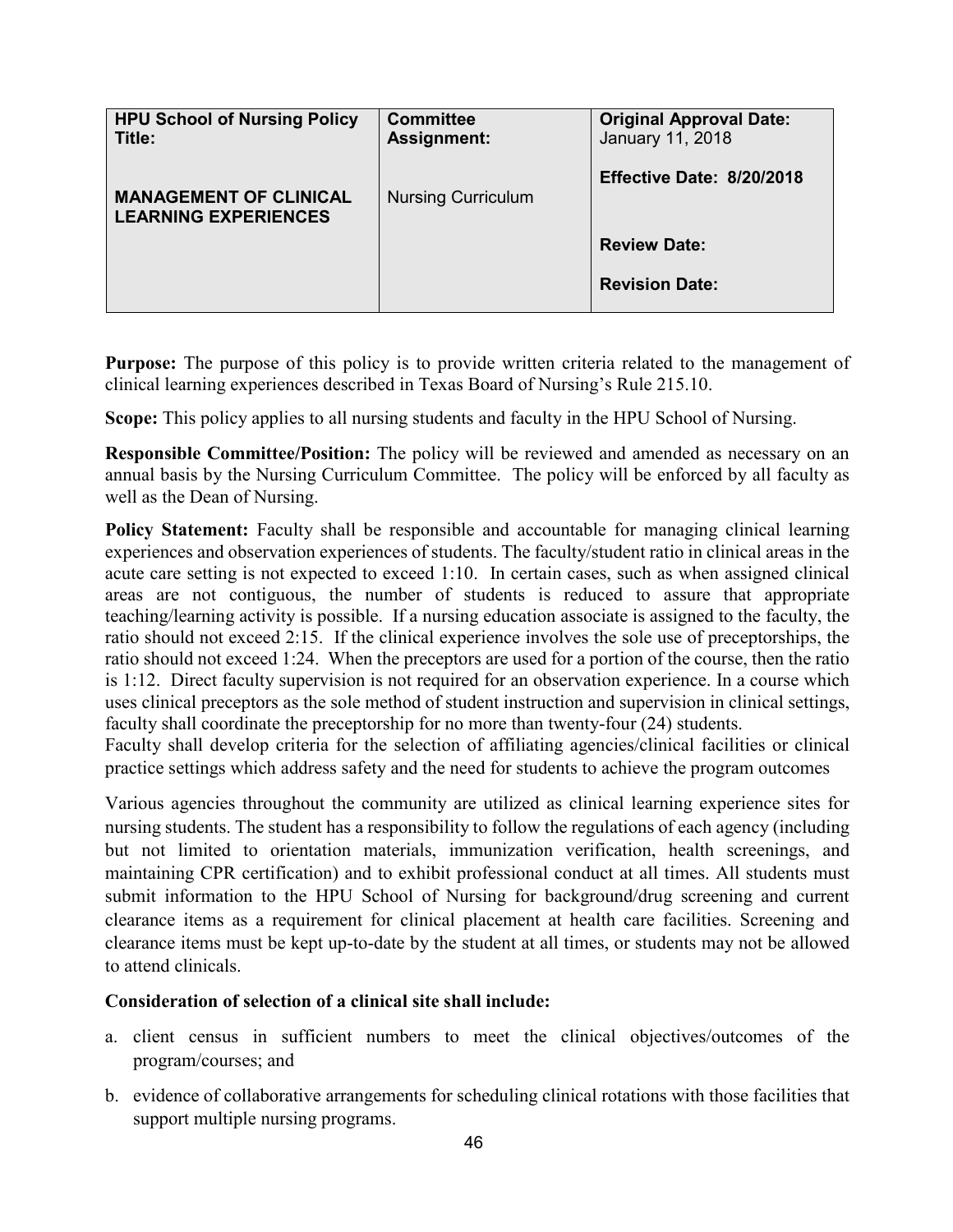## **Faculty shall select and evaluate affiliating agencies/clinical facilities or clinical practice settings which provide students with opportunities to achieve the goals of the program.**

The Evaluation of Clinical Agency form will be completed by clinical faculty at the end of each clinical rotation to ensure optimal student learning experiences are achieved. The results of the evaluations will be used to develop action plans and changes will occur for program improvement.

## **Written agreements between the program and the affiliating agencies shall be in place before clinical learning experiences begin and shall specify the responsibilities of the program to the agency and the responsibilities of the agency to the program.**

Howard Payne University will take responsibility for:

- 1. Assume responsibility for approval of the nursing program.
- 2. Provide the basic preparation to the students through classroom instruction and laboratory practice so as to ensure that the student's clinical and technical skills are at a level which is appropriate for a clinical affiliation.
- 3. Provide a Faculty Liaison who shall be responsible for the direction of the student program, and coordinate communication between Howard Payne University and FACILITY. The Coordinator shall plan with the Director of Education and Professional Development or designee for FACILITY the assignments of students and provide information on developments within the program which may affect FACILITY.
- 4. Submit to the Director of Education and Professional Development or designee for FACILITY the specific educational objectives, prior to the beginning of the assignment.
- 5. Provide coordination and supervision of the students by a qualified instructor, who shall be onsite at all times when students are in the FACILITY, except: (i) when the students are there solely to gather patient data related to clinical assignments; or (ii) when the students are acting under a formal Clinical Preceptor Agreement, when such instructor must, at a minimum, be readily available by telephone. Provide coordination and supervision of the students by a qualified instructor, who shall be on-site at all times when students are in the FACILITY, except: (i) when the students are there solely to gather patient data related to clinical assignments; or (ii) when the students are acting under a formal Clinical Preceptor Agreement, when such instructor must, at a minimum, be readily available by telephone.
- 6. Require each student and faculty participating in the clinical affiliation to provide proof of a clear criminal background check according to FACILITY's policies and requirements prior to having access to FACILITY's clinical areas, and shall provide FACILITY with documentation/verification of such background check according to FACILITY's policies and requirements.
- 7. Timely notify FACILITY should any situation or problem arise, within Howard Payne University's knowledge or which Howard Payne University has become aware, which could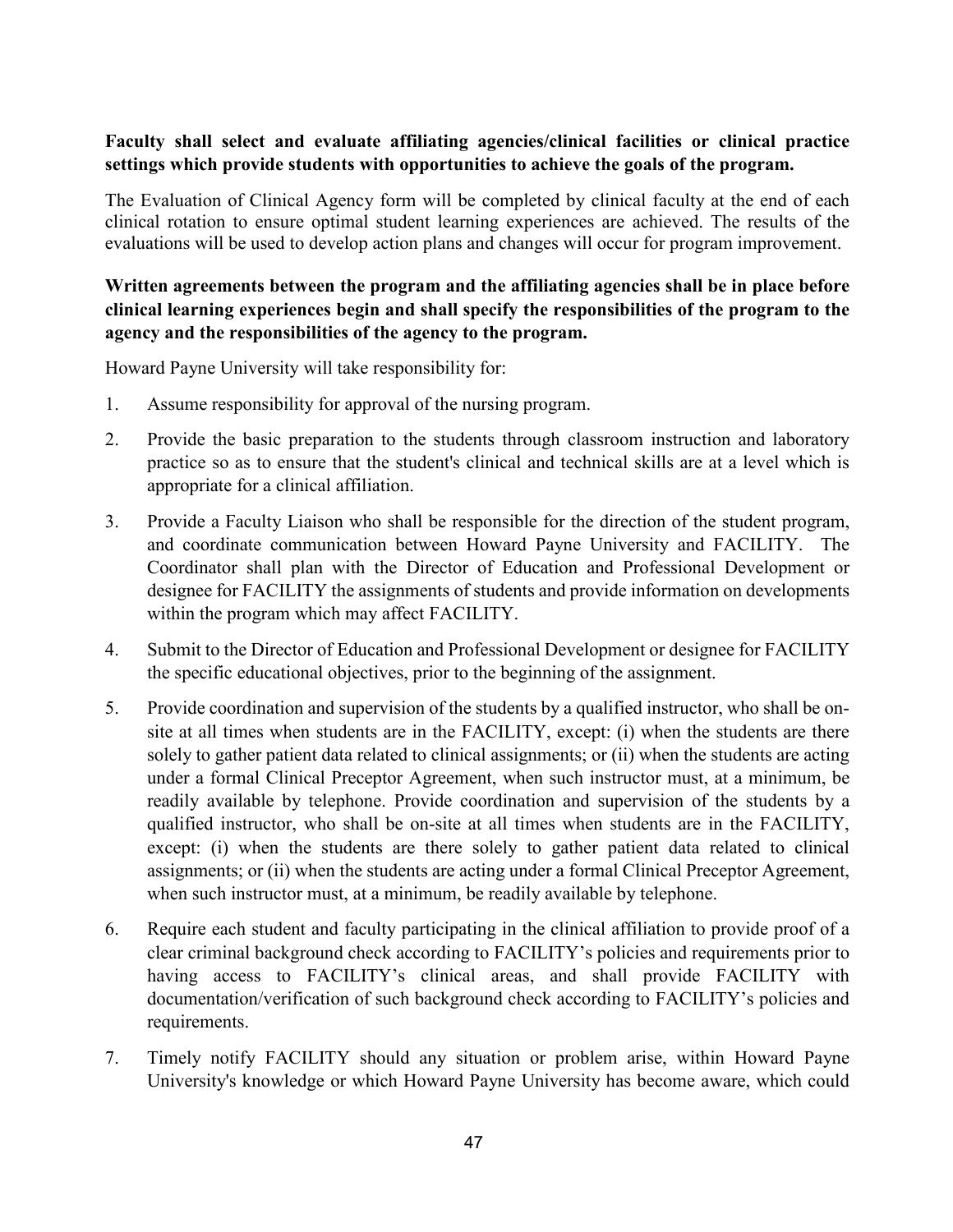impede the educational process or threaten completion of the instructional period for the student.

8. Require students assigned to FACILITY to meet the standards of health for both Howard Payne University and the FACILITY. Such current standards of health shall include, but shall not be necessarily limited to, a drug screen, a TB test, and proof of current immunizations.

The agency will take responsibility for:

- 1. Accept students in accordance with the requirements of the Howard Payne University's applicable clinical affiliation program and the ability of FACILITY to provide the required learning experience as stated in the course objectives.
- 2. Provide students with appropriate orientation as to FACILITY's general hospital and programmatic policies, procedures, protocols, and practices, as well as applicable standards by appropriate accrediting agencies.
- 3. Consider the students members of the health care team.
- 4. Accept that the status of the student is one of a learner, and that students shall not replace members of FACILITY staff.
- 5. The FACILITY shall retain ultimate responsibility for the care of clients.
- 6. Notify Howard Payne University, within five working days, should any situation or problem arise which impedes the educational process or threatens completion of the instructional period for the student.
- 7. Arrange preceptors' work schedule so they are available on student clinical days.
- 8. Interpreting the preceptor program and expectations of students to other agency personnel who are not directly involved with the preceptorship.

The student will:

- 1. Maintain open communication with the preceptor and the faculty.
- 2. Maintain accountability for his/her learning activities.
- 3. Be responsible for his/her nursing actions while in the clinical setting.
- 4. Assure preceptor's supervision when performing procedures. Contact faculty/staff if assistance is needed.
- 5. Maintain confidentiality of all information obtained during the clinical experience.

**Clinical preceptors may be used to enhance clinical learning experiences after a student has received clinical and didactic instruction in all basic areas of nursing, or after a student has received clinical and didactic instruction in the basic areas of nursing for the related course or specific learning experience.**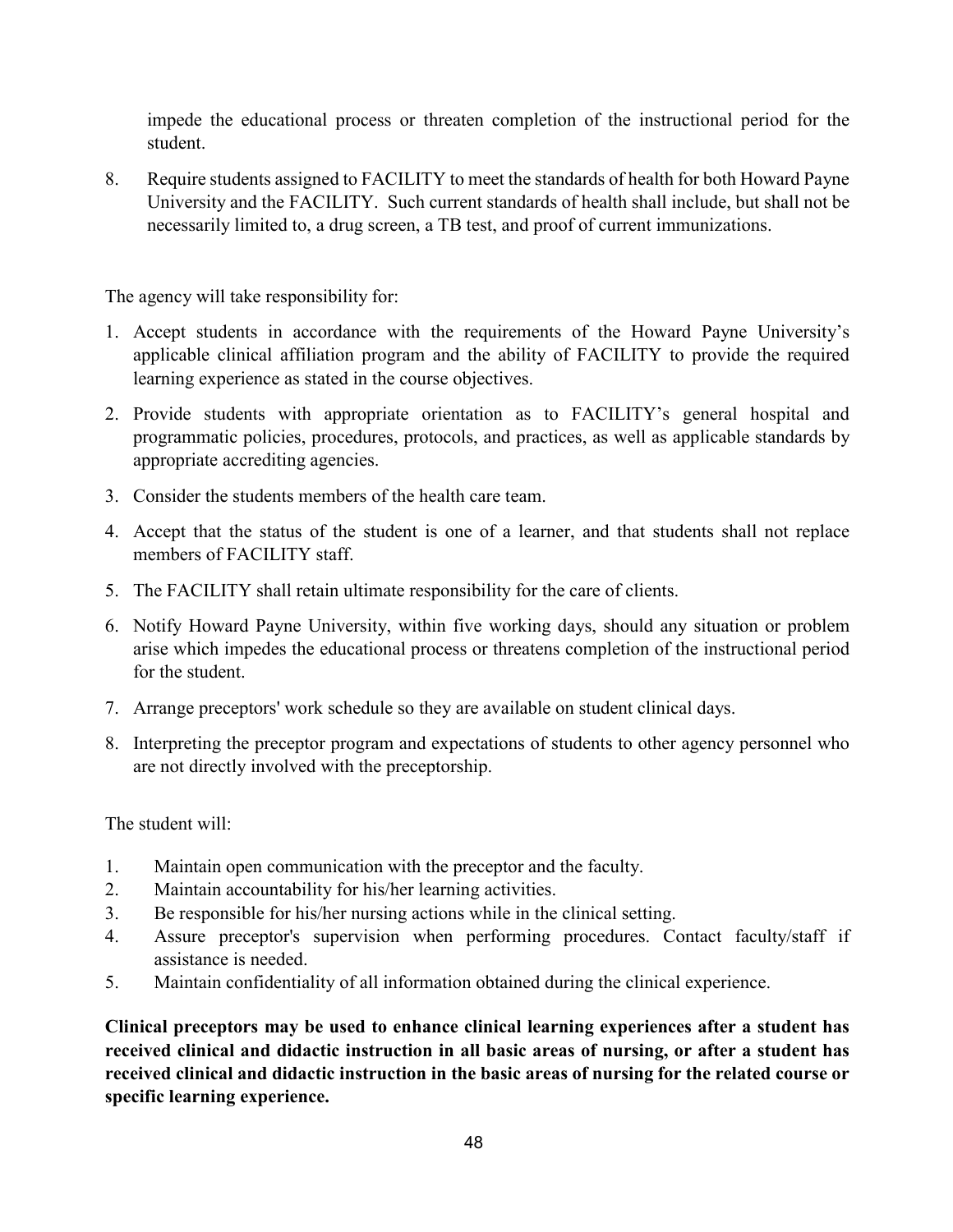Clinical preceptors should be selected by the end of the first week of class and should meet the Texas Board of Nursing 3.8.3.a. Education Guideline and Rule 215.10:

- 1. Current licensure or privilege to practice as a Registered Nurse in the State of Texas.
- 2. Competence in designated area of practice.
- 3. Philosophy of healthcare congruent with that of the nursing program.

The faculty/staff will assist and advise in the selection process to assure compliance with the requirements.

The faculty/staff will also provide the following for the student and preceptor:

- 1. Orientation for both the student and the preceptor to the preceptor experience.
- 2. Orientation for the preceptor to the philosophy, curriculum, course, and clinical objectives of the nursing education program. Discussion of student expectation, skills performance, student guidelines for performance, methods of evaluation and overall responsibility for teaching and evaluating the student.
- 3. Assure compliance with standards on immunization, screenings, OSHA standards, CPR, and current liability insurance coverage.
- 4. Assistance in determining student learning needs and assignments.
- 5. Communication of objectives, assignments, or other essential information to the agency. Regular meetings with student and preceptor to monitor and evaluate information to the experience.
- 6. Monitoring of student progress through rounds, clinical seminars, student-faculty-preceptor conferences and/or review of student clinical arrangements.
- 7. Readily available when the students are in the clinical area.
- 8. Receive feedback from the preceptor regarding student performance.

Preceptor responsibilities will include the following:

- 1. Participate in the preceptor orientation.
- 2. Function as a role model in the clinical setting.
- 3. Facilitate learning activities for student(s).
- 4. Orient the student(s) to the clinical agency.
- 5. Guide, facilitate, supervise and monitor the student in achieving clinical objectives.
- 6. Supervise the student's performance of skills and other nursing activities to assure safe practice.
- 7. Collaborate with faculty in reviewing the student's progress towards meeting clinical learning objectives.
- 8. Contact the faculty/staff for assistance or if any problem with student performance occurs.
- 9. Discuss with faculty and student arrangement for supervision of the student should the preceptor be absent.
- 10. Give feedback to the nursing program regarding clinical experience for student and suggestions for program development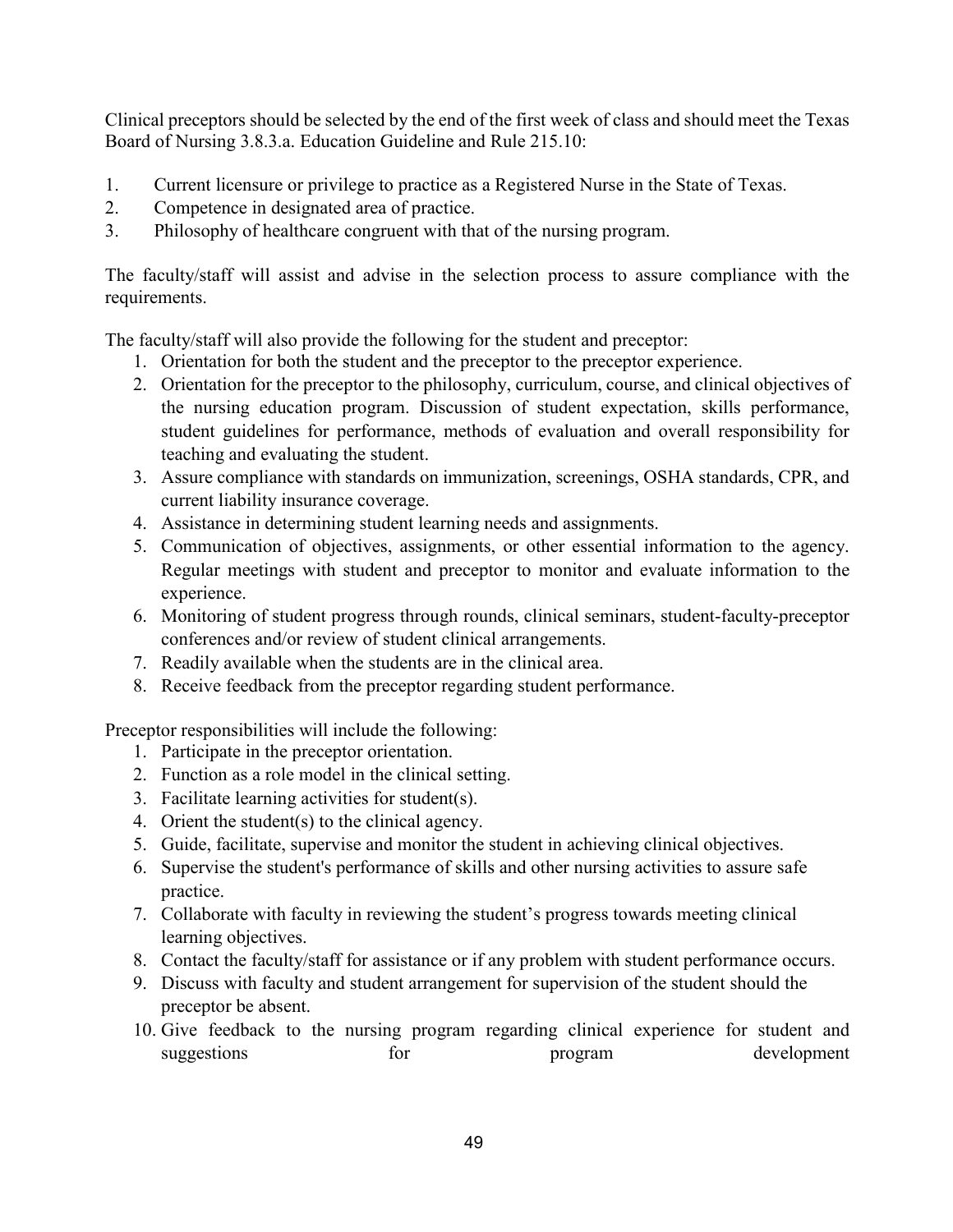## **Faculty shall be responsible for student clinical practice evaluations. Clinical evaluation tools shall be correlated with level and/or course objectives and shall include a minimum of a formative and a summative evaluation for each clinical in the curriculum.**

Courses with a clinical component will always include the course and level specific Clinical Evaluation Tool that is used by the instructor and student to record the outcome of the student's achievement of competencies as well as identify the student's strengths and areas needing improvement. The clinical evaluation tools reflect higher expectations of year 2 students as compared to year 1 students. This reflects the increasing capabilities deemed necessary for students to achieve course competencies as they progress through the curriculum. Criteria for successful completion of clinical components are outlined within each syllabus. In addition to the Clinical Evaluation Tool, students must complete and submit other evaluations (such as agency, preceptor) in order to meet the course requirements. The Clinical Evaluation Tool will be completed at mid-term and end of clinical rotation. The tool can be found in the syllabus of each clinical course.

**Associated Policies:** Level Progression for Nursing Student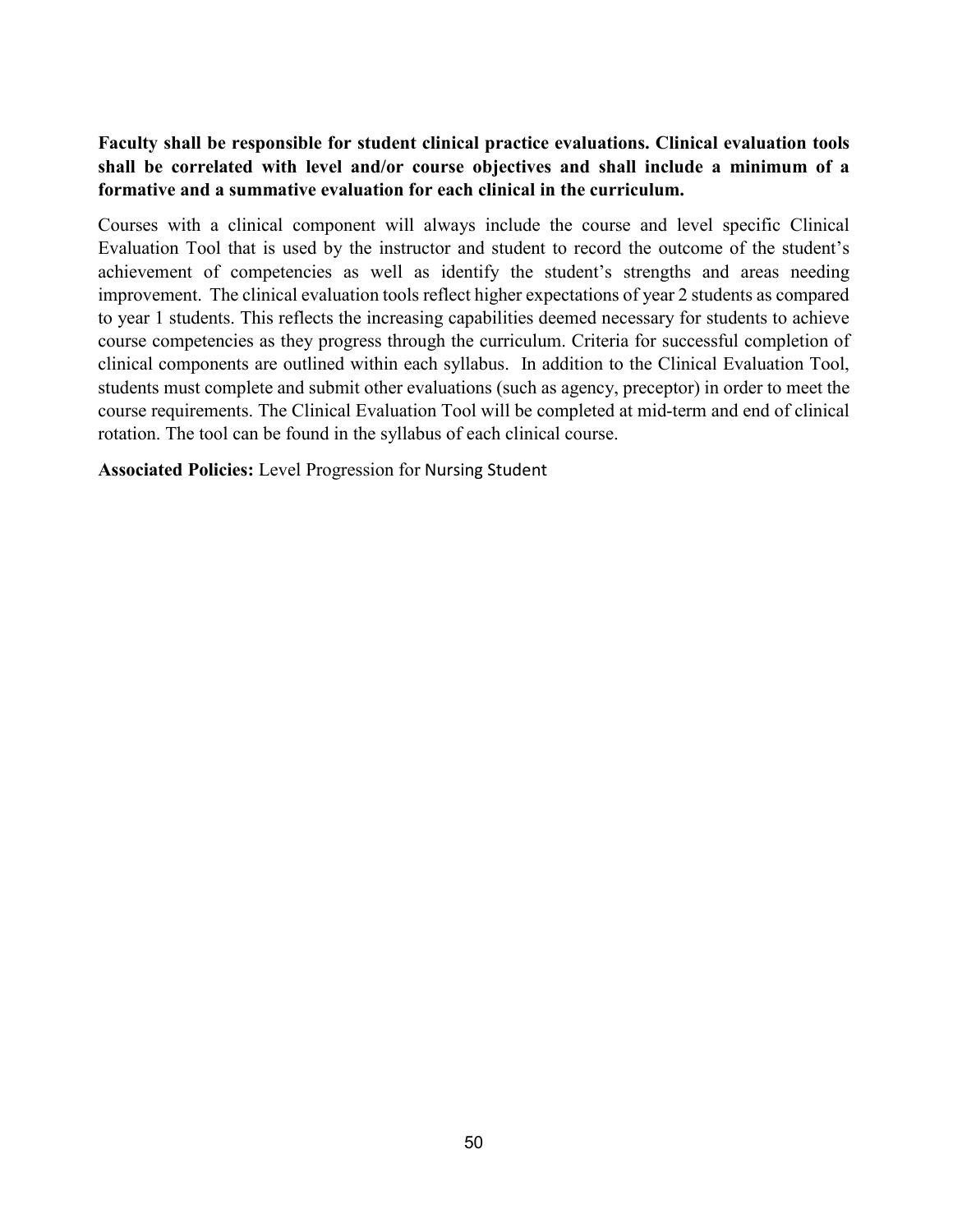| <b>HPU School of Nursing Policy</b><br>Title: | <b>Committee</b><br><b>Assignment:</b> | <b>Original Approval Date:</b><br>January 11, 2018 |
|-----------------------------------------------|----------------------------------------|----------------------------------------------------|
| <b>SUBSTANCE ABUSE</b>                        | <b>Risk Management Training</b>        | Effective Date: 8/20/18                            |
|                                               |                                        | <b>Review Date:</b>                                |
|                                               |                                        | <b>Revision Date:</b>                              |
|                                               |                                        |                                                    |

**Purpose:** HPU maintains a drug testing policy in the *HPU Student Handbook*. This policy will be followed; however, additional requirements to this policy will be implemented by the School of Nursing.

**Scope:** All students and faculty participating in clinical nursing courses.

**Responsible Committee/Position:** The Student Representative along with the Dean of Nursing will be responsible for reviewing, revising and upholding this policy.

**Policy Statement:** The HPU School of Nursing requires the students and faculty submit to drug testing under any or all of the following circumstances:

- Prior to beginning first clinical course
- Random testing as required by the clinical sites affiliated with the school or at the request of the School of Nursing faculty/dean
- For cause which includes, but is not limited to, direct observation of drug use, observed manifestations of drug use, report from a reliable source, the need for treatment following an accident related to drug use, conviction by a court related to drug use

Failure to comply with random drug testing at the time specified will result in suspension from clinical attendance until the test is completed.

In the clinical environment, a faculty member or designated preceptor will confirm the "for cause" behavior. The student will be asked to leave the clinical area with the faculty member, preceptor, or designee to discuss the situation in a private, confidential manner. The decision to drug test will be made after consultation with the dean or lead faculty member for the course.

The cost for the drug screen prior to beginning nursing clinical courses will be at the expense of the student. If the student is tested "for cause," the student will be responsible for the fee associated with the testing.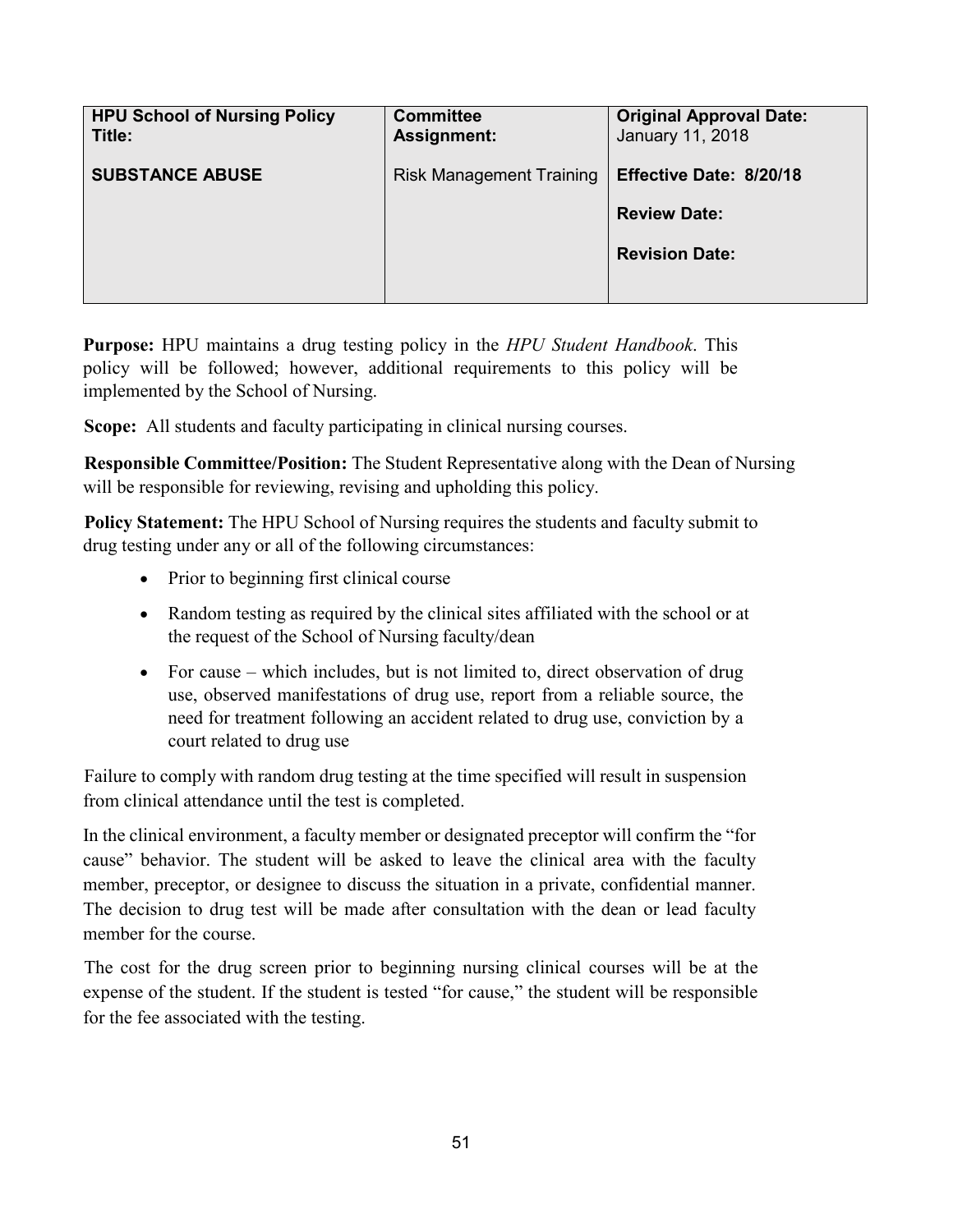Testing may include alcohol, amphetamines, caffeine, cannabis, cocaine, hallucinogens, inhalants, nicotine, opioids, phencyclidine (PCP) or similarly acting arylcyclohexylamines and sedatives, hypnotics, or anxiolytics. If the student or faculty member receives a nonnegative test, the same specimen may be retested; however, the student or faculty will not be allowed to participate in clinical activities during the retesting time.

For students, all non-negative test results will be reported to the dean of students for further review and sanctions through the university procedures. For all non-negative test results of faculty, the result will be reported to the dean and the Office of the Vice President of Academic Affairs.

The nursing faculty, nursing dean, and the dean of students will work together to ensure that the student is treated fairly and provided with assistance as needed. Non-negative drug testing may result in dismissal from the School of Nursing and other sanctions as described in the University Student Handbook. If lab tests are negative, the student will be allowed to return to normal class and clinical schedules and arrangements will be made to complete any missed work. **Confidentiality will be maintained.**

## **In the profession of nursing, patient safety is of the highest concern; therefore, drug use of any kind will not be tolerated in the School of Nursing.**

**Associated Procedures:** None

**Associated Policies:** Withdrawal or Dismissal from the Nursing Program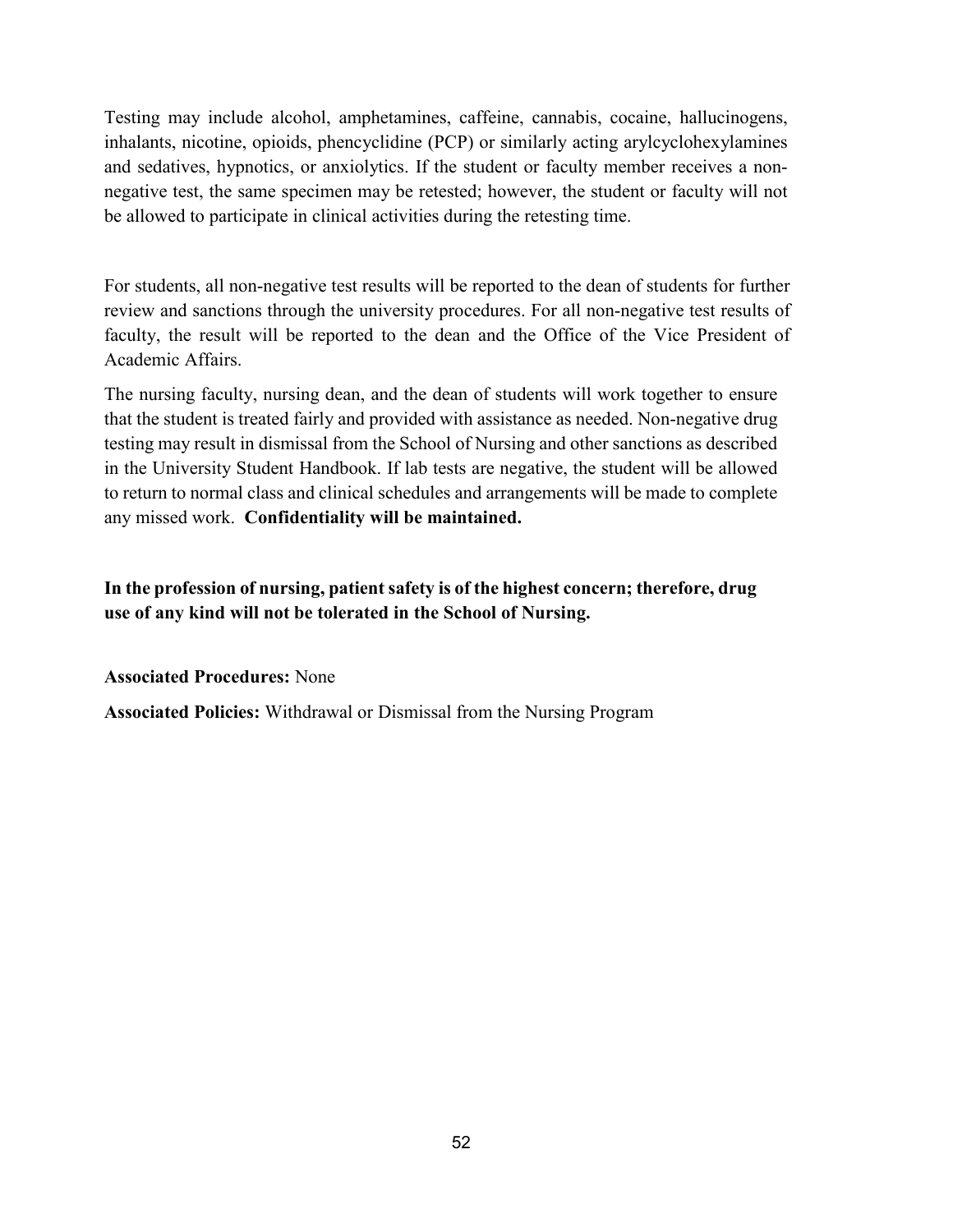| <b>HPU School of Nursing Policy</b><br>Title: | <b>Committee Assignment:</b> | <b>Original Approval Date:</b><br>May 4, 2018 |
|-----------------------------------------------|------------------------------|-----------------------------------------------|
| <b>CRIMINAL BACKGROUND</b><br><b>CHECK</b>    | Admissions and Retention     | <b>Effective Date: 4/20/2018</b>              |
|                                               |                              | <b>Review Date:</b><br><b>Revision Date:</b>  |

**Purpose:** The purpose of this policy is to define the requirement of the criminal background check and criteria for licensure as established by the Texas Board of Nursing.

Criminal Background Check Conditions that may disqualify nursing student graduates from licensure and of their rights to petition the Texas Board of Nursing for a Declaratory Order of Eligibility are found in this policy and the Texas of Board of Nursing website. It is a requirement for each nursing student to read and sign the Declaratory Order Receipt form.

Students are required to notify the School of Nursing Director of any type of arrest, conviction or change in mental health status during their time in the nursing program. The seriousness of the infraction or condition will determine the actions the director will need to implement with respect to our clinical affiliation agreements. Clinical partners require this oversight by the SON director.

**Scope:** This policy applies to all applicants of the HPU School of Nursing (SON).

**Responsible Committee/Position:** This policy will be upheld, reviewed, and revised by the Nursing Admission and Retention Committee in collaboration with the dean.

**Policy Statement:** The Texas Board of Nursing is tasked with the mission to protect and promote the welfare of the people of Texas. To this end, the board requires licensure as a registered nurse before one begins to practice within the scope of practice for a registered nurse. Licensure is required in order to use the title Registered Nurse (RN). Graduates from approved clinical nursing programs who pass the jurisprudence exam are eligible to take the NCLEX licensure examination. Each nurse licensed in the State of Texas is responsible to know and comply with the Nursing Practice Act and the board rules and regulations. All students are required to become acquainted with these documents.

The policy of the HPU School of Nursing is to comply with the Texas Board of Nursing's Rules and Regulations relating to nurse education, licensure, and practice as currently published. Students should refer to the Texas Board of Nursing Rules and Regulations as follows:

| $213.27 -$ | Good Professional Character |  |
|------------|-----------------------------|--|
|------------|-----------------------------|--|

213.28 – Licensure of Persons with Criminal Offenses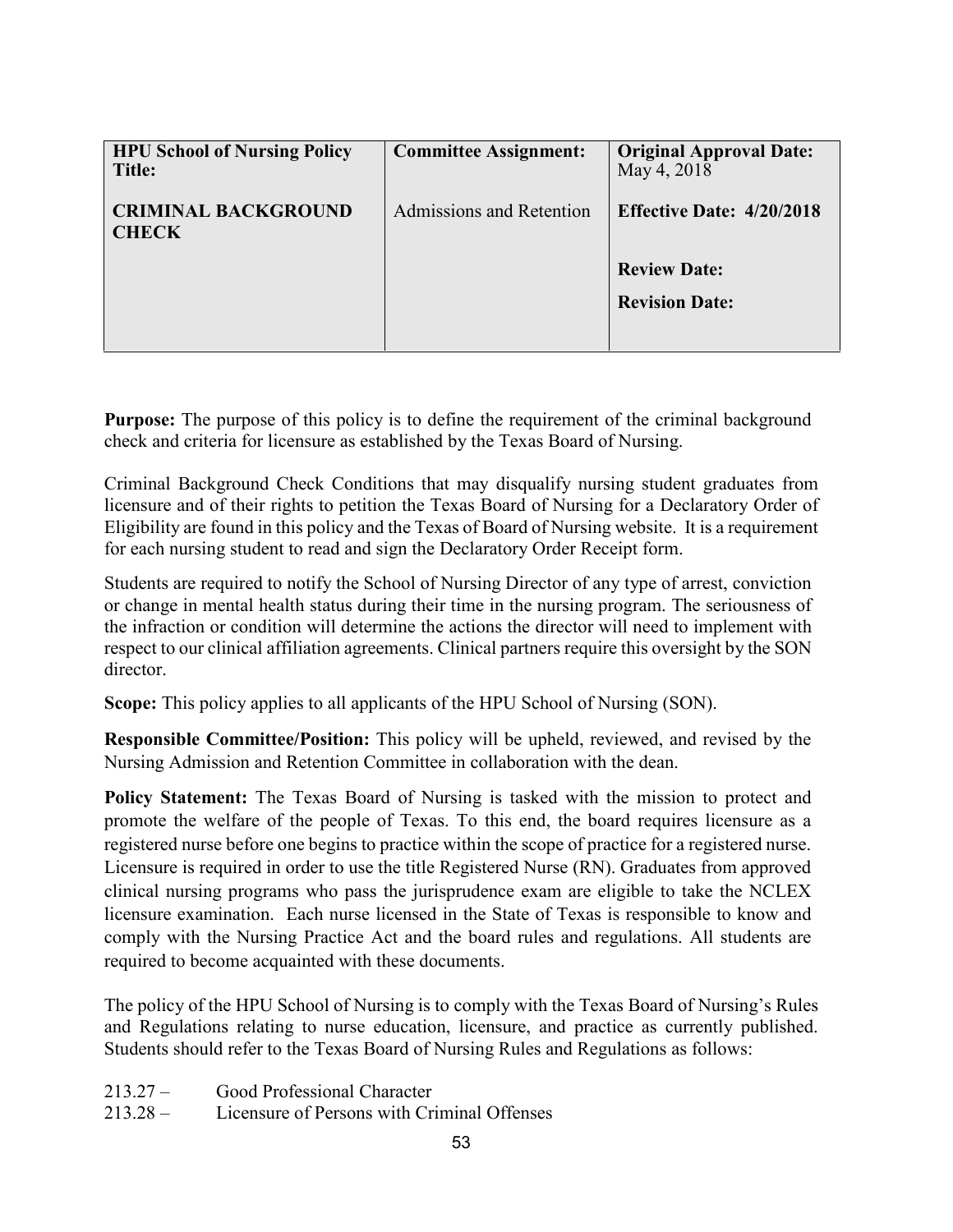213.29 – Criteria and Procedure Regarding Intemperate Use and Lack of Fitness in Eligibility and Disciplinary Matters

213.20 – Declaratory Order of Eligibility for Licensure

# *Declaratory Order by the Texas Board of Nursing:*

Per Texas Board of Nursing Rule §213.30, nursing graduates seeking licensure in Texas are required to submit a complete an electronic set of fingerprints for the purposes of obtaining a criminal history from the Texas Department of Public Safety and the Federal Bureau of Investigations.

Certain conditions may disqualify nursing students from licensure. Being aware of these conditions prior to entering a school of nursing is important for students and faculty. Therefore, students who may have these conditions will be advised of their right to petition the Texas Board of Nursing for a Declaratory Order of Eligibility.

(https://www.bon.texas.gov/pdfs/forms\_pdfs/applications\_pdfs/fp-generalinst.pdf)

For any criminal offense, including those pending appeal, the student must answer the following questions:

Have you:

- 1. been convicted of a misdemeanor?
- 2. been convicted of a felony?
- 3. pled nolo contendere, no contest, or guilty?
- 4. received deferred adjudication?
- 5. been placed on community supervision or court-ordered probation, whether or not adjudicated guilty?
- 6. been sentenced to serve jail or prison time? court-ordered confinement?
- 7. been granted pre-trial diversion?
- 8. been arrested or have any pending criminal charges?
- 9. been cited or charged with any violation of the law?
- 10. been subject of a court-martial; Article 15 violation; or received any form of military judgment/punishment/action?

Applicants to the Board for examination must be able to answer "No" to these questions.

## *Expunged and Sealed Offenses*

While expunged or sealed offenses, arrests, tickets, or citations need not be disclosed, the student has the responsibility to ensure the offense, arrest, ticket, or citation has, in fact, been expunged or sealed. Submitting a copy of the Court Order expunging or sealing the record in question with your application is recommended. Failure to reveal an offense, arrest, ticket, or citation that is not in fact expunged or sealed will, at a minimum, subject your license to a disciplinary fine. Non-disclosure of relevant offenses raises questions related to truthfulness and character of the nurse.

## *Orders of Non-Disclosure*

Pursuant to Texas Government Code §552.142(b), if you have criminal matters that are the subject of an order of non-disclosure, you are not required to reveal those criminal matters on this form; however, a criminal matter that is the subject of an order of non-disclosure may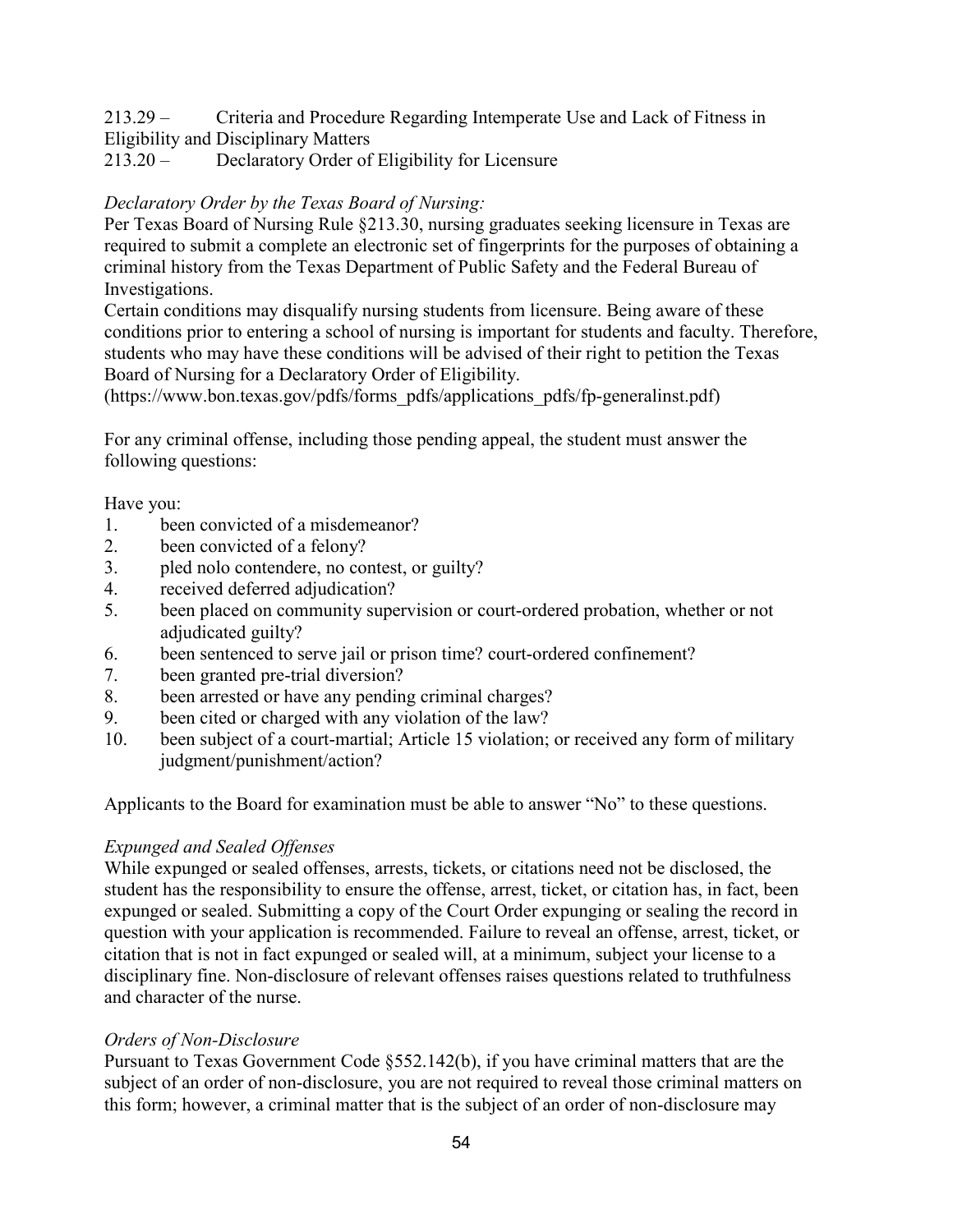become a character and fitness of duty issue. Pursuant to other sections of the Government Code Chapter 411, the Texas Board of Nursing is entitled to access criminal history record information that is subject of an order of non-disclosure. If the Board discovers a criminal matter that is the subject of an order of non-disclosure, even if you properly did not reveal that matter, the Board may require you to provide information about any conduct that raises issues of character. The following questions may be asked:

• Are you currently the target or subject of a grand jury or governmental agency investigation?

• Has any licensing authority refused to issue you a license or ever revoked, annulled, cancelled, accepted surrender of, suspended, placed on probation, refused to renew a license, certificate or multi-state privilege held by you now or previously, or ever fined, censured, reprimanded or otherwise disciplined you? (You may exclude disciplinary actions previously disclosed to the Texas Board of Nursing on an initial or renewal licensure application.)

• \*Within the past five (5) years have you been diagnosed with, treated, or hospitalized for schizophrenia and/or a psychotic disorder, bipolar disorder, paranoid personality disorder, antisocial personality disorder, or borderline personality disorder? (You may answer "No" if you have completed and/or are in compliance with Texas PeerAssistance Program for Nurses (TPAPN) for mental illness OR if you have previously disclosed to the Texas Board of Nursing, have remained compliant with your treatment regimen, and have had no further hospitalization since disclosure.)

• \*In the past five (5) years, have you been addicted or treated for the use of alcohol or any other drug? (You may answer "No" if you have completed and/or are in compliance with TPAPN.)

\*Pursuant to the Occupations Code §301.207, information, including diagnosis and treatment, regarding an individual's physical or mental condition, intemperate use of drugs or alcohol, or chemical dependency and information regarding an individual's criminal history is confidential to the same extent that information collected as part of an investigation is confidential under the Occupations Code §301.466.

The BON recognizes that having new students complete the background check process before entering school would be extremely beneficial, and thus instituted the New and Accepted Student Roster process. This process allows both the potential applicant and school to be provided some guidance regarding the student's eligibility for licensure prior to investing the time, energy, and funds into a nursing program. The following is a breakdown of the process and some related FAQs.

#### New/Accepted Student Criminal Background Check Process

Step One: The Texas based nursing program submits the New/Accepted Student Roster to the BON.

- Step Two: BON staff enters the data into our internal fingerprint database. This step is what adds them to the list with MorphoTrust.
- Step Three: BON staff sends an email to the designated contact at the school advising that the roster has been entered into our system.

Step Four: The school provides the Service Code Form (Formerly known as a Fast Pass) to the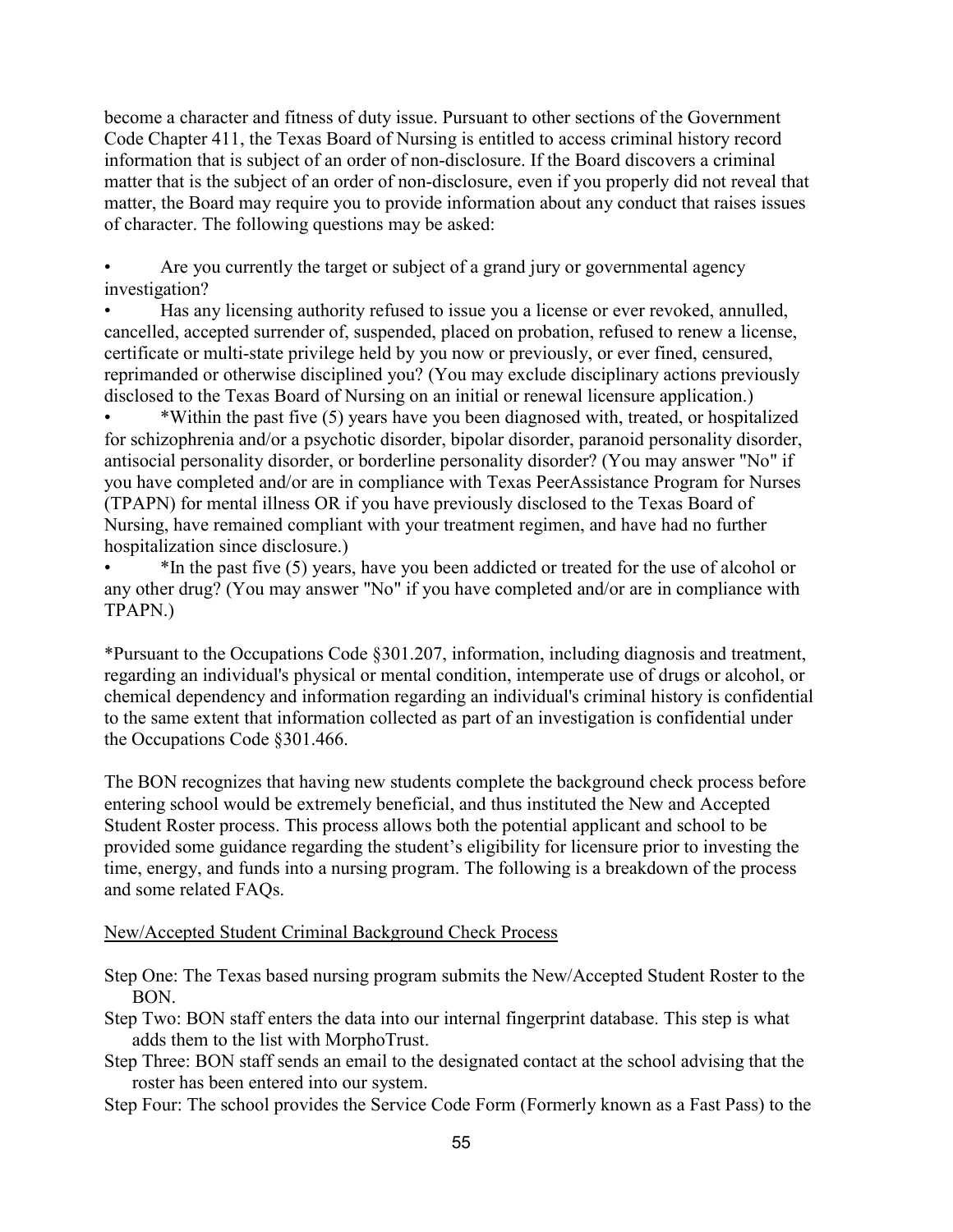students listed on the roster and advises them to schedule their fingerprinting.

Step Five: The BON receives information from The Texas Department of Public Safety (DPS) and the Federal Bureau of Investigation (FBI) regarding the criminal background check (CBC) results and staff inputs this data within ten business days.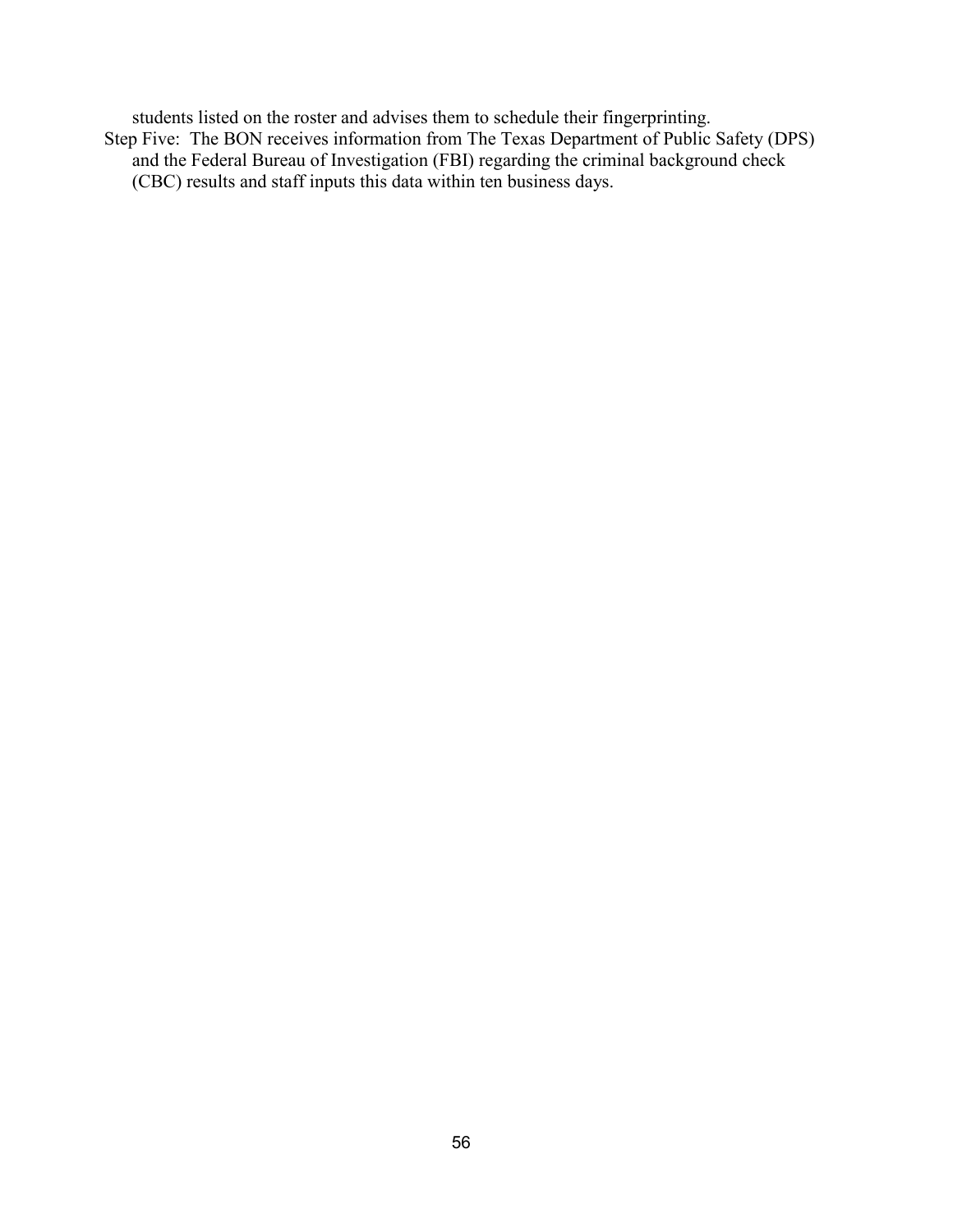| <b>HPU School of Nursing Policy</b><br>Title:                      | <b>Committee Assignment:</b>                                                   | <b>Original Approval Date:</b><br>January 11, 2018                        |
|--------------------------------------------------------------------|--------------------------------------------------------------------------------|---------------------------------------------------------------------------|
| <b>TESTING: ADMINISTERING,</b><br><b>ANALYSIS, REVIEW, MAKEUPS</b> | <b>Nursing Curriculum</b><br>Committee<br>Admission and Retention<br>Committee | Effective Date: 8/20/2018<br><b>Review Date:</b><br><b>Revision Date:</b> |
|                                                                    |                                                                                |                                                                           |

**Purpose:** The purpose of this policy is to delineate the guidelines for faculty scheduling, preparing, administering, analyzing and reviewing course exams.

**Scope:** This policy applies to all NUR prefix courses and all faculty administering nursing course exams.

**Responsible Committee/Position:** Responsibility for this policy will be shared by the Nursing Curriculum Committee and the Admissions and Retention Committee. The Admissions and Retention Committee is tasked with upholding and reviewing this policy in relation to student grades and appropriate remediation process. The Nursing Curriculum Committee is tasked with upholding this policy in relation to ensuring that the objectives of the course and program are adequately evaluated by the tests and testing procedures.

Policy Statement: Course exams will always be created or reviewed and revised by the faculty responsible for the content covered on that exam. All exams will be given via the electronic learning management system (LMS) in use by the university unless the exam requires question types that are not supported by the LMS. Exams may be given in the computer lab or classroom. Once an exam is started, late students may not enter the testing area and will be referred for a makeup exam. An analysis will always be run on the exam. This analysis will be reviewed by the faculty member who originally created the exam with consultation from other faculty as needed.

Students will be given the opportunity to review all exams within 7 business days after the exam is completed. Make up exams will be facilitated by the course instructor. Using the same exam or providing students with a different exam is at the discretion of the faculty member.

#### **Associated Procedures:**

Exam Analysis: Each exam will be analyzed using the software associated with the assessment function of the LMS. Each question will be evaluated. The instructor may choose to delete questions, accept more than one correct answer, or correct mis-keyed items on the exam during the analysis phase. Any change that is made to the grading of the exam must be written with the change, why it was made, and how it impacted student grades. Faculty will not have the option of "giving credit" for questions that are thrown out of the exam, but rather must recalculate the grade based on the number of questions remaining in the exam. If this process lowers a specific student's grade, the higher grade will be recorded. This documentation is then attached to the exam along with the analysis report and filed electronically.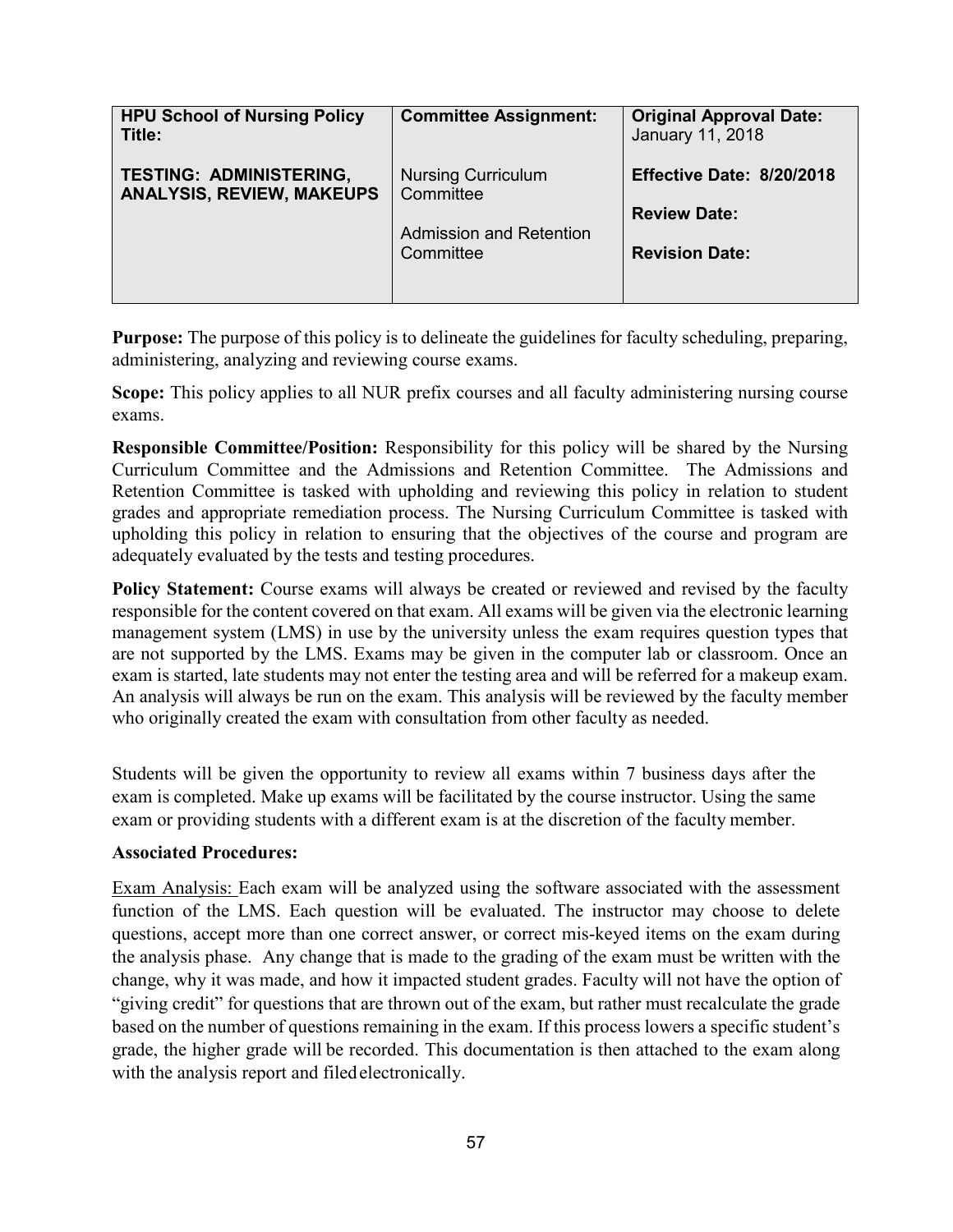Exam Review for Students: Students will be given the opportunity for test review. This will be accomplished in the class or outside of class time at a specified date and time. During the review students may not write or in any way record anything from the exam. The student may ask for clarification; however, the review time is limited to 10 minutes or less per student when conducting reviews during class time. Students needing more time to clarify content will make an appointment to meet with the faculty member outside of the test review time. Students may express their reasons for choosing a specific answer or may question the validity of an exam item; however, the faculty member will make a note of the student's concern and will evaluate the concern after the test review. Faculty will not engage in disputes over questions or change any grades during test review time.

Makeup Exams: Makeup exams may be the same as the original exam or not at the discretion of the faculty member. If a student is late for a scheduled exam, this will result in the student needing to take the exam on the date arranged by the course instructor. Once an exam is started, students will not be allowed to enter the testing area.

#### **Associated Policies:** Grading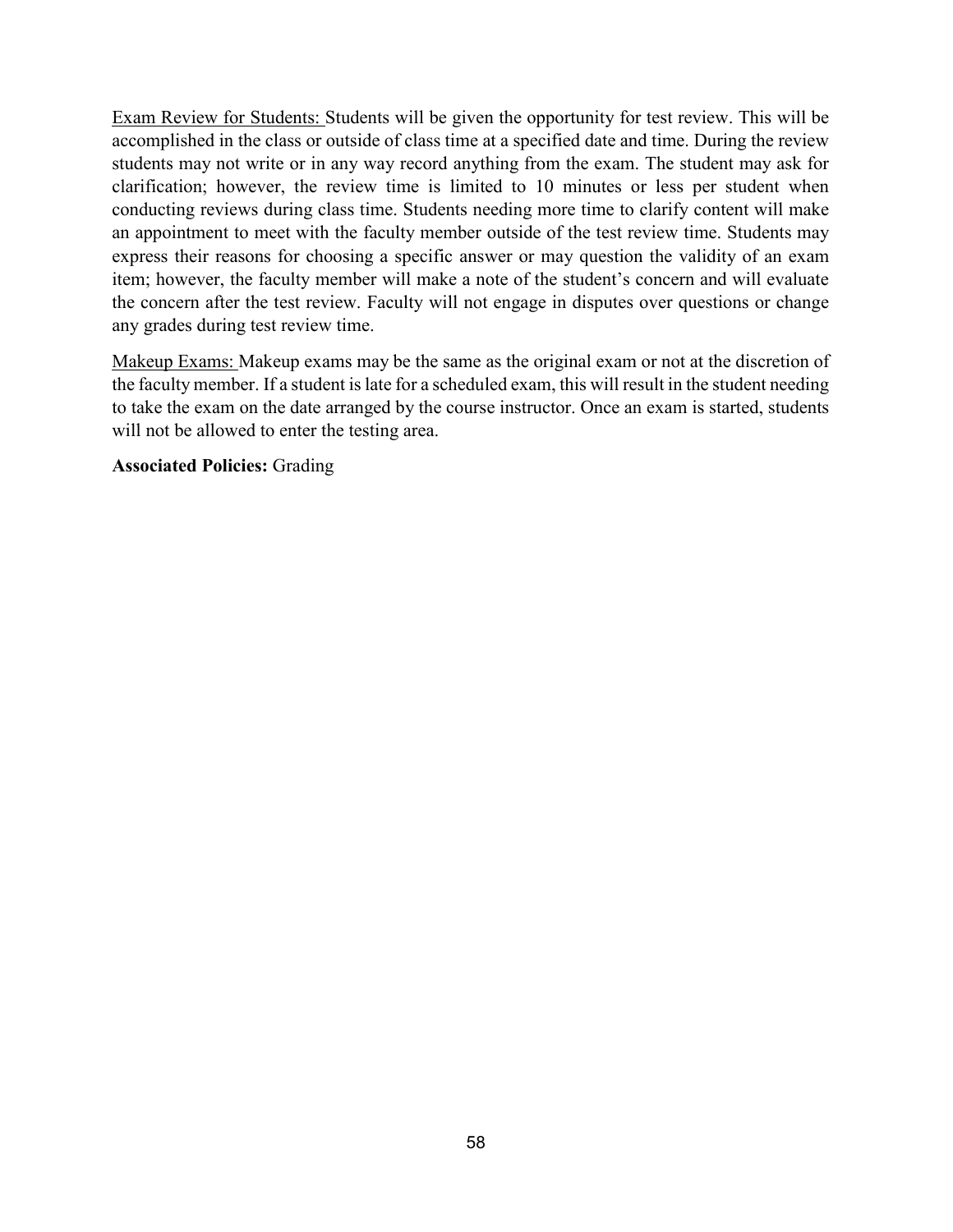| <b>HPU School of Nursing Policy</b>                                                             | <b>Committee</b>                             | <b>Original Approval Date:</b>                                            |
|-------------------------------------------------------------------------------------------------|----------------------------------------------|---------------------------------------------------------------------------|
| Title:                                                                                          | <b>Assignment:</b>                           | January 11, 2018                                                          |
| WITHDRAWAL,<br><b>REINSTATEMENT, AND</b><br><b>DISMISSAL FROM THE NURSING</b><br><b>PROGRAM</b> | Admissions and<br><b>Retention Committee</b> | Effective Date: 8/20/2018<br><b>Review Date:</b><br><b>Revision Date:</b> |

**Purpose:** The purpose of this policy is to delineate the appropriate procedures for withdrawing from the School of Nursing or being reinstated to the School of Nursing. This policy also delineates reasons for the dismissal of students.

**Scope:** This policy applies to all students in the nursing program.

**Responsible Committee/Position:** The Admissions and Retention Committee is responsible for ensuring that students placed on probation, dismissed from the program, or provided with disciplinary action understand and access university policies and procedures for due process and appeals.

#### **Policy Statement:**

### Withdrawal from the Nursing Program

Withdrawal from the School of Nursing will follow the policy found in the HPU *Academic Catalog*. Rather than withdrawing from the university, students might find themselves in a situation requiring them to withdraw from the School of Nursing but change their major and continue at the university. In this case, the student will need to contact the University Registrar Students who withdraw from the university must apply for readmission to the university through the admissions office. Likewise, students who withdraw from the School of Nursing or change their major must reapply for admission to the School of Nursing.

#### Dismissal from the Nursing Program

All students enrolled in the HPU School of Nursing program are required to follow all standards of conduct as published in the HPU *Student Handbook* as well as adhering to the Texas Board of Nursing Rule 217.11 of standards for nursing behaviors. Noncompliance with any standard of behavior noted in the *Student Handbook, Texas Board of Nursing Rules or the ANA Code of Ethics*  may result in suspension or dismissal from the School of Nursing or denial of acceptance into the school and additional university disciplinary response, in coordination with the dean of students.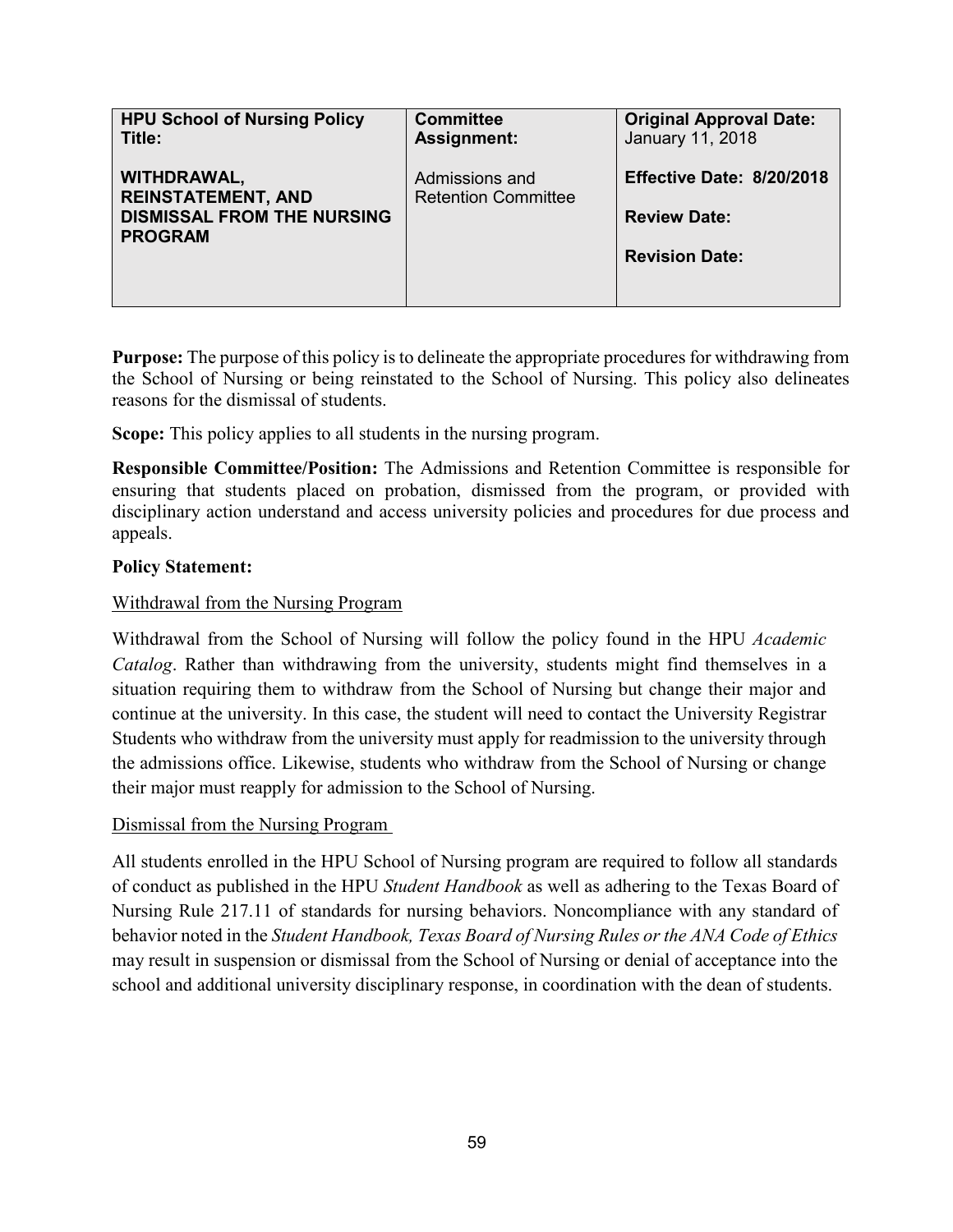Students may be dismissed from the nursing program for academic or behavioral issues. The Nursing Faculty Committee for Retention and Progression will be charged with ensuring that students placed on probation or dismissed from the program access and understand the university policies and procedures regarding Academic Probation and Suspension, Grade Change/Appeals (*Howard Payne University Academic Catalog*) and the Student Complaint/Grievance Procedure located in the HPU Student Handbook.

Students who fail two (2) courses will be dismissed based on poor academic performance. See policy for Level Progression. Students who have failed a nursing course at another institution prior to becoming a nursing student at HPU, will be dismissed if they fail one (1) course.

Reasons for Dismissal from the Nursing Program

Based on Texas Board of Nursing Rule (§215.8), students will be dismissed from the School of Nursing for demonstration of the following, including, but not limited to:

- 1. Evidence of actual or potential harm to patients, clients, or the public;
- 2. Criminal behavior whether violent or non-violent, directed against persons, property or public order and decency;
- 3. Intemperate use or abuse of drugs or alcohol (see Appendix C: Substance Abuse Policy), diagnosis of or treatment for chemical dependency, mental illness, or diminished mental capacity; and
- 4. The lack of good professional character as evidenced by a single incident or an integrated pattern of personal, academic, and/or occupational behaviors which indicate that an individual is unable to consistently conform his or her conduct to the requirements of the Nursing Practice Act, the Board's rules and regulations, and generally accepted standards of nursing practice including, but not limited to: behaviors indicating honesty, accountability, trustworthiness, reliability, and integrity.

In addition, nursing students will be held to the highest standards of integrity with regards to professional conduct in both the classroom and clinical settings. Students are expected to adhere to ethical standards consistent with the American Nurses' Association (ANA) Code of Ethics (http://nursingworld.org/codeofethics). The following behaviors may lead to dismissal from the nursing program (this list is not all inclusive):

- 1. Committing fraud, deceit, or dishonesty, which may include plagiarism, falsification, or negligently making incorrect entries on records or any other written work.
- 2. Violating Health Insurance Portability and Accountability Act (HIPAA) rules and regulations including breach of confidentiality through unauthorized access to client information or verbal or written information about clients in public circumstances.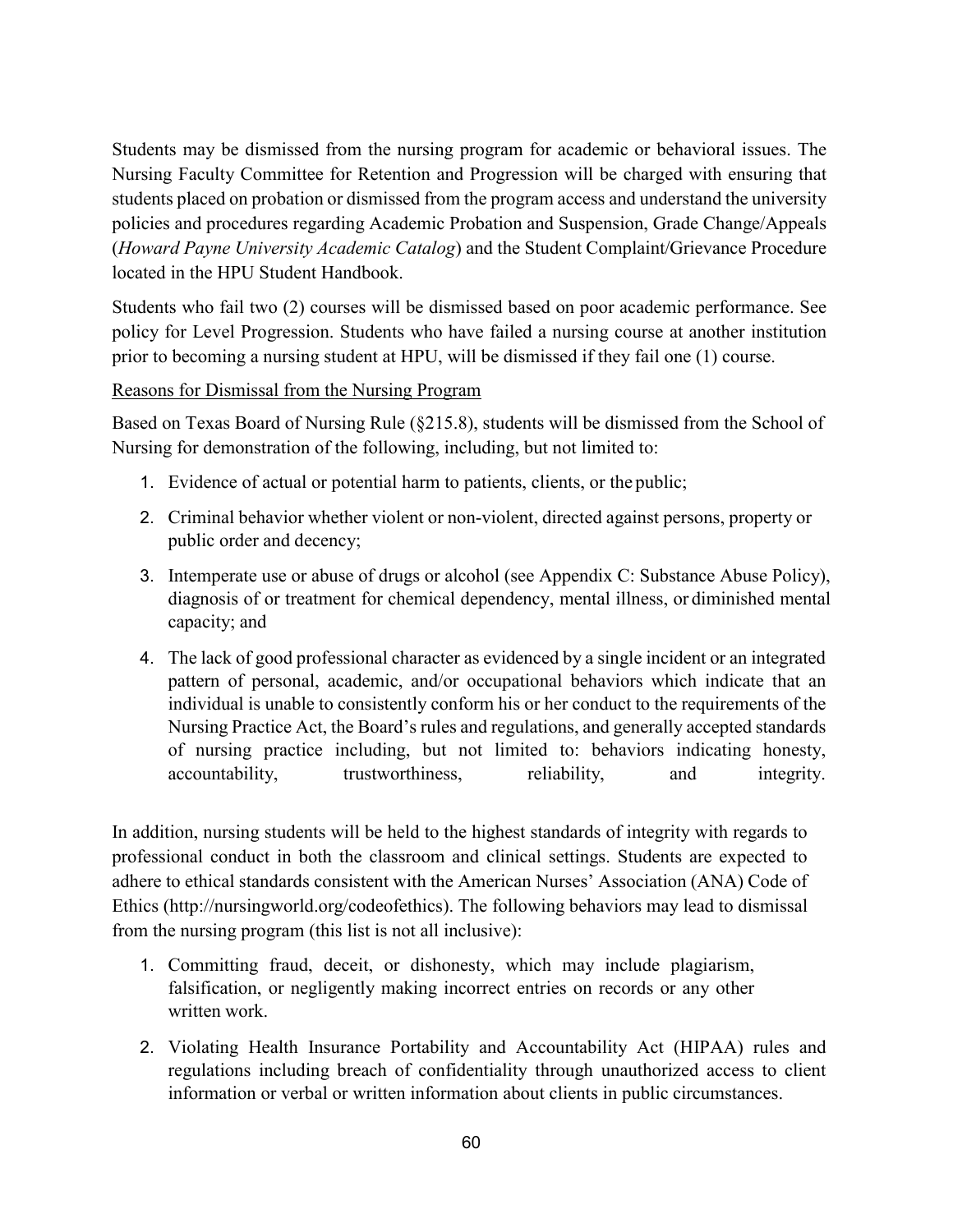- 3. Disorderly conduct including disruption or obstruction of teaching and unprofessional and/or inappropriate communication or contact with faculty, peers, clients, orstaff.
- 4. Implementing nursing care without supervision or instruction.
- 5. Neglecting or violating any rule, regulation, or policy of Howard Payne University, the School of Nursing, or any clinical facility. This may include dress code violations.
- 6. Physical, mental, or emotional behavior causing the student to be unable to provide safe nursing care.
- 7. Failure to follow policies and procedures of the clinical agency to which the student is assigned.
- 8. Absenteeism or tardiness to class or clinical.
- 9. Demonstrating behaviors that the faculty deem unsafe for the clinical area.
- 10. Unsatisfactory clinical evaluations from faculty. An unsatisfactory final clinical evaluation in any clinical course will constitute failure of the course regardless of theory grade.
- 11. Inappropriate use of a cell phone or other electronic devices in clinical or classroom settings.

## Unsafe Clinical Performance

Unsafe clinical performance may result in a student's removal from a clinical setting, disciplinary action, a negative clinical evaluation, course failure, and/or dismissal from the nursing program. Unsafe clinical practice during a clinical practicum is defined as:

- Committing a medication error.
- Behavior or actions that threaten patient safety.
- Failure to apply previously mastered principles/learning outcomes when performing nursing care skills or delegated tasks.
- Actions that demonstrate inappropriate decision making/judgment.
- Failure to comply with infection control guidelines.
- Failure to recognize own limitations, incompetence, or legal responsibilities.
- Failure to accept moral and legal responsibility for own actions.
- Presenting for clinical practicum in impaired condition (determined by clinical faculty).
- Failure to demonstrate appropriate preparation for the clinical experience.

**Associated Procedures:** Students will be counseled by the course faculty if they are identified as having academic challenges (see Level Progression Policy). A "Correct Action Contract" (see Grading Policy) will be used for students having challenges in a clinical course.

**Associated Policies:** Grading Policy; Level Progression Policy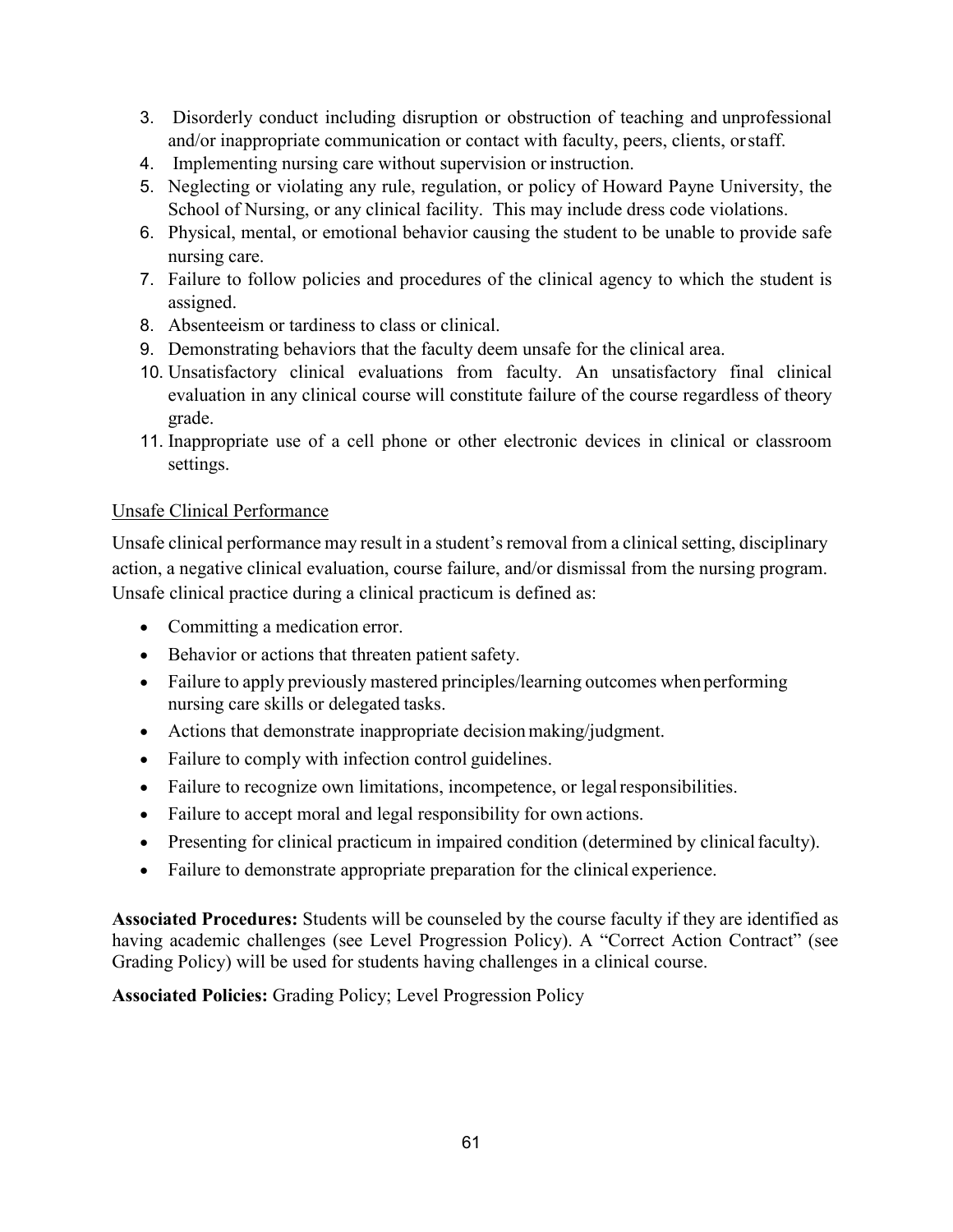| <b>HPU School of Nursing Policy</b><br>Title:                                          | <b>Committee Assignment:</b>                | <b>Original Approval Date:</b><br>January 11, 2018                        |
|----------------------------------------------------------------------------------------|---------------------------------------------|---------------------------------------------------------------------------|
| <b>HEALTH INSURANCE</b><br><b>PORTABILITY AND</b><br><b>ACCOUNTABILITY ACT (HIPAA)</b> | <b>Faculty-Student Affairs</b><br>Committee | Effective Date: 8/20/2018<br><b>Review Date:</b><br><b>Revision Date:</b> |
|                                                                                        |                                             |                                                                           |

**Purpose:** The purpose of this policy is to ensure that brands and reputation of Howard Payne University and the HPU School of Nursing, as well as the faculty, clinical partners, and students, are represented in a fair, accurate, and legal manner and that sensitive and confidential information is protected.

**Scope:** This policy applies to all faculty and students in the clinical nursing program.

**Responsible Committee/Position:** The Faculty-Student Affairs Committee in collaboration with the Dean of Nursing is responsible for the review, revision and upholding of this policy.

**Policy Statement:** HIPAA guidelines must be followed at all times. Identifiable information concerning clients/patients and clinical rotations must not be posted in any online forum or webpage. Zero tolerance applies to anyone posting comments on social media that violate HIPAA guidelines or this policy.

Students and faculty are responsible for the following:

- 1. Do not post confidential, sensitive, or proprietary information about the university, clinical nursing staff, students and peers, clinical facilities, clients/patients, or others you may come in contact with while in the role of HPU nursing student/faculty.
- 2. Protect all private and confidential information related to you and to others. Be responsible for what you post and protect yourself and others.
- 3. Be aware that you are associated with HPU and the School of Nursing when engaging in online social networks. Ensure that your profile and related content is consistent with how you wish to present yourself to colleagues, clients/patients, and potential employers.
- 4. Identify your views as your own. When posting your point of view, you should neither claim nor imply that you are speaking on behalf of HPU, unless you are authorized to do so inwriting.
- 5. Respect copyright and fair use. When posting, be mindful of the copyright and intellectual property rights of others and of the university.
- 6. Do not use HPU or School of Nursing marks, such as logos and graphics, on personal social media sites. Use of the School of Nursing logos and graphics for university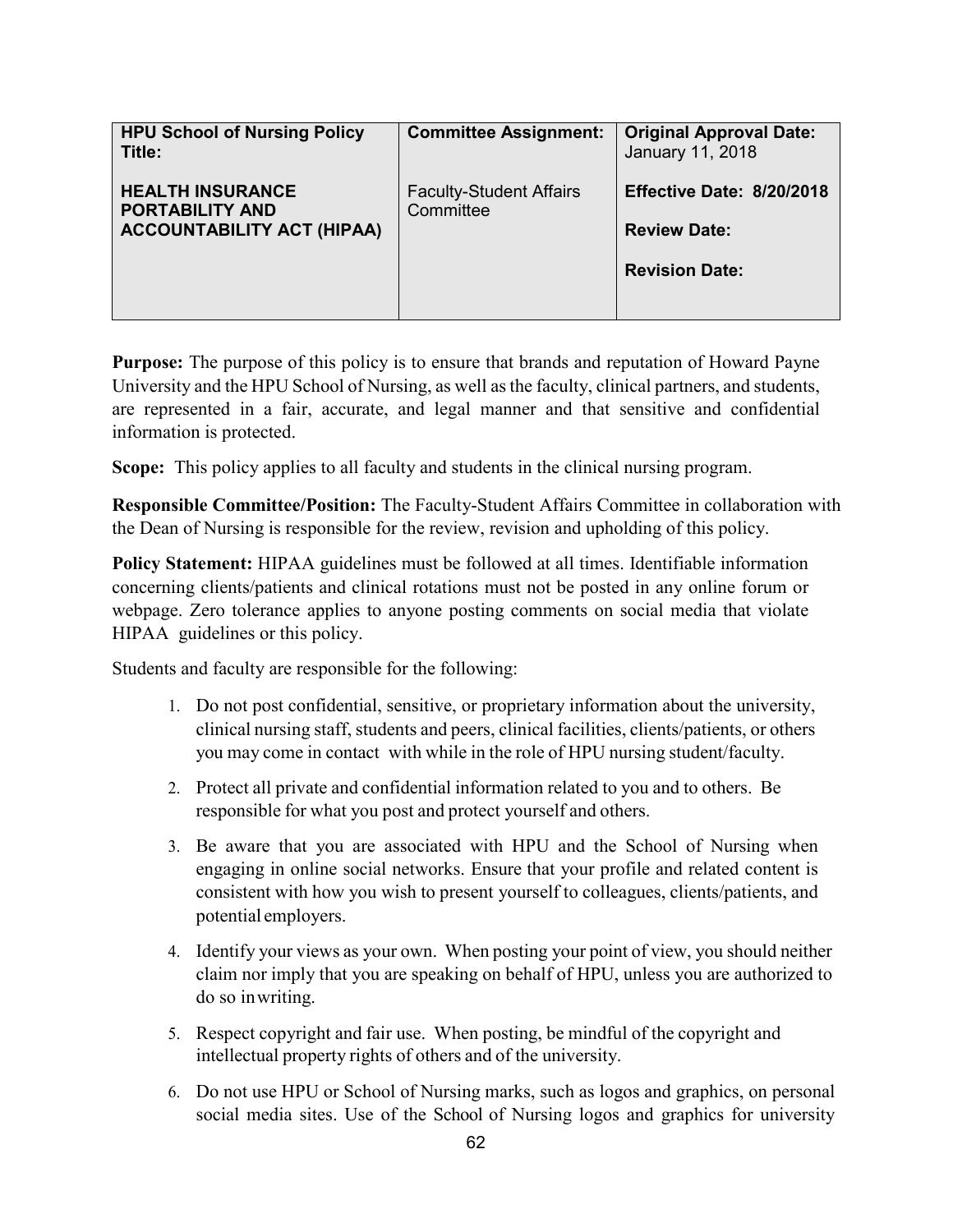sanctioned events (posters, fliers, postings, or others) must be approved by the dean of nursing.

7. Do not use the name of Howard Payne University (or HPU) to promote a product, a

cause, or a political party or candidate.

- 8. Comply with polices on the use of all electronic devices.
- 9. Do not take pictures of any client/patient or inside any clinical facility unless written authorization is received for a specific cause. Pictures of clients/patients or pictures taken inside a clinical facility (even pictures of fellow student nurses) may NEVER be posted to a social media by a studentnurse.
- 10. Adhere to all university polices concerning privacy and confidentiality.
- 11. Sign confidentiality statement

**Consequences:** Each student and faculty is legally responsible for individual postings and may be subject to liability if individual postings are found defamatory, harassing, or in violation of any other applicable law or policy. Students/faculty may also be liable if individual postings include confidential or copyrighted information from music, videos, text, and any other media. Students who share confidential or unprofessional information do so at the risk of disciplinary action including failure in a course and/or dismissal from the program. Faculty are subject to disciplinary action of the university.

#### **Associated Procedures:** None

**Associated Policies:** Social Media Policy; Withdrawal and Dismissal from the Nursing Program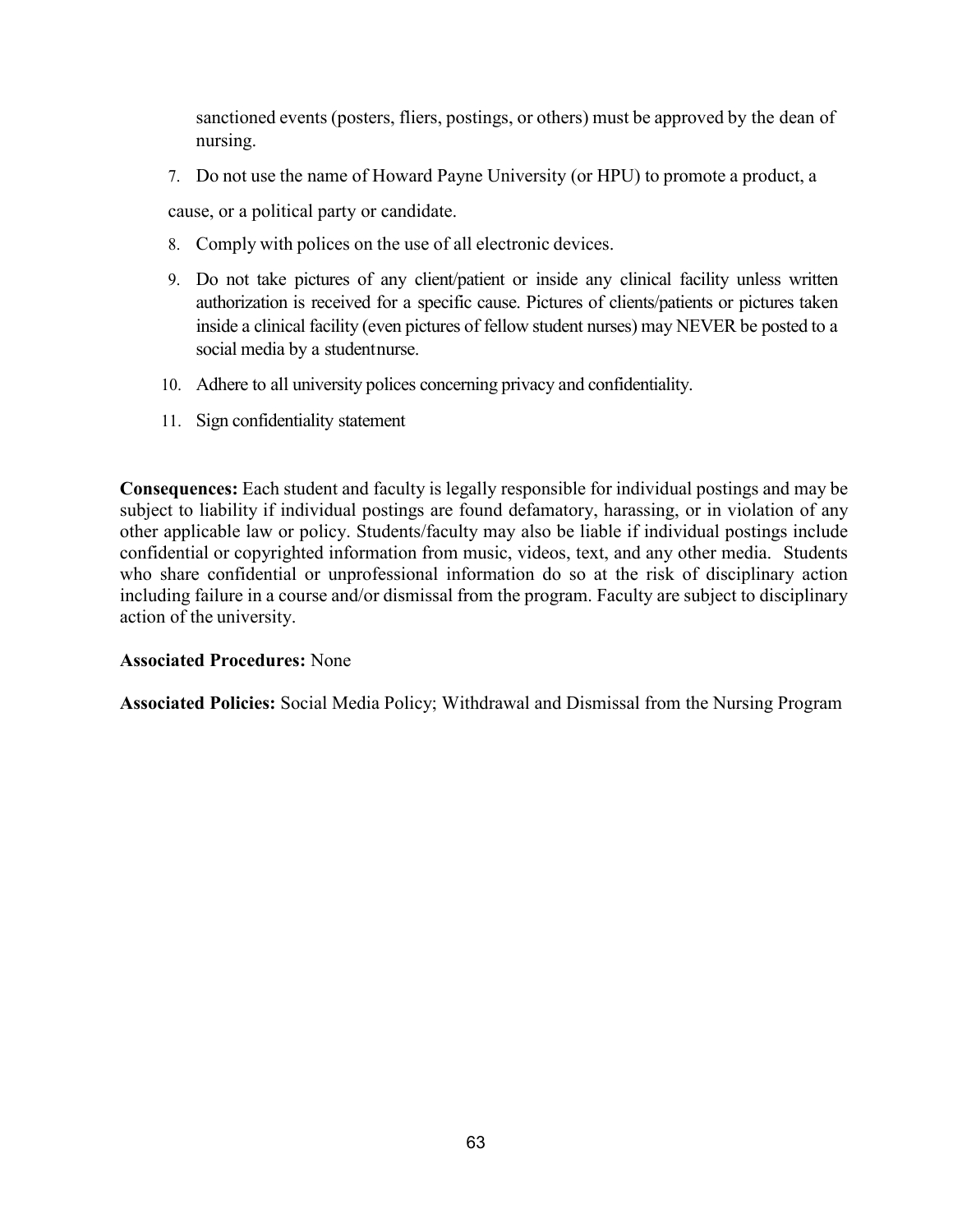| <b>HPU School of Nursing Policy</b><br>Title:                 | <b>Committee Assignment:</b>           | <b>Original Approval Date:</b><br>January 11, 2018 |  |
|---------------------------------------------------------------|----------------------------------------|----------------------------------------------------|--|
| <b>BLOOD AND BODY FLUID</b><br><b>EXPOSURE CONTROL POLICY</b> | <b>Nursing Curriculum</b><br>Committee | Effective Date: 8/20/2018                          |  |
|                                                               |                                        | <b>Review Date:</b>                                |  |
|                                                               |                                        | <b>Revision Date:</b>                              |  |
|                                                               |                                        |                                                    |  |

**Purpose:** The purpose of this policy is to provide information and guidance to ensure a safe and healthful work environment for faculty, staff, and students. In pursuit of this goal, the following exposure control plan (ECP) is provided to eliminate or minimize occupational exposure to bloodborne pathogens in accordance with OSHA standard 29 *CFR* 1910.1030, "Occupational Exposure to Bloodborne Pathogens."

**Scope:** This policy applies to all students and faculty involved in clinical experiences in the nursing school labs or in outside clinical facilities.

**Responsible Committee/Position:** This policy will be reviewed, revised and upheld by the Nursing Curriculum Committee and the Dean of Nursing based on standards and policies of OSHA and clinical partner facilities.

**Policy Statement:** The ECP is a key document to assist our institution in implementing and ensuring compliance with the standard, thereby protecting our faculty, staff and students. This ECP includes:

- 1. Determination of exposure
- 2. Implementation of various methods of exposure control, including:
	- a. Universal precautions
	- b. Work practice controls
	- c. Personal protective equipment
	- d. Housekeeping
- 3. Hepatitis B vaccination
- 4. Post-exposure evaluation and follow-up
- 5. Communication of hazards to faculty, staff, and student and training
- 6. Recordkeeping
- 7. Procedures for evaluating circumstances surrounding exposure incidents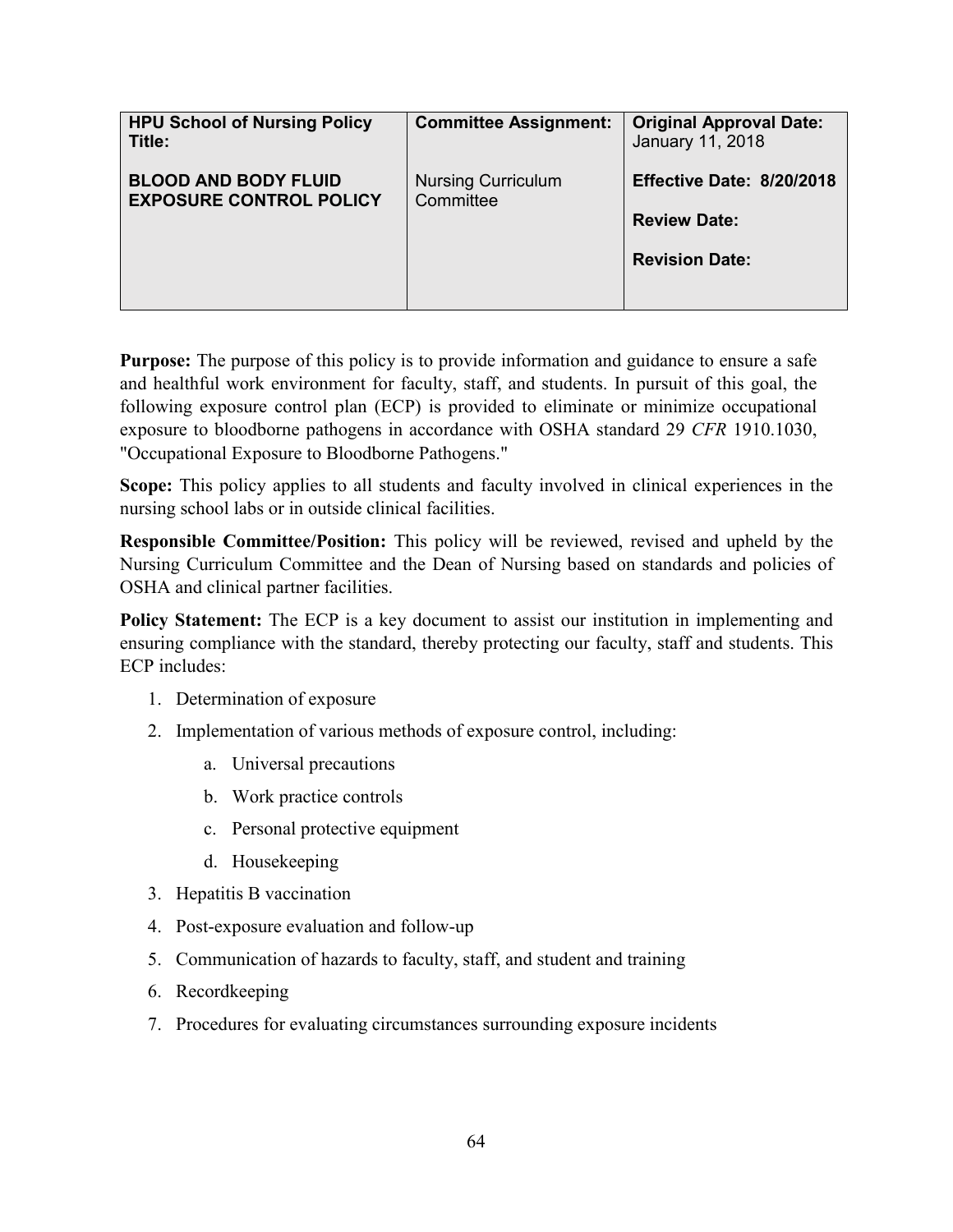Implementation methods for these elements of the standard are discussed in the subsequent pages of this ECP.

# **Determination of Exposure**

One of the keys to implementing a successful Exposure Control Plan is to identify exposure situations faculty, staff, and/or students may encounter. The following is a list of job classifications that identifies those individuals who may have occupational exposure.

- Housekeeping
- Nursing students
- Faculty

# **Implementation of Compliance with Exposure Control Plan**

A number of areas must be addressed in order to effectively eliminate or minimize exposure to bloodborne pathogens in our institution. The following six elements that must be implemented:

- 1. The use of Standard Precautions (referred to as Universal precautions in 1910.1030)
- 2. Establishing appropriate Environmental Controls
- 3. Sharp Injury Reduction Plan
- 4. Implementing appropriate Work Practice Controls
- 5. Using necessary Personal Protective Equipment
- 6. Implementing appropriate Housekeeping Procedures.

By following the requirements of OSHA's Bloodborne Pathogens Standard in these six areas, occupational exposures to bloodborne pathogens are believed to be minimized for faculty, staff, and students as much as is possible.

## **Universal Precautions**

Howard Payne University observes the practice of universal precautions to prevent contact with blood and other potentially infectious materials. As a result, faculty, staff, and students shall treat all human blood and the following body fluids as if they are known to be infectious for HBV, HIV, and other bloodborne pathogens:

- Saliva
- Blood
- **Mucus membranes**

*\*\*In circumstance where it is difficult or impossible to differentiate between body fluid types, all body fluids are assumed to be potentially infectious.*

All faculty, staff and students have the responsibility to comply with standards.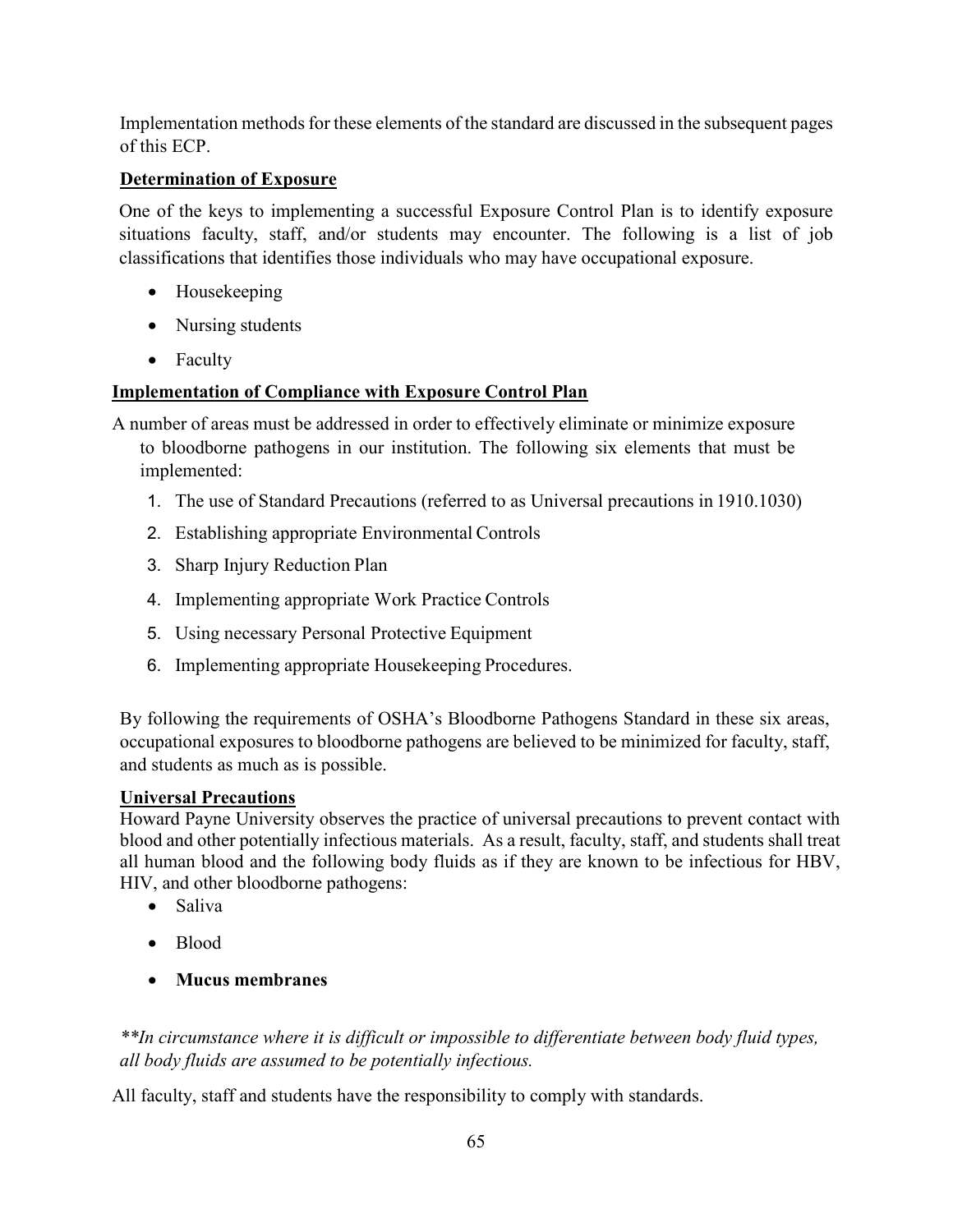### **Work Practice Controls**

In addition to environment controls, Howard Payne University uses a number of work practice controls to help eliminate or minimize faculty, staff, and student exposure to bloodborne pathogens.

Work Practice Controls are as follows:

- Faculty, staff and students must wash their hands immediately or as soon as feasible, after removal of gloves or other personal protective equipment. To facilitate comfort and minimize allergic reactions to latex containing gloves, all gloves used in the campus clinical labs will be latex free.
- Following any contact of body areas with blood or any other infectious materials, faculty, staff and students wash their hands and any other exposed skin with soap and water as soon as possible following exposure. Exposed mucous membranes should be flushed with copious amounts of water.
- Contaminated needles and other contaminated sharps are not to be bent, recapped, or removed.
- Contaminated reusable sharps are placed in appropriate containers immediately, or as soon as possible, after use.
- Eating, drinking, applying cosmetics or lip balm and handling contact lenses is prohibited in clinical lab areas where there is potential for exposure to bloodborne pathogens.
- All procedures involving blood or other infectious materials minimize splashing, spraying or other actions generating droplets of these materials.
- Specimens of blood or other materials are placed in designated leak-proof containers, appropriately labeled for handling and storage.
- If outside contamination of a primary specimen container occurs, that container is laced within a second leak-proof container, appropriately labeled, for handling and storage. (If the specimen can puncture the primary container, the secondary container must be puncture resistant as well).
- Equipment which becomes contaminated, is examined prior to servicing or shipping, and decontaminated as necessary (unless it can be demonstrated that decontamination is not feasible).
- An appropriate biohazard warning label is attached to any contaminated equipment, identifying he contaminated portions.
- Information regarding the remaining contamination is conveyed to all affected employees, the equipment manufacturer and the equipment service representative prior to handling, servicing, orshipping.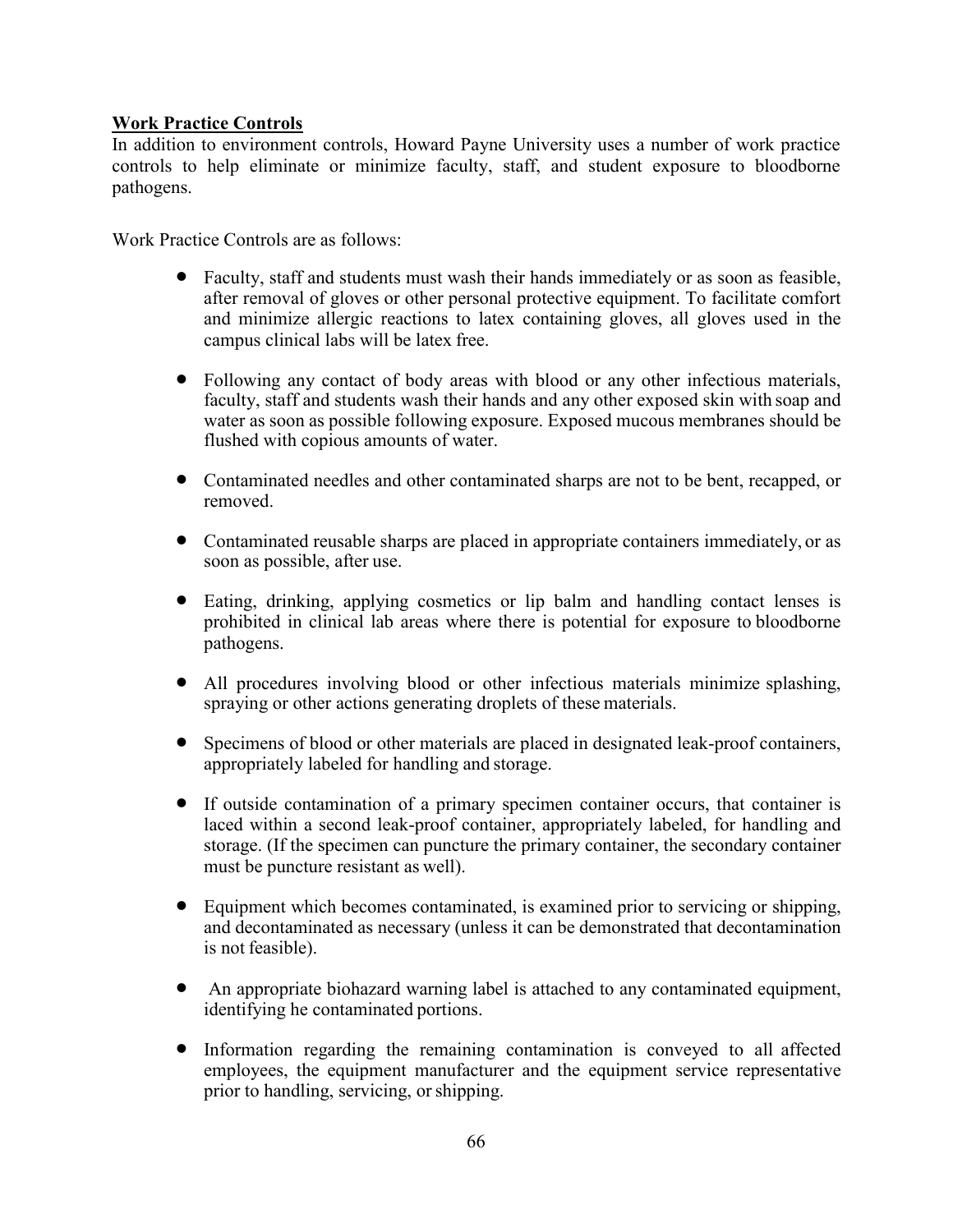## **Personal Protective Equipment**

Howard Payne University provides the personal protective equipment needed to protect faculty, staff, and students against such exposure. Appropriate personal protective equipment in the appropriate sizes is readily accessible to the faculty, staff and students. Examples of equipment provided include:

- Gloves
- Gowns
- Face Shields/Masks
- Safety Glasses
- Goggles
- Hoods
- Resuscitation Bags
- Shoe Covers

Faculty, staff, and students are educated and trained regarding the use of the appropriate personal protective equipment for their job classifications and tasks/procedures they perform.

To make sure that equipment is used as effectively as possible, Howard Payne University faculty, staff, and students adhere to the following practices when using their personal protective equipment:

- Any garments penetrated by blood or other infectious materials are removed immediately or as soon as feasible.
- All personal protective equipment is removed prior to leaving the work area
- Gloves are worn in the following circumstances:
	- Whenever faculty, staff or students anticipate hand contact with potentially infectious materials.
	- When performing vascular access procedures.
	- When handing or touching contaminated items or surfaces.
- Disposable gloves are replaced as soon as practical after contamination or if they are torn, punctured or otherwise lose their ability to function as an exposure barrier.
- Utility gloves are decontaminated for reuse unless they are cracked, peeling, torn or exhibit other signs of deterioration, at which time they are disposed of.
- Masks and eye protection (such as goggles, face shields, etc.) are used whenever splashes or sprays may generate droplets of infectious materials.
- Protective clothing (such as gowns and aprons) is worn whenever potential exposure to the body is anticipated.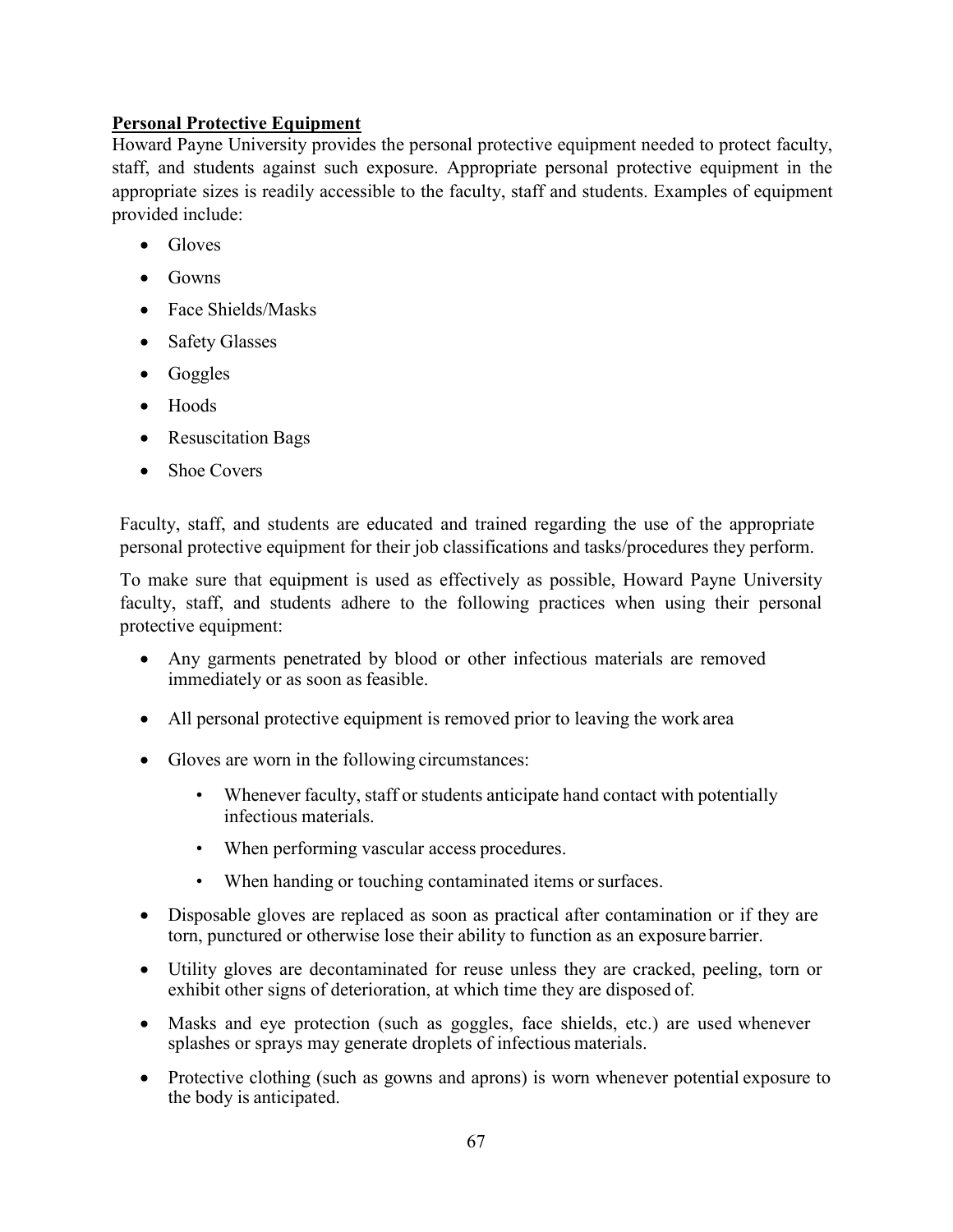- Surgical caps/hoods and/or shoe covers/boots are used in any instances where "gross" contamination" is anticipated (such as autopsies and orthopedic surgery).
- Any garments penetrated by blood or other infectious materials are removed immediately or as soon as feasible.
- All personal protective equipment is removed prior to leaving the work area
- Gloves are worn in the following circumstances:
	- Whenever faculty, staff or students anticipate hand contact with potentially infectious materials.
	- When performing vascular access procedures.
	- When handing or touching contaminated items or surfaces.
- Disposable gloves are replaced as soon as practical after contamination or if they are torn, punctured or otherwise lose their ability to function as an exposure barrier.
- Utility gloves are decontaminated for reuse unless they are cracked, peeling, torn or exhibit other signs of deterioration, at which time they are disposed of.
- Masks and eye protection (such as goggles, face shields, etc.) are used whenever splashes or sprays may generate droplets of infectious materials.
- Protective clothing (such as gowns and aprons) is worn whenever potential exposure to the body is anticipated.
- Surgical caps/hoods and/or shoe covers/boots are used in any instances where
- "gross contamination" is anticipated (such as autopsies and orthopedic surgery).

#### **Housekeeping**

Maintaining a clean and sanitary environment is an important part of our Bloodborne Pathogens Compliance Program.

- All equipment and surfaces are cleaned and decontaminated after contact with blood or other potentially infectious materials.
	- After completion of medical procedures.
	- Immediately (or as soon as feasible) when surfaces are overtly contaminated.
	- After any spill of blood or infectious materials.
	- At the end of the work shift if the surface may have been contaminated during the shift.
- All pails, bins, cans, and receptacles intended for uses routinely are inspected, cleaned, and decontaminated as soon as possible if visibly contaminated.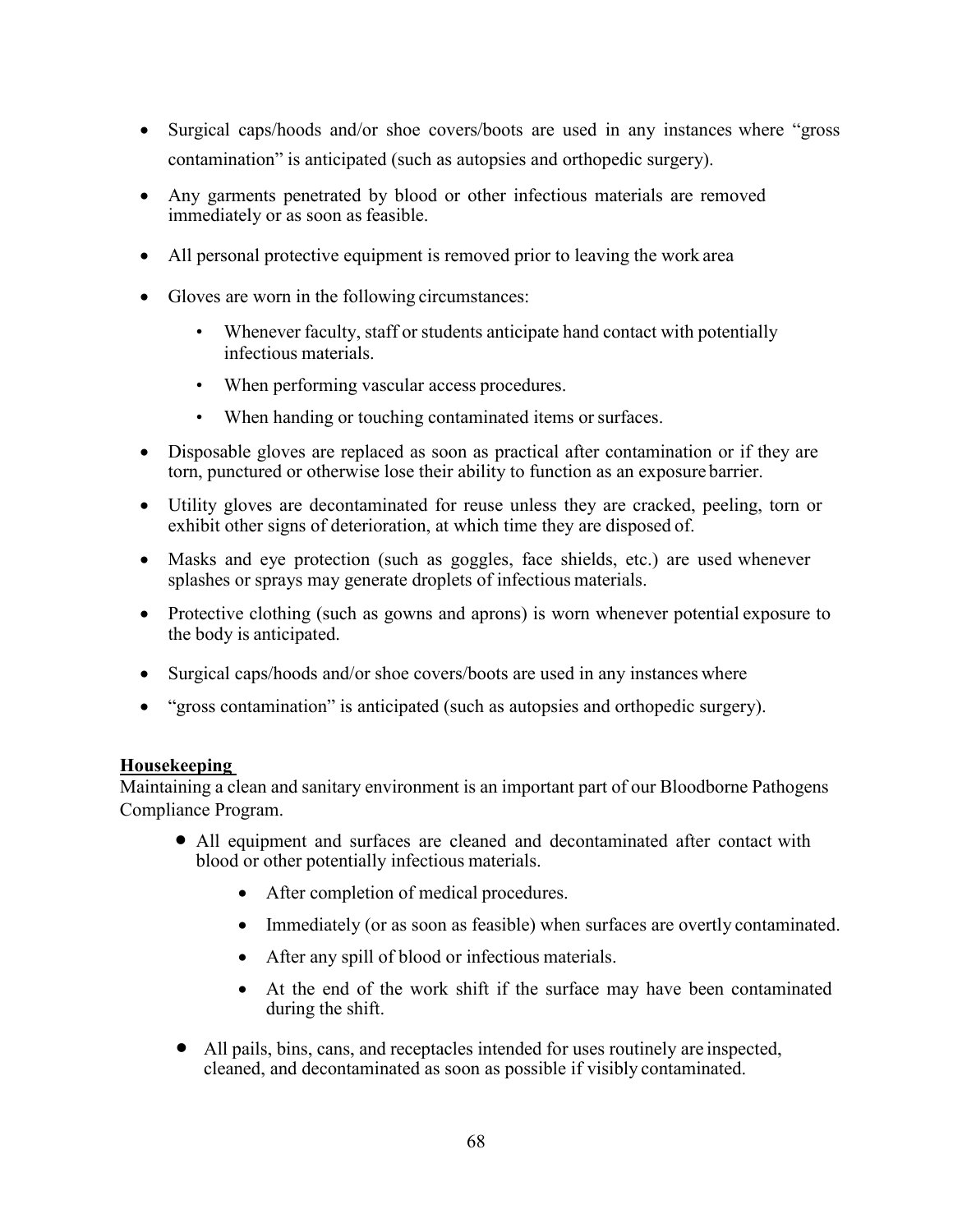- Potentially contaminated broken glassware is picked up using mechanical means (such as dustpan and brush, tongs, forceps, etc.)
- Contaminated reusable sharps are stored in containers that do not require "hand processing"
- Contaminated laundry is handled as little as possible and is not sorted or rinsed where it is used.

The Howard Payne University's janitorial personnel will be responsible for cleaning the campus labs. Instructions will be provided to them regarding cleaning procedures and schedule.

### **Regulated Waste**

Extreme caution is urged of all Howard Payne University faculty, staff and students in the handling of regulated waste (including contaminated sharps, laundry, used bandages, and other potentially infectious materials). Currently the following procedures are being used with all of these types of wastes:

- 1. They are discarded or "bagged" in containers that are:
	- Closeable
	- Puncture-resistant
	- Leak-proof if the potential for fluid spill or leakage exists.
	- Red in color or labeled with the appropriate biohazard warning label.
- 2. Containers for this regulated waste are located in the clinical lab within east access of our employees and as close as possible to the sources of the waste.
- 3. Waste containers are maintained upright, routinely replaced and not allowed to overfill.
- 4. Whenever faculty, staff, and/or students move containers of regulated waste from one area to another the containers are immediately closed and placed inside an appropriate secondary container if leakage is possible from the first container.

## **HEPATITIS B VACCINATION & POST-EXPOSURE EVALUATION AND FOLLOW-UP**

Howard Payne University recognizes that even with good adherence to all exposure prevention practices, exposure incidents can occur. As a result, a Hepatitis B Vaccination is mandatory for all students and faculty.

#### POST-EXPOSURE EVALUATION AND FOLLOW-UP:

- 1. If a faculty, staff or student is involved in an exposure to blood/body fluids, there are two things that are immediately focused on:
	- Making sure faculty, staff and students receive medical evaluation, consultation, and treatment as soon as possible.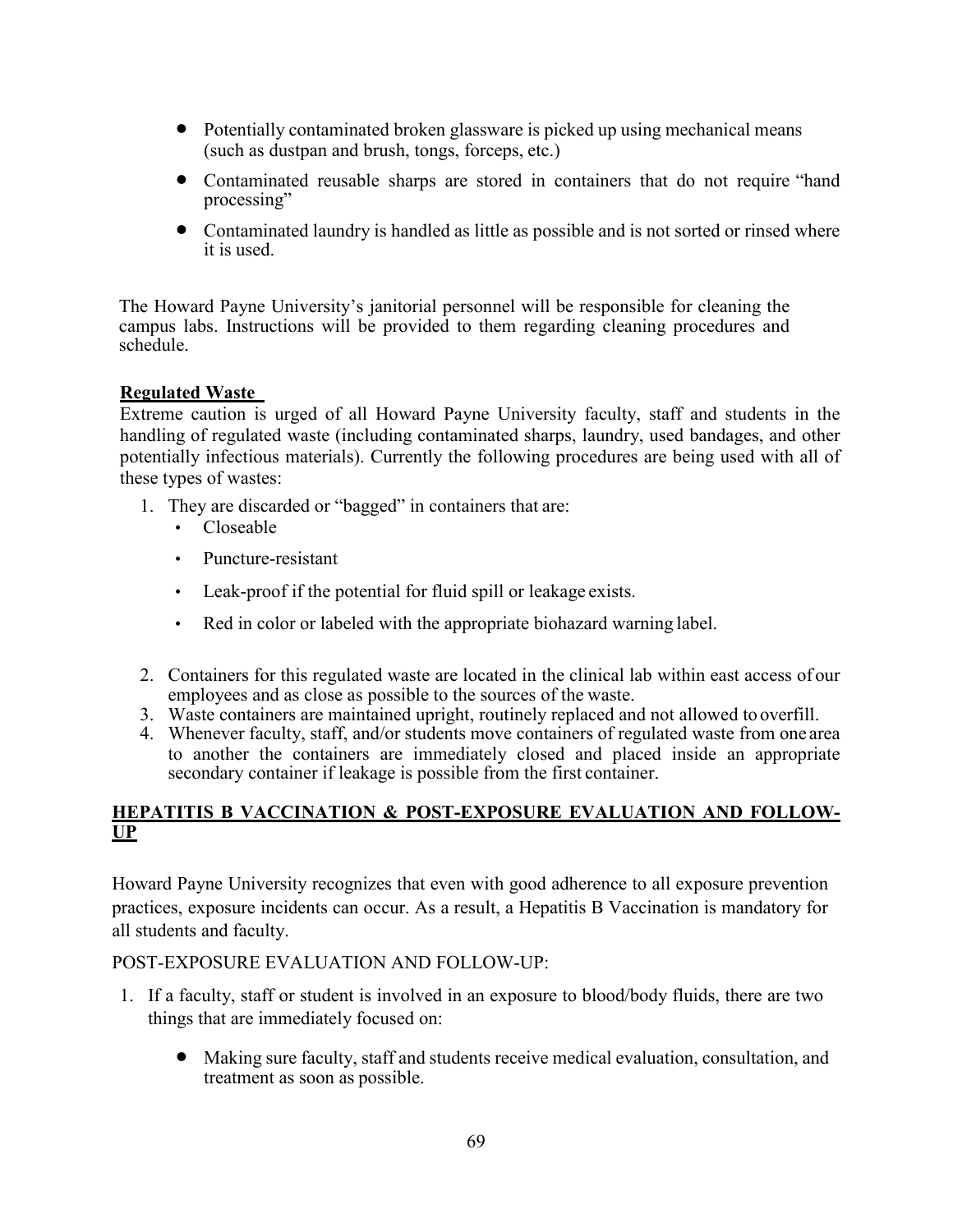- Investigation of the circumstances surrounding the exposure incident.
- 2. The faculty member responsible for the student or the dean at the time of exposure will investigate the occurrence, gathering the following information:
	- When the incident occurred date and time
	- Where the incident occurred
	- What potentially infectious materials were involved in the exposure type of material (blood, amniotic fluid, etc.)
	- Source of exposure
	- Type, brand, and size of sharp involved in the exposure
	- Under what circumstances the exposure occurred type of work being performed
	- How the incident was caused accident unusual circumstances (e.g. equipment malfunction, power outage, etc.)
	- Personal protective equipment being used at the time of the incident -
	- Actions taken as a result of the exposure
		- Employee decontamination
		- Notification to the Health Services Offices
		- Cleanup
		- Corrective Action

#### **MEDICAL RECORD KEEPING**

The School of Nursing will maintain records for faculty, staff and students involved in an exposure incident which include the following information:

- Name and social security number of the individual exposed
- A record of the faculty, staff or student's Hepatitis B Vaccination status.
- Dates of any vaccinations
- Medical Records relative to the faculty, staff or student's ability to receivethe vaccine.
- Copies of the results of the examinations, medical testing, and follow-up procedures which took place as a result of an employee's exposure to bloodborne pathogens.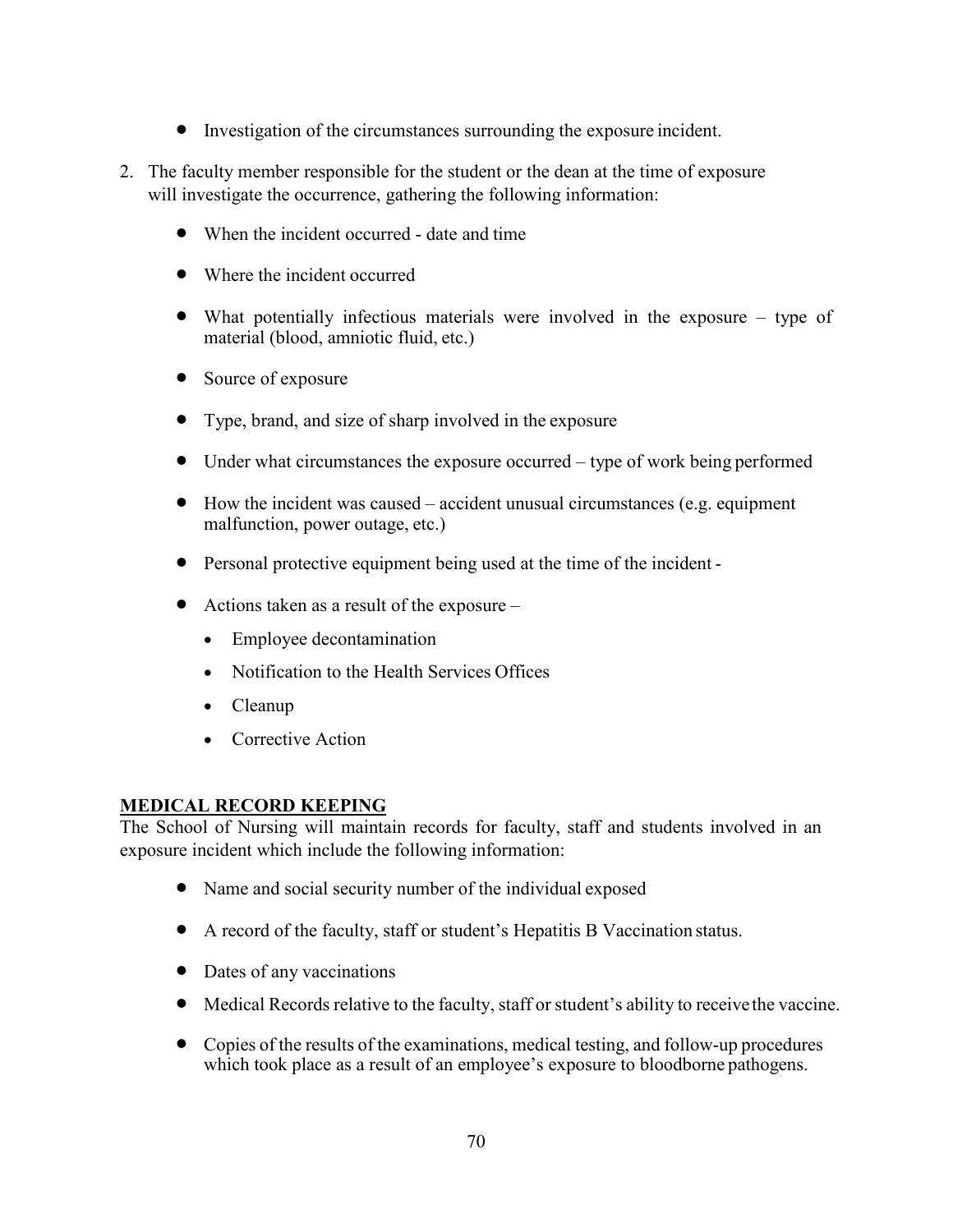An incident report (see attached) will be completed for all exposure and injuries to students and faculty member. All medical information is kept confidential. Any information acquired will not be disclosed or reported without the faculty, staff or student's written consent except as required by law.

## **Labels and Signs**

For faculty, staff, and students of Howard University the most obvious warning of possible exposure to bloodborne pathogens are biohazard labels. Because of this, a biohazard warning labels with the red-orange biohazard symbol or use of red color-coded container will be used.

The following items are labeled as biohazard:

- Containers of regulated waste.
- Sharps disposal container.
- Other containers used to store, transport or ship blood and other infectious materials.
- Laundry bags and containers.
- Contaminated equipment.

**Associated Procedures:** Well-informed and educated faculty, staff and students are imperative when attempting to eliminate or minimize exposure to bloodborne pathogens. Howard Payne University's faculty, staff, and students who have the potential for exposure bloodborne pathogens are provided education and training on this issue.

Information and training for faculty, staff, and students is accomplished in orientation and references in the faculty and student handbooks. Howard Payne University is responsible for seeing that faculty, staff and students who have potential exposure to bloodborne pathogens receive this training.

Completion of the incident form should begin at the time of the exposure/injury and continue as information comes available. This form is kept in the student or faculty file in the School of Nursing.

## **Associated Policies:** None

**Reference:** OSHA, (2003). Model Plans and Programs for the OSHA Bloodborne Pathogens and Hazard Communications Standards. <https://www.osha.gov/Publications/osha3186.html> **.**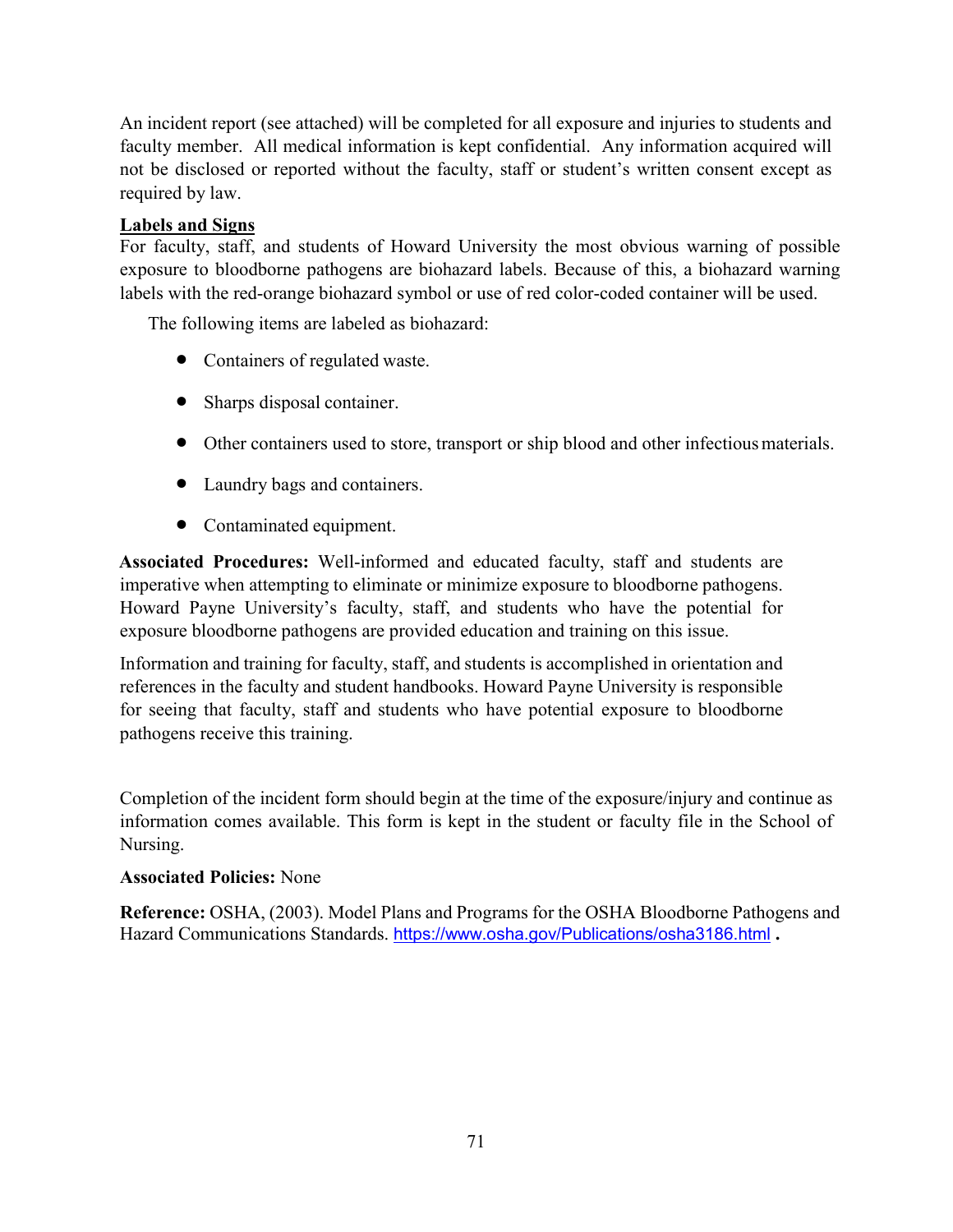

**SCHOOL OF NURSING** 

**STUDENT INCIDENT REPORT**

| ,我们也不会有什么。""我们的人,我们也不会有什么?""我们的人,我们也不会有什么?""我们的人,我们也不会有什么?""我们的人,我们也不会有什么?""我们的人                                                                                                                                  |  |  |  |
|-------------------------------------------------------------------------------------------------------------------------------------------------------------------------------------------------------------------|--|--|--|
|                                                                                                                                                                                                                   |  |  |  |
|                                                                                                                                                                                                                   |  |  |  |
|                                                                                                                                                                                                                   |  |  |  |
|                                                                                                                                                                                                                   |  |  |  |
|                                                                                                                                                                                                                   |  |  |  |
| ,我们也不会有什么?""我们的人,我们也不会有什么?""我们的人,我们也不会有什么?""我们的人,我们也不会有什么?""我们的人,我们也不会有什么?""我们的人                                                                                                                                  |  |  |  |
|                                                                                                                                                                                                                   |  |  |  |
| ,我们也不会有什么?""我们的人,我们也不会有什么?""我们的人,我们也不会有什么?""我们的人,我们也不会有什么?""我们的人,我们也不会有什么?""我们的人                                                                                                                                  |  |  |  |
|                                                                                                                                                                                                                   |  |  |  |
|                                                                                                                                                                                                                   |  |  |  |
|                                                                                                                                                                                                                   |  |  |  |
| Action Taken (Including Medical Care Provided)<br>Action Taken (Including Medical Care Provided)<br>2020 - 2021 - 2022 - 2022 - 2022 - 2022 - 2022 - 2022 - 2022 - 2022 - 2023 - 2022 - 2022 - 2023 - 2022 - 2022 |  |  |  |
| ,我们也不会有什么。""我们的人,我们也不会有什么?""我们的人,我们也不会有什么?""我们的人,我们也不会有什么?""我们的人,我们也不会有什么?""我们的人                                                                                                                                  |  |  |  |
|                                                                                                                                                                                                                   |  |  |  |
|                                                                                                                                                                                                                   |  |  |  |
|                                                                                                                                                                                                                   |  |  |  |
|                                                                                                                                                                                                                   |  |  |  |
|                                                                                                                                                                                                                   |  |  |  |
|                                                                                                                                                                                                                   |  |  |  |
|                                                                                                                                                                                                                   |  |  |  |
|                                                                                                                                                                                                                   |  |  |  |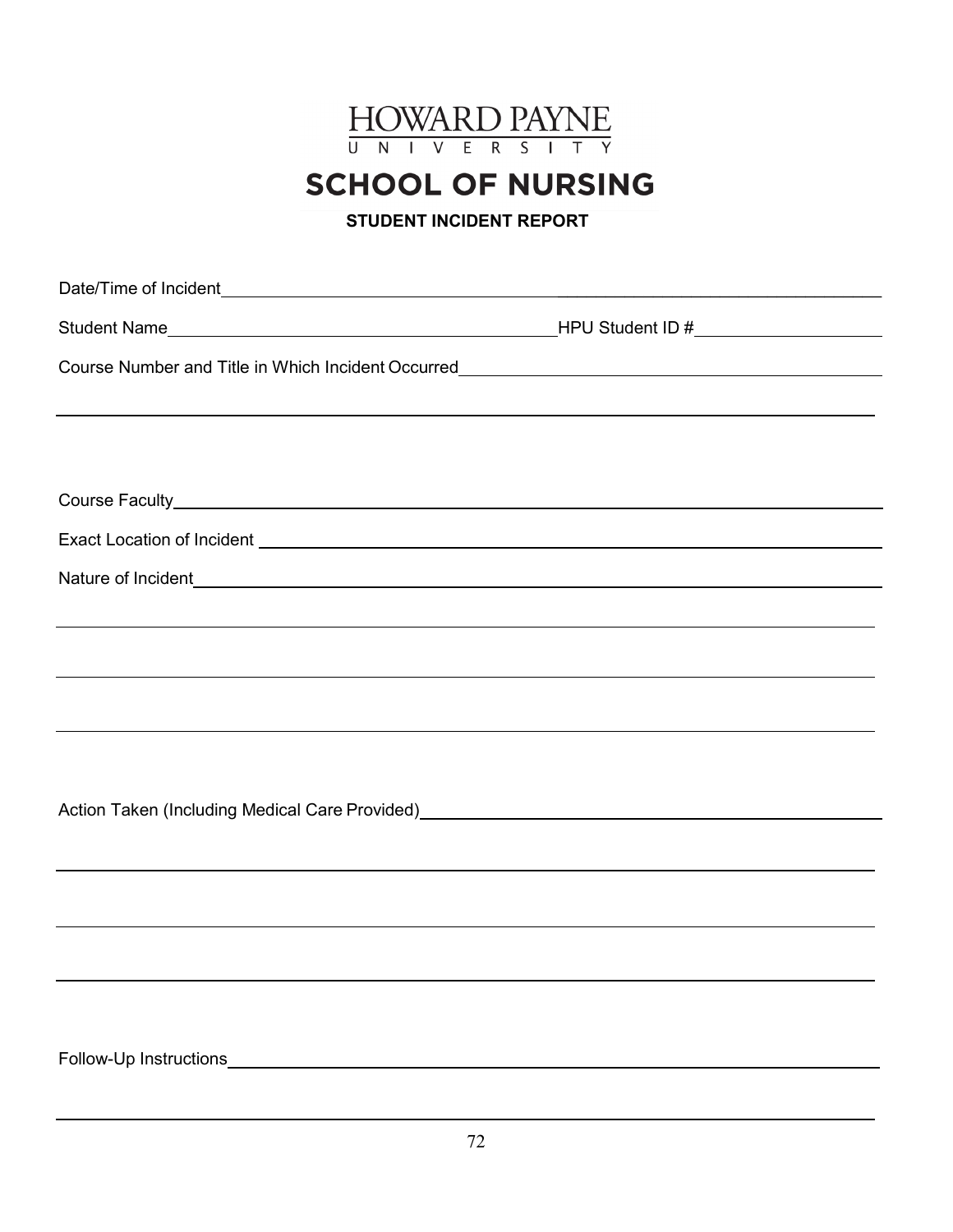□ Drug Screening Obtained

| Signature of Person Making Report    |  |
|--------------------------------------|--|
|                                      |  |
| Printed Name of Person Making Report |  |
|                                      |  |
| Date Submitted                       |  |

**NOTE:** All incident reports will be placed in individual student files in the Office of the Dean, Howard Payne University School of Nursing. All reports will be sent to the Associate Vice President of Business and Human Resources and Chief Financial Officer; Vice President for Finance and Administration.

*Form approved by Nursing Faculty 1/11/2018*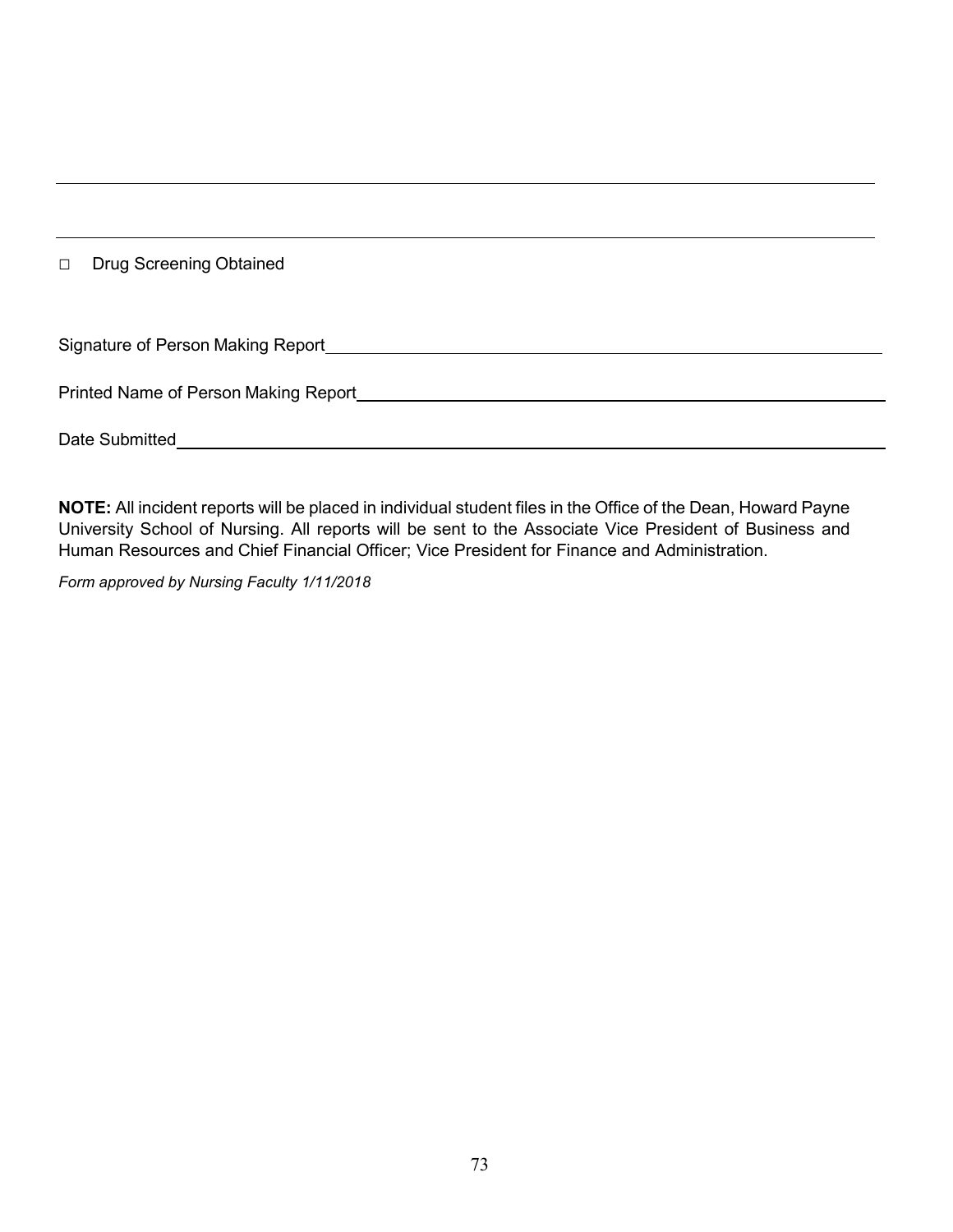# **APPENDIX B**

#### **RESOURCES FOR STUDENTS**

**HPU Student Handbook Online Reference** [\(https://www.hputx.edu/wp](https://www.hputx.edu/wp-content/uploads/2020/09/2020-2021-Student-Handbook.pdf)[content/uploads/2020/09/2020-2021-Student-Handbook.pdf](https://www.hputx.edu/wp-content/uploads/2020/09/2020-2021-Student-Handbook.pdf) )

**Academic Resources** [\(http://www.hputx.edu/academics/the-collegium/](http://www.hputx.edu/academics/the-collegium/)**)**

The HPU Learning Services Center determines accommodations for each student on an individual basis, with input from qualified professionals. Accommodations are intended to level the playing field for students with disabilities, while maintaining the academic integrity and standards set by the University.

Students or professors can contact the Office of Learning Assistance directly through webpage

[\(http://www.hputx.edu/academics/the-collegium/learning-assistance-services/\)](http://www.hputx.edu/academics/the-collegium/learning-assistance-services/)

Documentation and online forms can be found on the webpage.

**Learning Resources (**<http://www.hputx.edu/library/>**).**

Walker Memorial Library provides collections and research assistance in support of the teaching and learning goals of Howard Payne University. The 23,000-square-foot facility offers individual and group study spaces, wireless Internet access, and a self-serve coffee bar. The library is a member of TexShare, a state-wide resource sharing consortium of universities, colleges, and public libraries.

**Financial Aid Resources** [\(http://www.hputx.edu/campus-offices/financial-aid/](http://www.hputx.edu/campus-offices/financial-aid/)**).**

[Forms of financial aid](http://www.letu.edu/opencms/opencms/_Admissions/financial-aid/types-of-aid/index.html) include gift aid (scholarship and grants which do not have to be repaid), student loans, work study programs, or a combination of these. Students should remember to check out scholarship programs available through community organizations, corporations, and their church and school. The availability of such aid can be obtained through the school guidance counselor, church, and parents' employers.

**Career Services** [\(http://www.hputx.edu/academics/the-collegium/career-services/](http://www.hputx.edu/academics/the-collegium/career-services/)**).**

Career Services provides career assessment, career exploration and one-on-one counseling to assist students in choosing a career path that is consistent with their academic and personal goals as well as assist students in job location, resume writing, portfolio development and interview skills. Career Services provides job fairs, workshops and one-on-one assistance to all students.

**Counseling Services (**<https://www.hputx.edu/student-life/student-resources/>**).** HPU has a licensed professional counselor available to assist currently enrolled students.

**Residence Life Services** [\(http://www.hputx.edu/student-life/residence-life/\)](http://www.hputx.edu/student-life/residence-life/).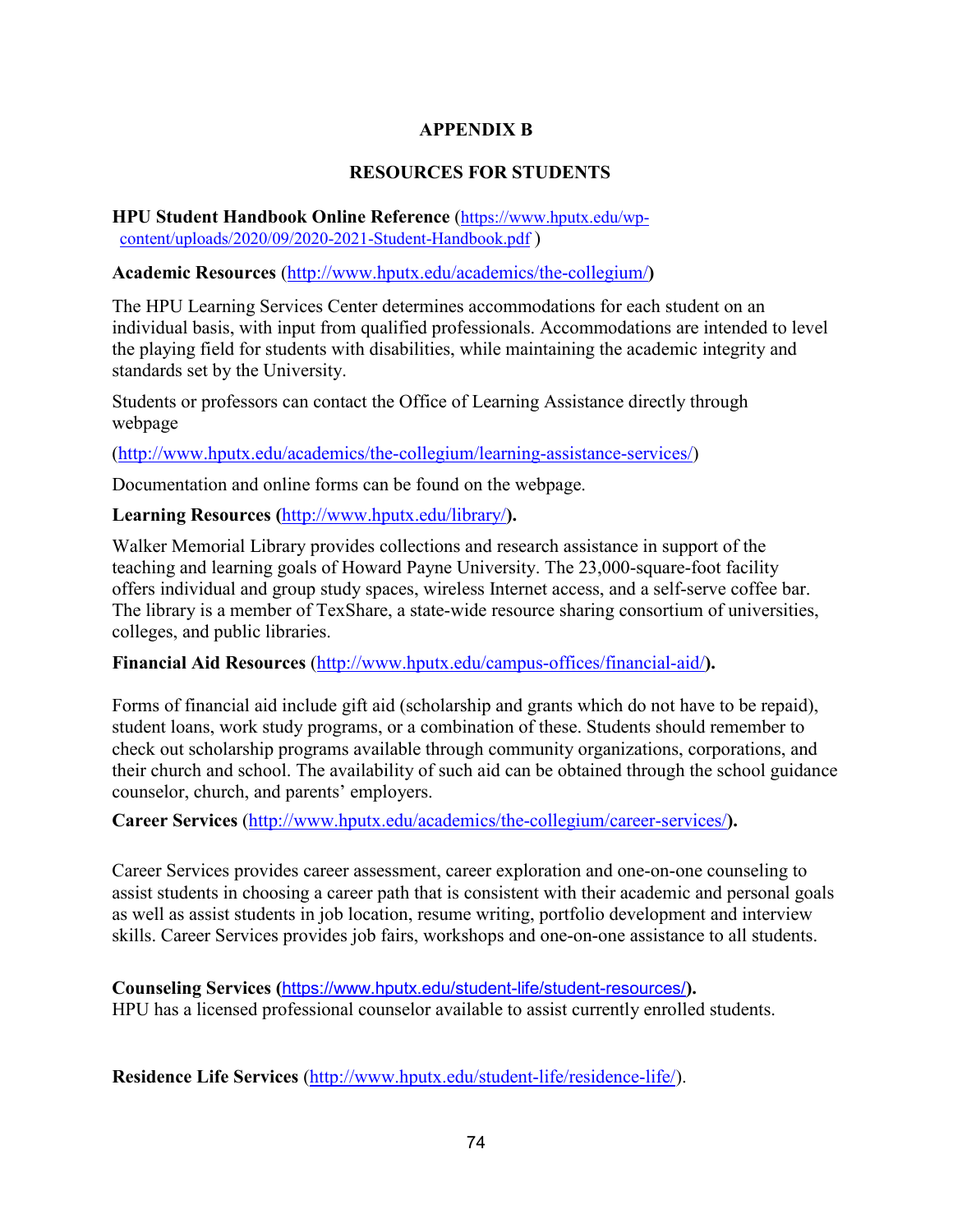A housing application/agreement and housing deposit are required for all students who will be living on campus. Students who meet one or more of the exemptions and desire to live off campus must submit a Request for Permission to Live Off Campus form. Students who meet one or more of the exemptions and desire to live on campus must submit a housing application/agreement and housing deposit. Incoming students with 60+ academic credits and/or four long semesters in a residence hall have the option to request housing in a residence hall or campus apartment.

#### **Clubs and Organizations (**<http://www.hputx.edu/student-life/student-organizations/>**).**

*Involvement* is a major part of student success and a key component to a well-rounded college experience. On campus students will find a variety of academic and non-academic clubs and organizations. Specifically, for nurses, HPU will have on-campus meetings for a student nurses association and a Nurses Christian Fellowship group.

#### **Spiritual Life Resources (**<http://www.hputx.edu/student-life/baptist-student-ministry/>**).**

The BSM (Baptist Student Ministry) is an excellent way to get involved at Howard Payne University. The BSM offers several different ministries for students to be engaged in both on and off campus. Whether you are new to faith or have been following Christ for a long time, the BSM would like to partner with you in your relationship with Jesus. From discipleship groups among college peers to outreach and missions, the BSM exists to help college students become disciples of Jesus Christ while they are at school. We provide opportunities for students to serve in leadership roles, grow deeper in their faith, and let that faith be acted out in their daily lives.

Chapel attendance is required for graduation. Specific information may be found at [http://www.hputx.edu/student-life/chapel/.](http://www.hputx.edu/student-life/chapel/) Students are responsible for understanding the chapel requirements when they are enrolled in clinical courses.

### **2020-2021-COVID 19 Centralized information (**<https://www.hputx.edu/covid-19-information/>)**.**

The university employs a nurse who maintains office hours for consultation on minor ailments and first aid at no cost to students. Prescription medicine and injections may be given on orders of a physician, but students must pay for all medicine and physician charges. If a student does not have a local physician, the nurse will help make arrangements when requested. In the event of an emergency, students will be sent to Brownwood Regional Medical Center.

All students are required to complete the **HPU Student Health Form** and submit it to the University Nurse [\(https://www.hputx.edu/student-life/student-life-forms/\)](https://www.hputx.edu/student-life/student-life-forms/)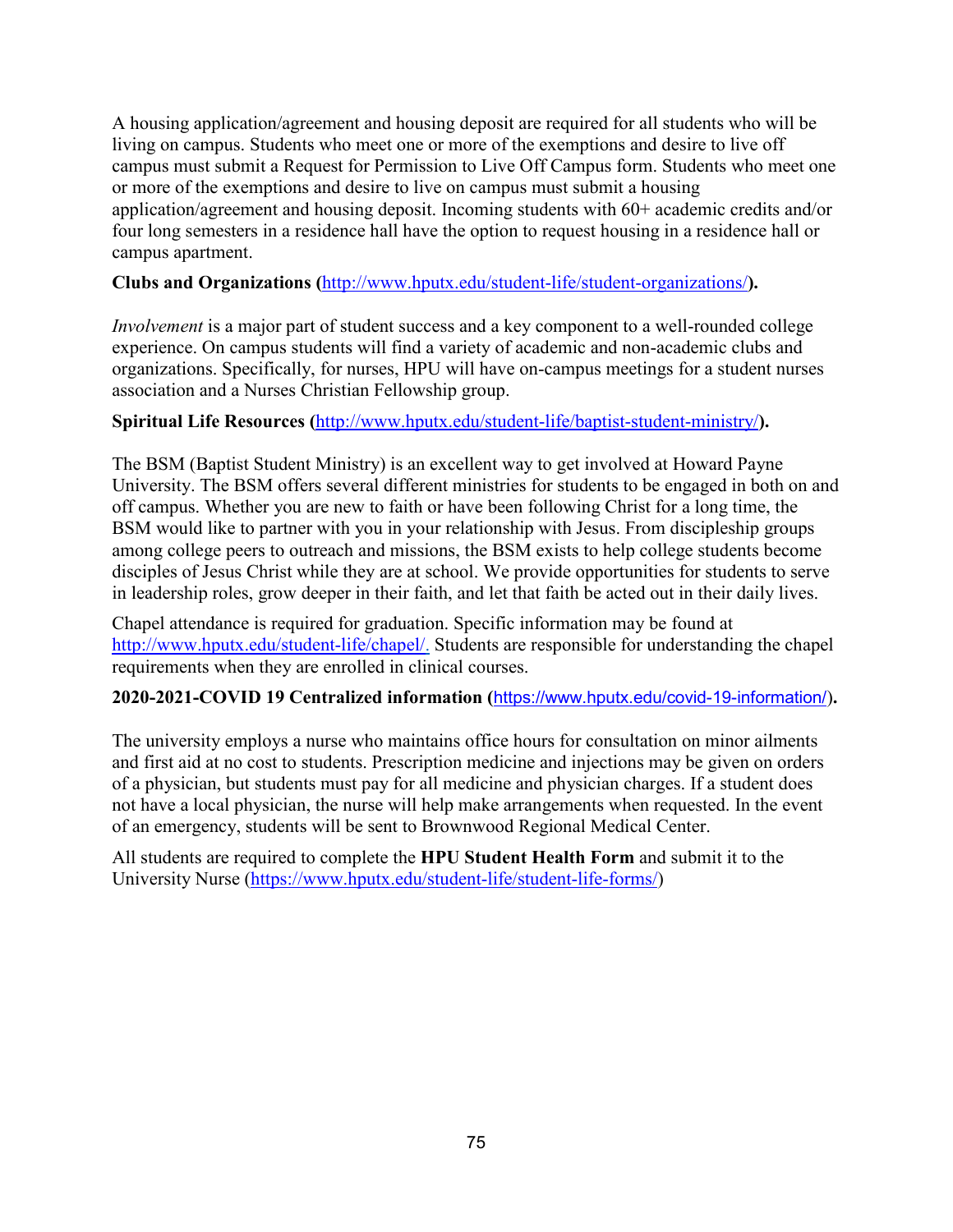## **APPENDIX C**

#### **STUDENT ACKNOWLEDGEMENT/SIGNATURE FORMS**

My initials on the following items indicate that I have read each of these items within the School of Nursing Student Handbook, the HPU Student Handbook, or the *Howard Payne University Catalog.* All my questions have been answered to my satisfaction with regard to the requirements for me to follow the policies and procedures of Howard Payne University and the School of Nursing.

1. I understand that the School of Nursing institutes background checks and drug screens on all students.

2. I understand that my personal health insurance policy must remain current and active while I am enrolled in nursing courses.

3. I understand that I must report any arrests or legal convictions that occur priorto or during my nursing education. I further understand that legal arrests, convictions, or problems may cause me to be ineligible to complete my clinical experience and make me ineligible to apply for licensure from the State Board of Nursing.

4. I understand that I must comply with State Board of Nursing acceptable behavior of nurse's rules to be eligible for licensure and have read and understood this information from the Texas Board of Nursing Website.

5. I understand that I must submit current health data and immunization recordsto enroll in clinical nursing courses.

6. I understand that I must hold a current American Heart Association Health Care Provider basic life support certification in order to participate in clinical experiences.

7. I understand the grading scale of the School of Nursing and that a course grade less than "C" constitutes failure of the course. "C" is a minimum score 75%.

8. I understand that I will be dismissed from the nursing program if I fail two (2) courses in the nursing curriculum (clinical or non-clinical) or one (1) course if I have failed a nursing course at another university.

9. I understand that failure in the clinical portion of a course will constitute failure in the course regardless of grade in the theory portion of the course and failure in the theory portionof the class constitutes failure in the clinical portion regardless of the clinical grade.

10. I have read and understand the academic requirements for admission to the School of Nursing.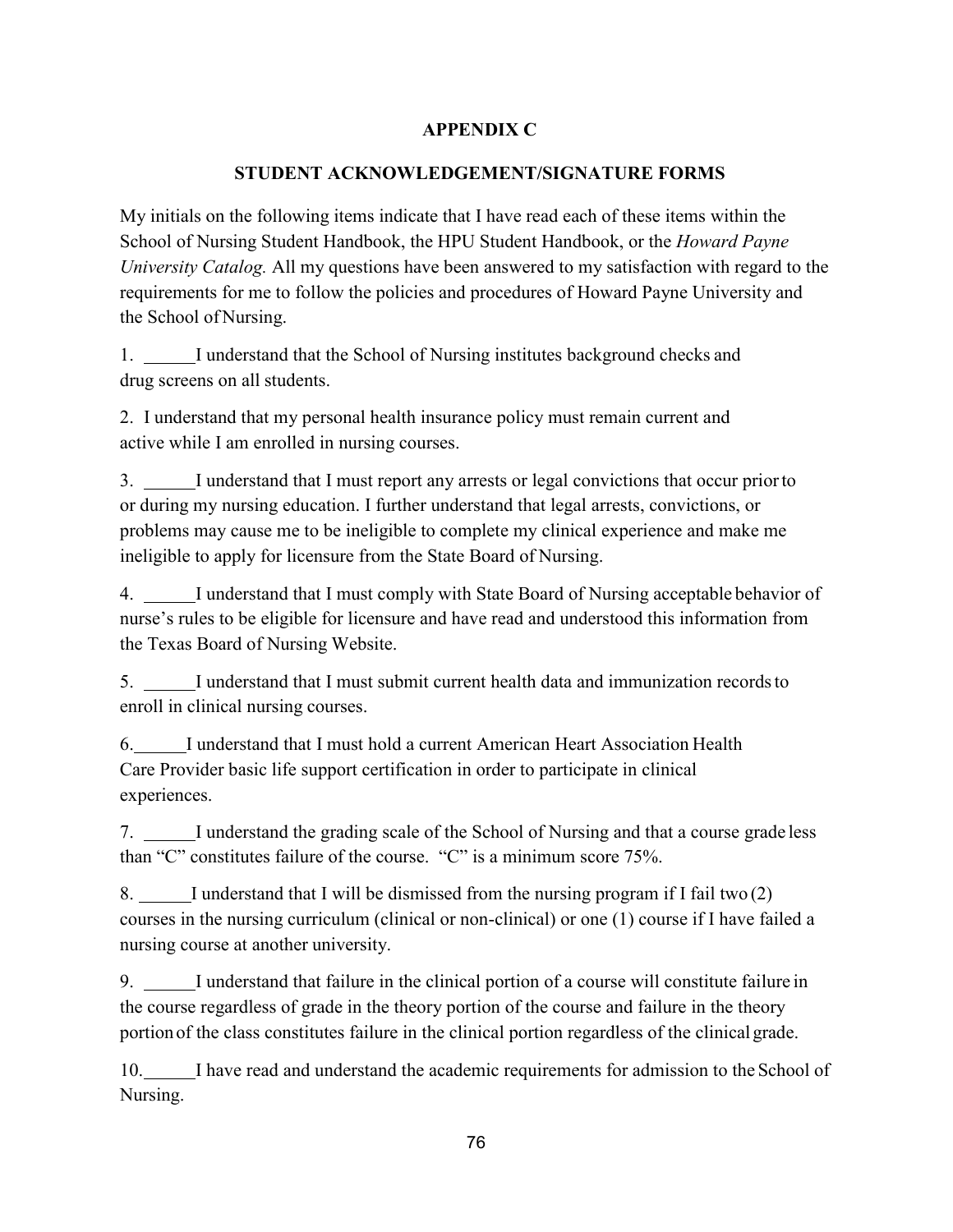11. I understand that I may be dismissed from the School of Nursing if a faculty member determines that my behavior is unsafe, unethical, unprofessional, or lacks adherence to the policies and procedures of Howard Payne University, School of Nursing, state board of nursing, ANA Code of Ethics, or clinical agency.

12. I understand that I must self-identify and follow the procedures set forth in order to have accommodations for disabilities.

13. I understand that I must meet all university graduation requirementsincluding chapel requirements.

14. I understand that professional nursing is a 24 hour/day, 7 day/week field of study; therefore, I may be scheduled for class or clinical time during day or night hours, during the week, or on weekends. I further understand that I have the responsibility to make arrangements to uphold the schedule as set forth by the faculty member for each course and clinical experience. I understand that students are responsible for transportation to/from all clinical experiences.

15. I understand that attendance at all class meetings and clinical experiences is expected and that the policy for absences must be followed completely.

16. I understand the performance standards written in this handbook and attest that I meet all performance standards required by the School of Nursing.

OR

I understand the performance standards written in this handbook and attest thatI **do not** meet all performance standards. I understand that the student has the responsibility to meet with the dean of nursing to clarify before enrolling in nursing courses.

17. I have read, understand, and agree to the substance abuse policy for the university and the School of Nursing. I understand that failure to comply with this policy is grounds for dismissal from the nursing school and the university.

18. I understand that committing fraud, deceit, or dishonesty, which may include plagiarism, falsification, or negligently making incorrect entries on records or any other written work may result in dismissal from the School of Nursing.

19. I have read the Howard Payne University Expectations for Student Conduct in the HPU Student Handbook and I attest that I am in agreement and I understand that I am expected to follow those guidelines.

20. I understand that it is my responsibility to know and monitor my grades throughout a class.

21. I understand that it is my responsibility to check my degree audit to ensure that I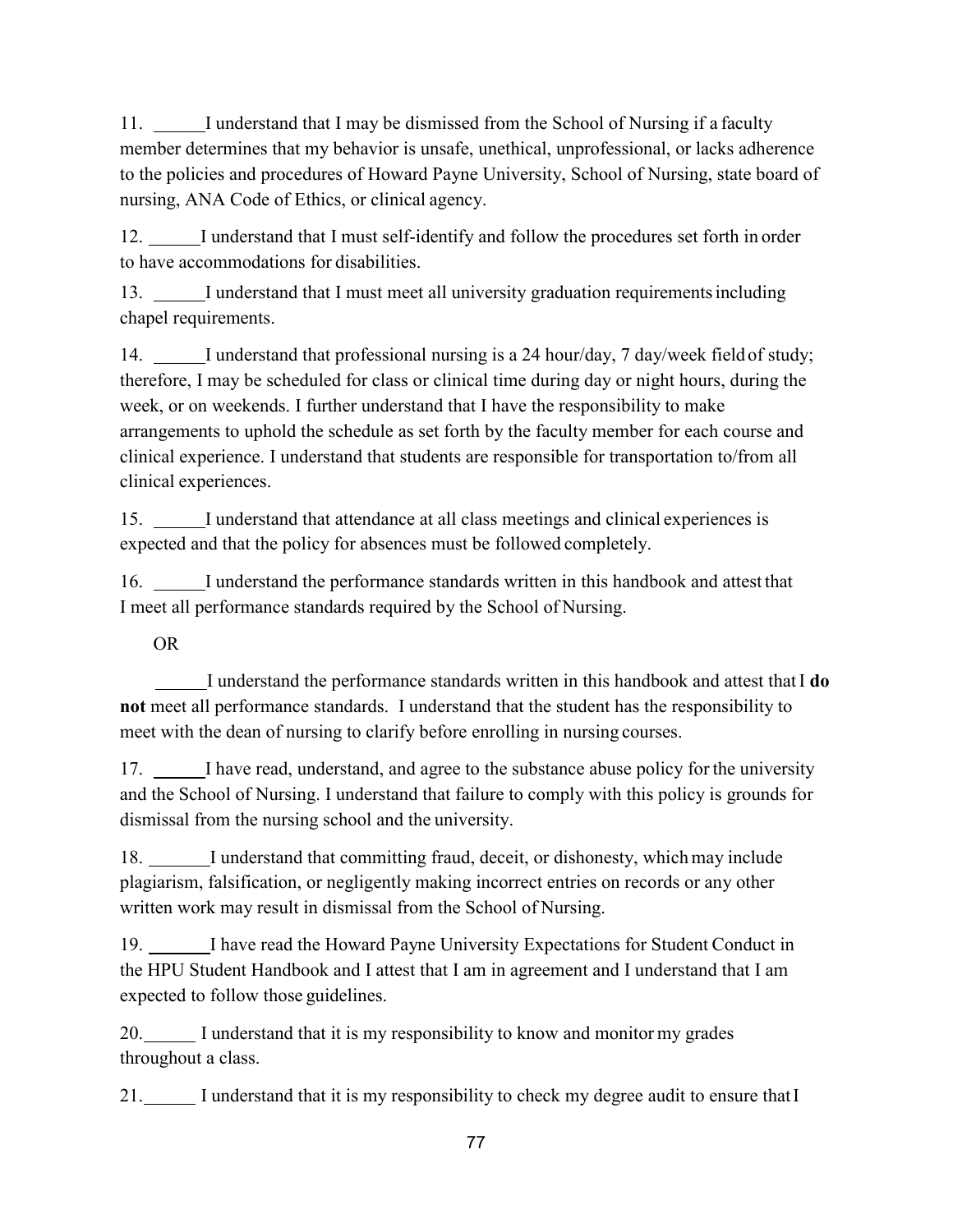am on track with the curriculum plan to graduate.

22. I understand that my nursing professors and clinical instructors will provide feedback to me on a regular basis as they deem necessary to ensure my success in the nursing program.

By signing my initials to the above statements, I am indicating that I have read and understand the policies and procedures of the Howard Payne University School of Nursing.

I, am hereby acknowledging that I received this information and am responsible for reviewing and understanding its contents. I will clarify with faculty, administration, or staff any part(s) that I do not understand. I further understand that failure to follow the rules and regulations of the School of Nursing may result in various consequences including academic probation and even dismissal from the School of Nursing. I understand that this is a dynamic document and I am responsible for keeping informed of updates/revisions to the School of Nursing Handbook.

| <b>Student Signature</b><br>Jate |
|----------------------------------|
|----------------------------------|

# **Confidentiality Agreement**

I, 1. All 2013 Contracts and the set of the set of the set of the set of the set of the set of the set of the set of the set of the set of the set of the set of the set of the set of the set of the set of the set of the se of regarding patient care. I agree, under penalty of law, not to reveal to any person or persons, except authorized clinical agency staff and associated personnel, any specific information regarding any patient that I care for as a nursing student. I acknowledge that disclosure of patient information violates state and federal HIPAA laws and may result in dismissal from the School of Nursing and legal action against me.

| Student Signature | Date |
|-------------------|------|
|                   |      |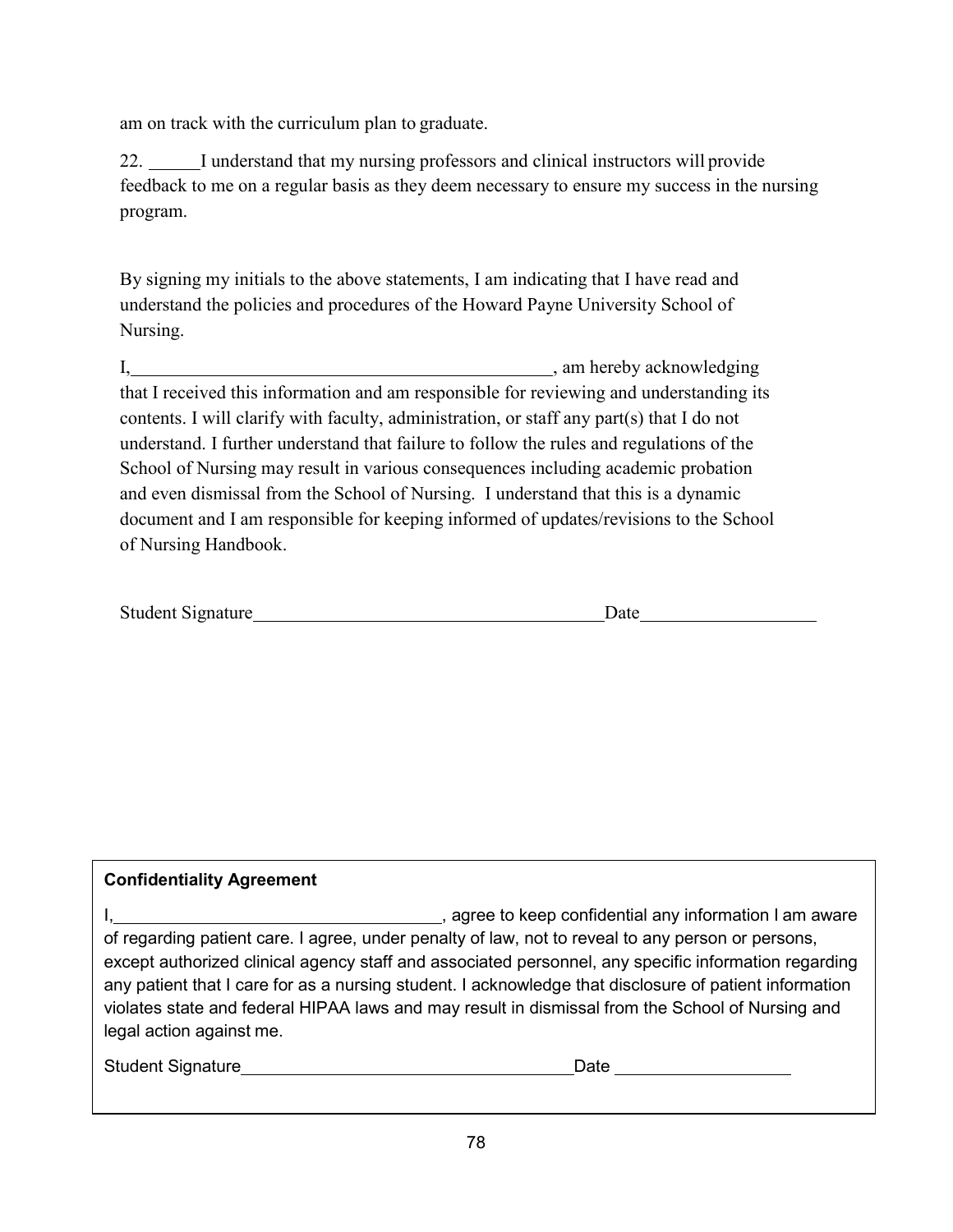| <b>Declaratory Order Receipt</b>                                                                                                                                                                                                   |                                                |
|------------------------------------------------------------------------------------------------------------------------------------------------------------------------------------------------------------------------------------|------------------------------------------------|
| eligibility and declaratory order information from Howard Payne University School of Nursing.                                                                                                                                      | have received Texas Board of Nursing (§213.30) |
| Student Signature <b>Student Signature</b> and the student Signature and the student of the student of the student of the student of the student of the student of the student of the student of the student of the student of the | Date                                           |

| <b>Student Permission</b>                                                                                                                                                                                                              |      |  |
|----------------------------------------------------------------------------------------------------------------------------------------------------------------------------------------------------------------------------------------|------|--|
| hereby give the Howard Payne University School<br>of Nursing permission to display and/or present examples of my work as part of a program review<br>process by accrediting or approving organizations and their designated personnel. |      |  |
| <b>Student Signature</b>                                                                                                                                                                                                               | Date |  |

| <b>Student Permission</b>                                                                                                                                                                                                                    |      |  |
|----------------------------------------------------------------------------------------------------------------------------------------------------------------------------------------------------------------------------------------------|------|--|
| hereby grant permission for Howard Payne<br>University and the School of Nursing to use pictures or videos of me participating in nursing<br>classes, clinical experiences, or activities for the purposes of advertisement and recruitment. |      |  |
| <b>Student Signature</b>                                                                                                                                                                                                                     | Date |  |